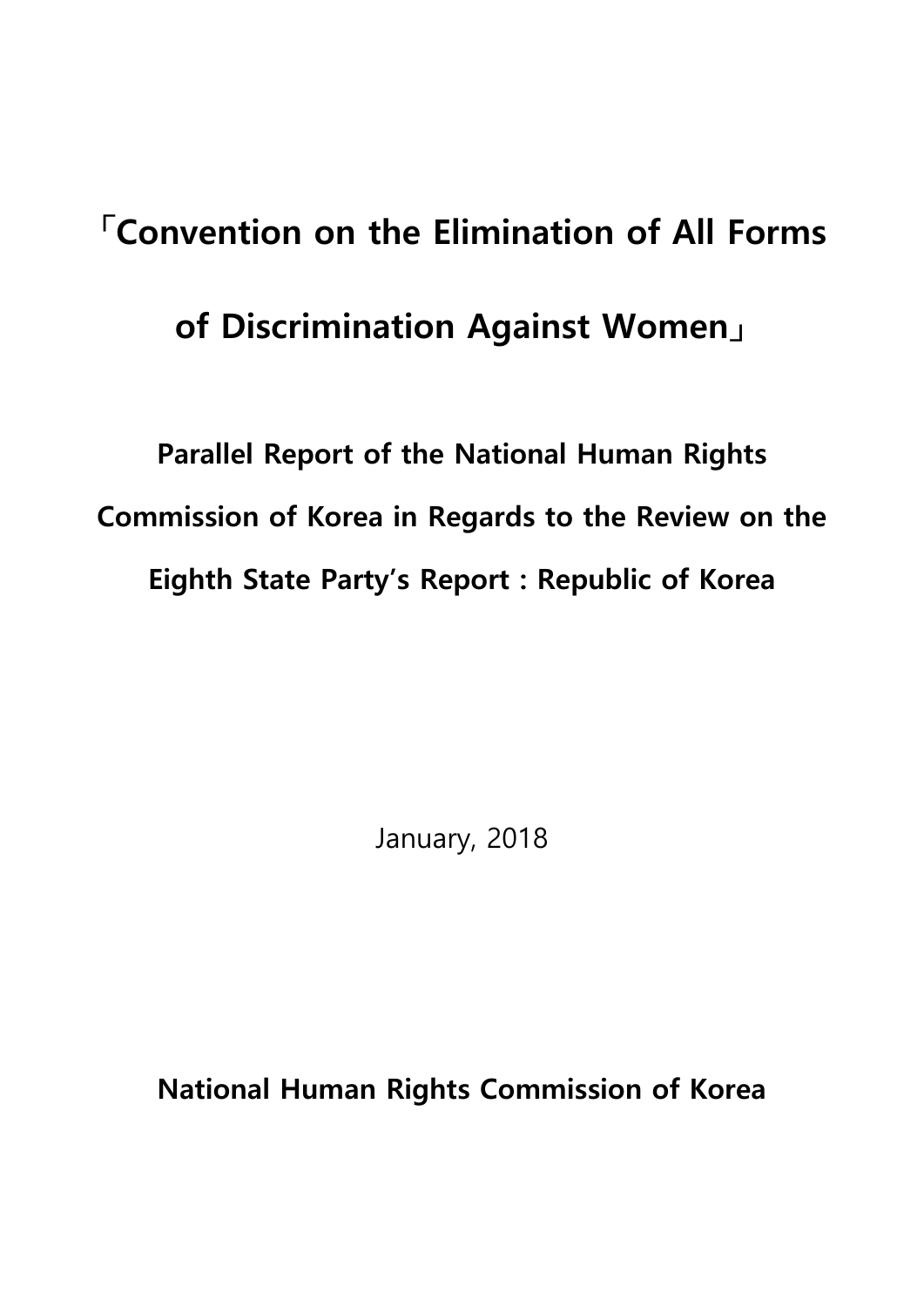## **Table of Contents**

| 3. Reinforcement of Gender and Women's Human Rights-related Roles of NHRCK (List of Issues 4)  7       |    |
|--------------------------------------------------------------------------------------------------------|----|
|                                                                                                        |    |
|                                                                                                        |    |
|                                                                                                        |    |
| 7. Reinforcement of Punishment for Domestic Violence Crimes (List of Issues 8, 9)  17                  |    |
|                                                                                                        |    |
|                                                                                                        |    |
| 10. Reinforcement of Human Rights Protection of Women and Children Victimized by Sex Traffic (List of  |    |
|                                                                                                        |    |
| 12. Reserve Clause: Improvement in the Rule of Following of Father's Surname (List of Issues 2)  34    |    |
| 13. Improvement in Gender Impact Analysis and Assessment and Gender-Responsive Budgeting (List of      |    |
| 14. Responses to Sexual Harassment and Sexual Violence in Workplace (List of Issues 10)                | 37 |
| 15. Responses to Sexual Harassment and Sexual Violence in Elementary, Middle and High Schools (List of |    |
|                                                                                                        |    |
|                                                                                                        |    |
|                                                                                                        |    |
|                                                                                                        |    |
| 20. Reinforcement of Human Rights Protection for Marriage Migrants (List of Issues 13)  48             |    |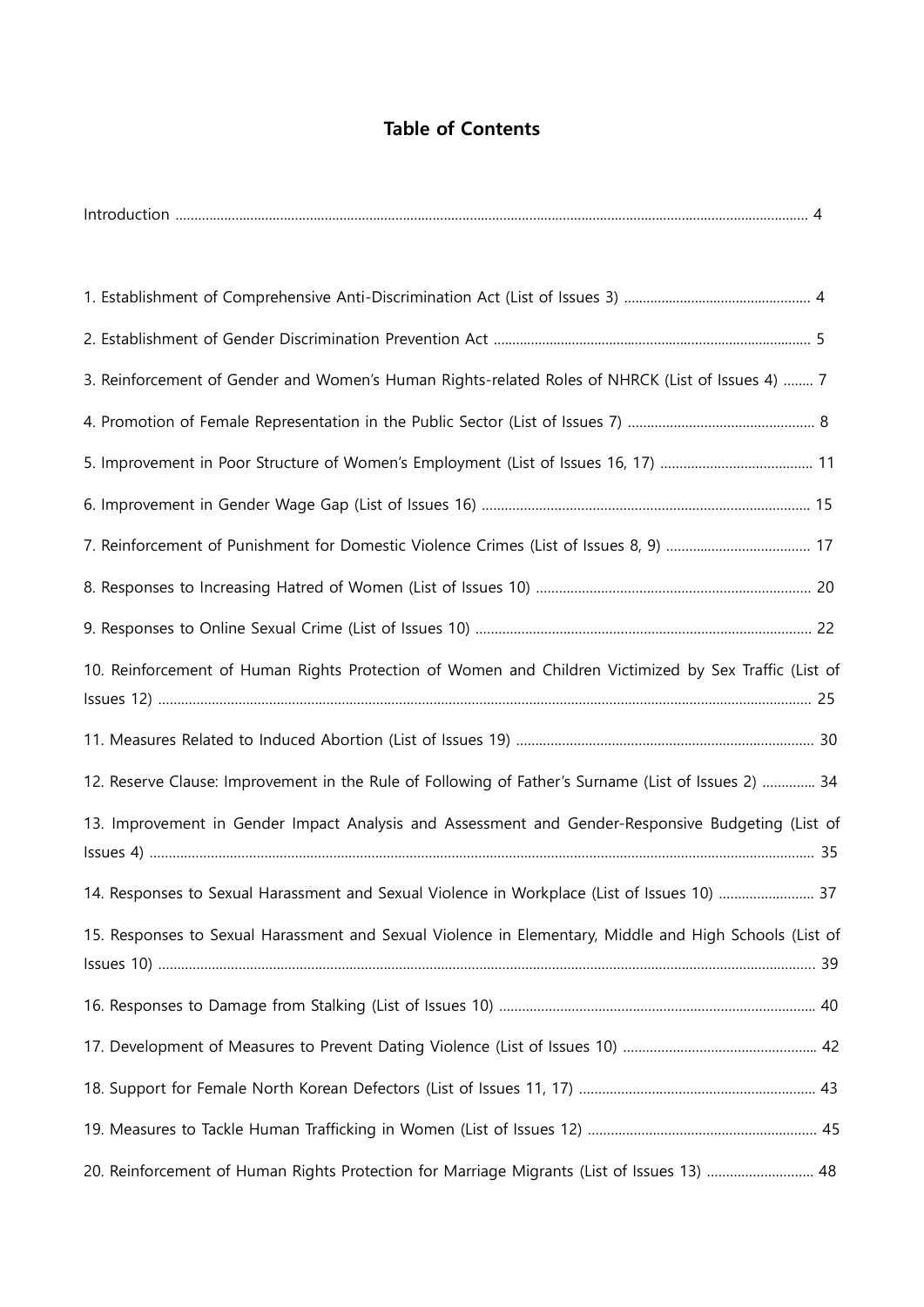| 21. Improvement in the Issue of National Sex Education Standards (List of Issues 15)  49    |  |
|---------------------------------------------------------------------------------------------|--|
|                                                                                             |  |
|                                                                                             |  |
| 24. Improvement in the Situation of Gender Discrimination in Media (List of Issues 23)  54  |  |
| 25. Need for Measures for Households Composed of Single Women including Housing Support  56 |  |
|                                                                                             |  |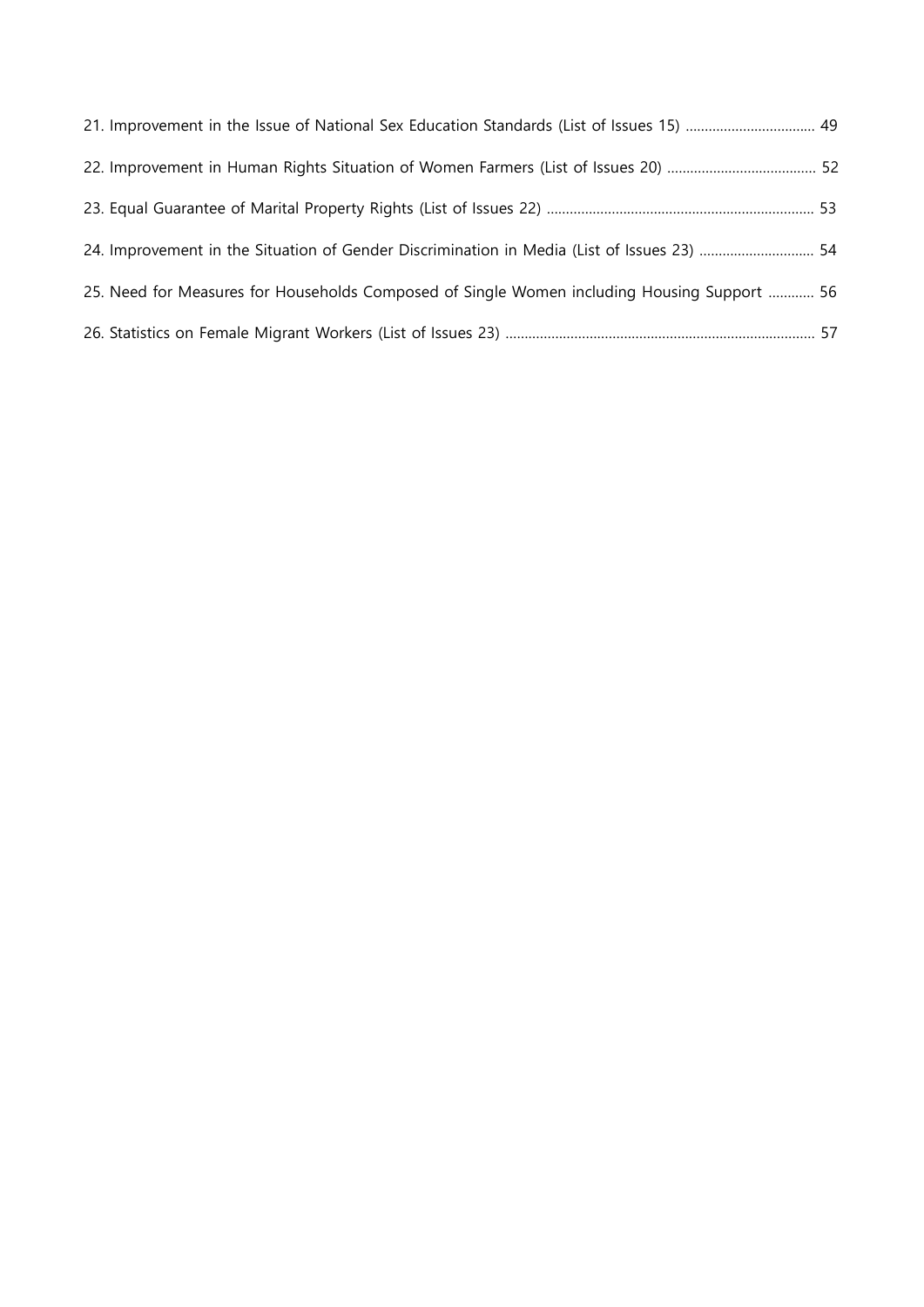## **Introduction**

-

The National Human Rights Commission of Korea ("NHRCK") hereby submits this report for the review on the eighth state party's report submitted by the Korean government ("Government") to the Committee on the Elimination of All Forms of Discrimination against Women ("CEDAW")

This report contains the current status, problems and measures regarding each matter with focus on the list of issues submitted by the NHRCK to the CEDAW at the beginning of July and the lists of issues and questions released by the CEDAW after the presessional working group meeting at the end of July. It is expected for the CEDAW to pay a special attention to the selected issues described below.

## **[1] Establishment of Comprehensive Anti-Discrimination Act (List of Issues 3)**

- 1. The National Human Rights Commission of Korea recommended the Government to enact an anti-discrimination law in July 2006. The NHRCK recommended the Government once again in July 2016, to establish a comprehensive anti-discrimination law when it gave a recommendation on the third National Action Plan for the Promotion and Protection of Human Rights ("NAP", 2017~2021). Calls for the establishment of the comprehensive antidiscrimination law are increasing in and out of Korea to protect the social minority from discrimination and hatred and realize equality in every phase of life as seen in the case of the National Assembly Research Service pointing out the need for efforts to establish a comprehensive anti-discrimination law to regulate hate speech<sup>1</sup> in June 2017.
- 2. In the concluding observations after the review on the fourth state party's report of Korea, the United Nations Committee on the International Covenant on Economic, Social and Cultural Rights ("CESCR") stipulated that "it is concerned

<sup>1</sup> National Assembly Research Service (2017), International Trend and Legislation Challenges of Hate Speech Regulations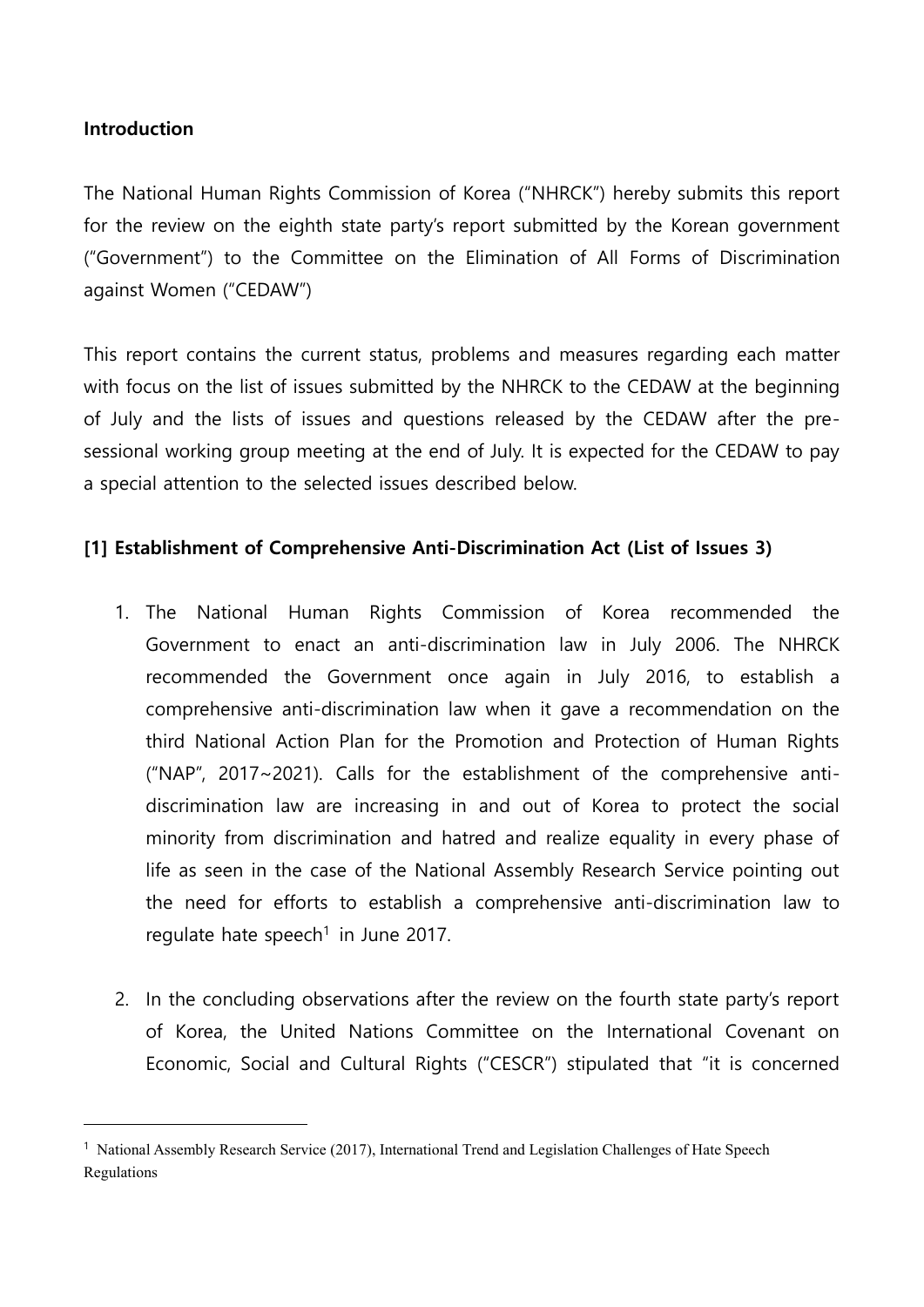over the delay of the enactment of an anti-discrimination law. In addition, the Committee is also concerned that the state has not sufficiently taken aggressive and effective measures to build consensus on the grounds for prohibition of discrimination (Article 22)," "the Committee reiterates the urgency of the establishment of a comprehensive anti-discrimination law and recommends the state party to raise awareness among its people and lawmakers of the negative impact of discrimination on protection of human dignity and equal enjoyment of human rights (Article 23)."

3. While calls for the establishment of a comprehensive anti-discrimination law are increasing as seen in the activities of the Alliance for the Legislation of the Anti-Discrimination Act in March 2017 with participation of about 100 civil society organizations, opposing opinions have also been raised, arguing that the law might encourage homosexuality and cause social chaos. In order to build consensus on the elimination of discrimination against the social minority, the government is required to promote the need to establish a comprehensive antidiscrimination law and promote the actual effects of its implementation while developing and presenting a specific legislation roadmap which entails the participation of diverse members of society.

### **[2] Establishment of Gender Discrimination Prevention Act<sup>2</sup>**

-

4. Despite the severe gender inequity situation with its seriously low ranking at 118<sup>th</sup> in the Global Gender Gap Index (GGI) in 2017, a gender discrimination prevention act as a separate anti-discrimination law has not been in place in Korea since the abolishment of the Gender Discrimination Prevention and Relief Act in 2005. The country is currently only equipped with discrimination-related legislation such as the National Human Rights Commission of Korea Act and individual anti-discrimination laws including the Act on the Prohibition of Discrimination against Disabled Persons, Remedy against Infringement of Their

<sup>&</sup>lt;sup>2</sup> The Act on Prohibition of Gender Discrimination and Sexual Harassment as well as Relief of Right was proposed at the 9<sup>th</sup> standing committee on March 20<sup>th</sup>, 2014 with Rep. Kim Sang-hee (then-Democratic Party) as a representative. The NHRCK reviewed the proposed bill (November  $20<sup>th</sup>$ , 2013) and expressed the need to enact the law.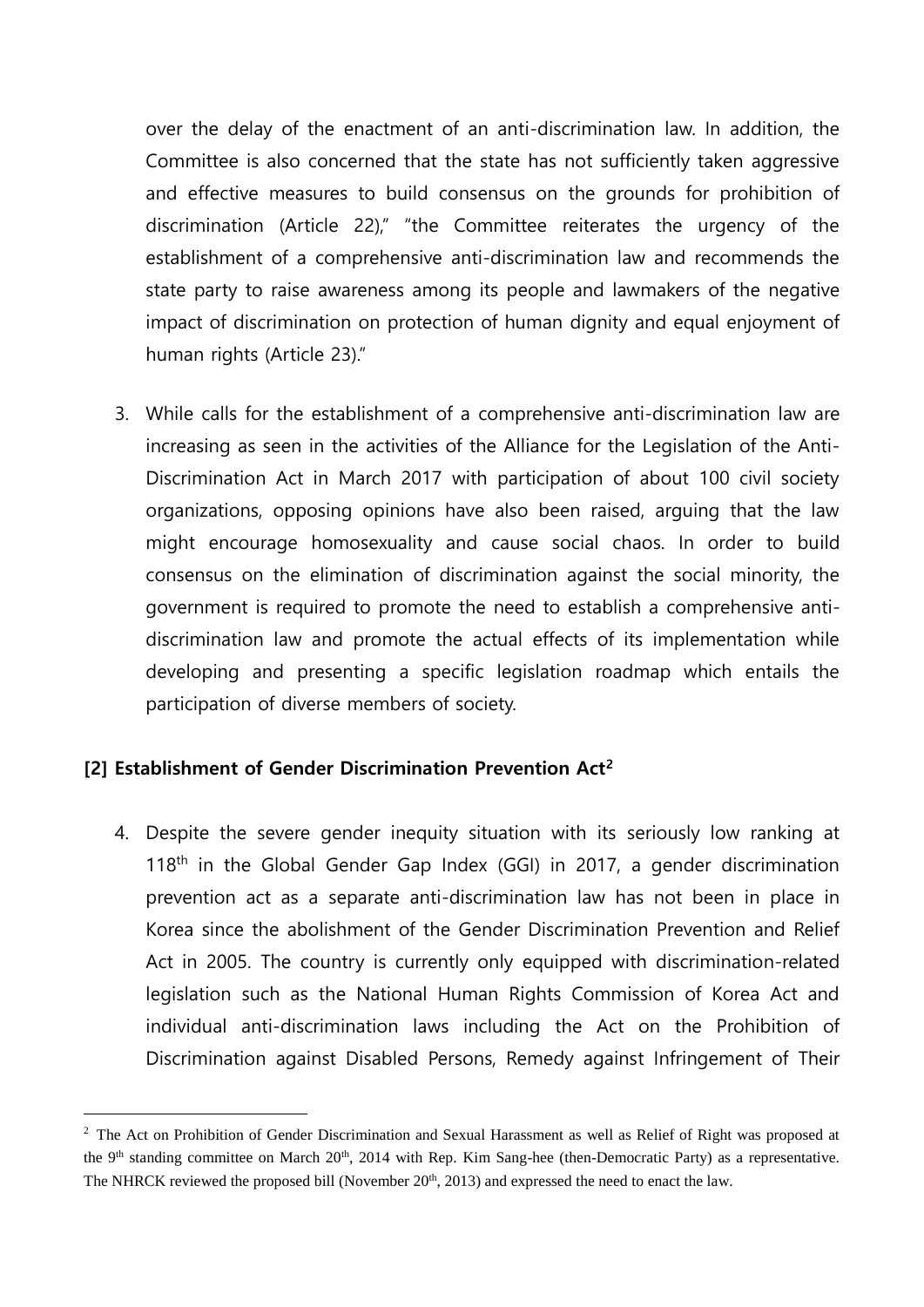Rights, etc. and the Act on Prohibition of Age Discrimination in Employment and Elderly Employment Promotion. The National Human Rights Commission of Korea Act is an organization act which focuses on procedures to petition against and provide the relief of discrimination, limiting the possibility of conceptually defining diverse reasons for discrimination and entailing various areas subject to anti-discrimination. Due to this restriction, the Act on the Prohibition of Discrimination against Disabled Persons, Remedy against Infringement of Their Rights, etc. and the Act on Prohibition of Age Discrimination in Employment and Elderly Employment Promotion have been enacted as individual antidiscrimination laws.

- 5. The Equal Employment Opportunity and Work-Family Balance Assistance Act and the Gender Discrimination Prevention and Relief Act have been established in 1987 and 1999 respectively as laws for anti-discrimination against women and equality. Still, The Equal Employment Opportunity and Work-Family Balance Assistance Act is confined to gender discrimination in employment. The first individual law which applied prohibition of discrimination based on gender to all areas, the Gender Discrimination Prevention and Relief Act, was repealed in 2005 during the law rearrangement through the unification of organizations for discrimination remedy.
- 6. Therefore, in order to redress gender discrimination in various areas such as increasing hatred against women and online sexual violence and reinforce relief for victims, an act on prohibition of gender discrimination is required based on an approach as a substantive law. Since the prohibition of gender discrimination is part of a comprehensive anti-discrimination law, some might argue that a separate gender discrimination act would have no substantial benefits. However, it would be more effective in discrimination prevention and victim relief if a comprehensive anti-discrimination law is enacted to serve as an umbrella (higher law or proper law as a common ground for all anti-discrimination acts) for antidiscrimination acts on individual grounds and areas and additionally other antidiscrimination laws by reasons and areas are also established based on their distinct characteristics.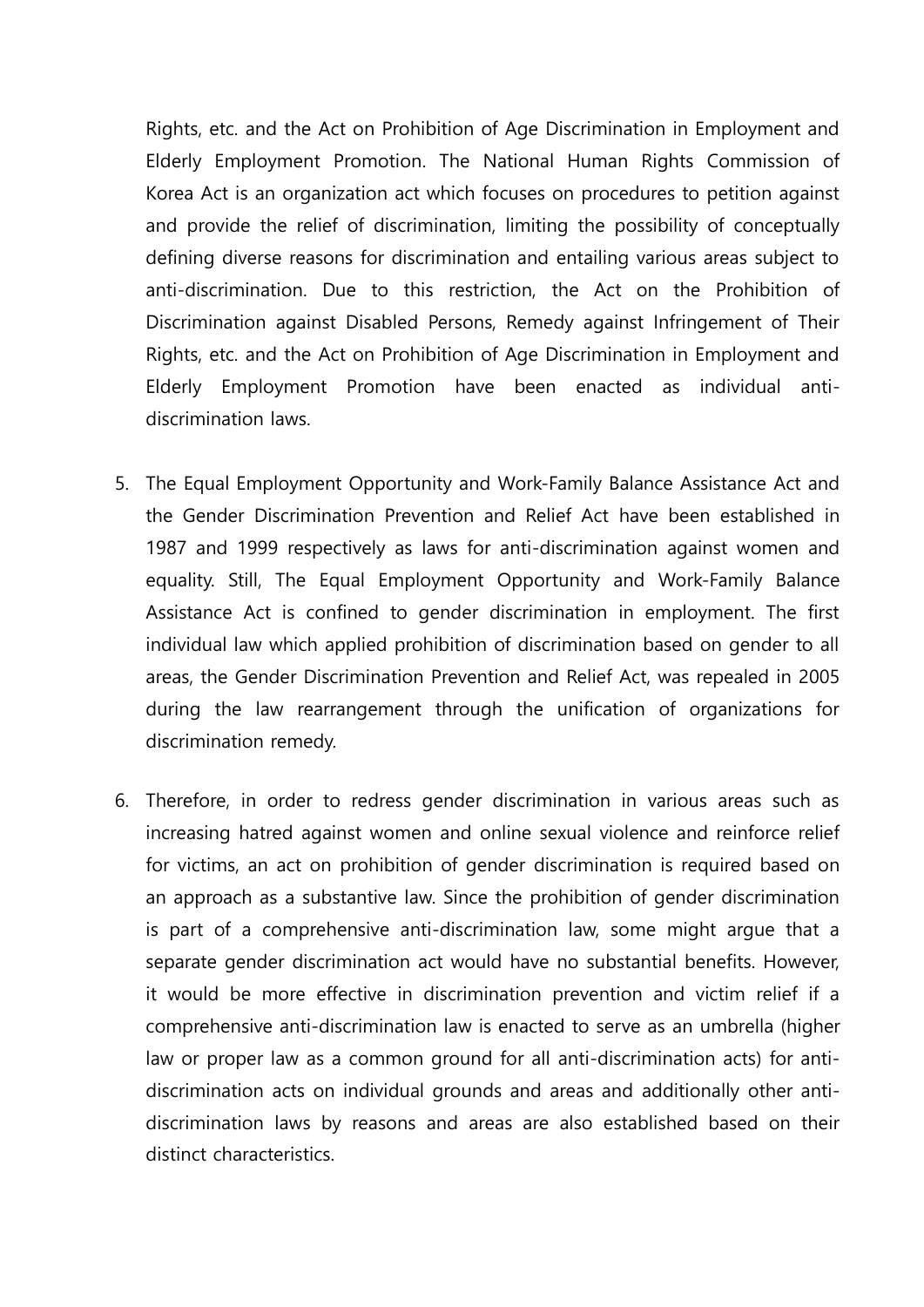# **[3] Reinforcement of Gender- and Women's Human Rights-related Roles of NHRCK (List of Issues 4)**

7. From 2006 to the middle of 2009, the NHRCK had a separate division for sexual discrimination that was in charge of petitions regarding women's human rights, policy recommendation, monitoring and domestic/foreign cooperation. Since the exclusive team was closed as a result of the forced size reduction of the organization by the Government in the middle of 2009, the Commission has never had a separate division for the issue and could not restore the size of the workforce and budget of the past as of January 2018. As seen in <Table 1> below, the number of petitions for unfair discrimination against women including sexual discrimination, sexual harassment and discrimination against pregnant or child-rearing women is increasing every year with a drastic rise last year in particular. As an organization to redress gender discrimination, the NHRCK has monitored the processes of enactment and revision of women-related laws, explored and recommended measures to improve gender discrimination-related institutions in the labor market and conducted fact-finding activities on increasing violence against women as well as came up with countermeasures. In addition, the NHRCK investigated petitions and monitored the performance status of acting on the CEDAW for a full realization of the convention, comprehensively carrying out projects with diverse tasks and of different levels. Also, the Commission should take initiative to reflect perspectives and experiences both from men and women in all ongoing projects to realize gender mainstreaming for the completion of gender equality. As such, for the NHRCK to serve its original role as an organization to redress sexual discrimination, it is essential to rearrange the organization to have a separate division for the issue.

|      | <b>Sexual</b><br><b>Discrimination</b> | <b>Discrimination against</b><br><b>Pregnant or Child-</b><br>rearing Women | <b>Sexual</b><br><b>Harassment</b> | <b>Total</b> |
|------|----------------------------------------|-----------------------------------------------------------------------------|------------------------------------|--------------|
| 2015 | 64                                     | 21                                                                          | 203                                | 288          |
| 2016 | 97                                     | 8                                                                           | 201                                | 306          |
| 2017 | 122                                    | 34                                                                          | 280                                | 436          |

< Table 1> Number of Relevant Petitions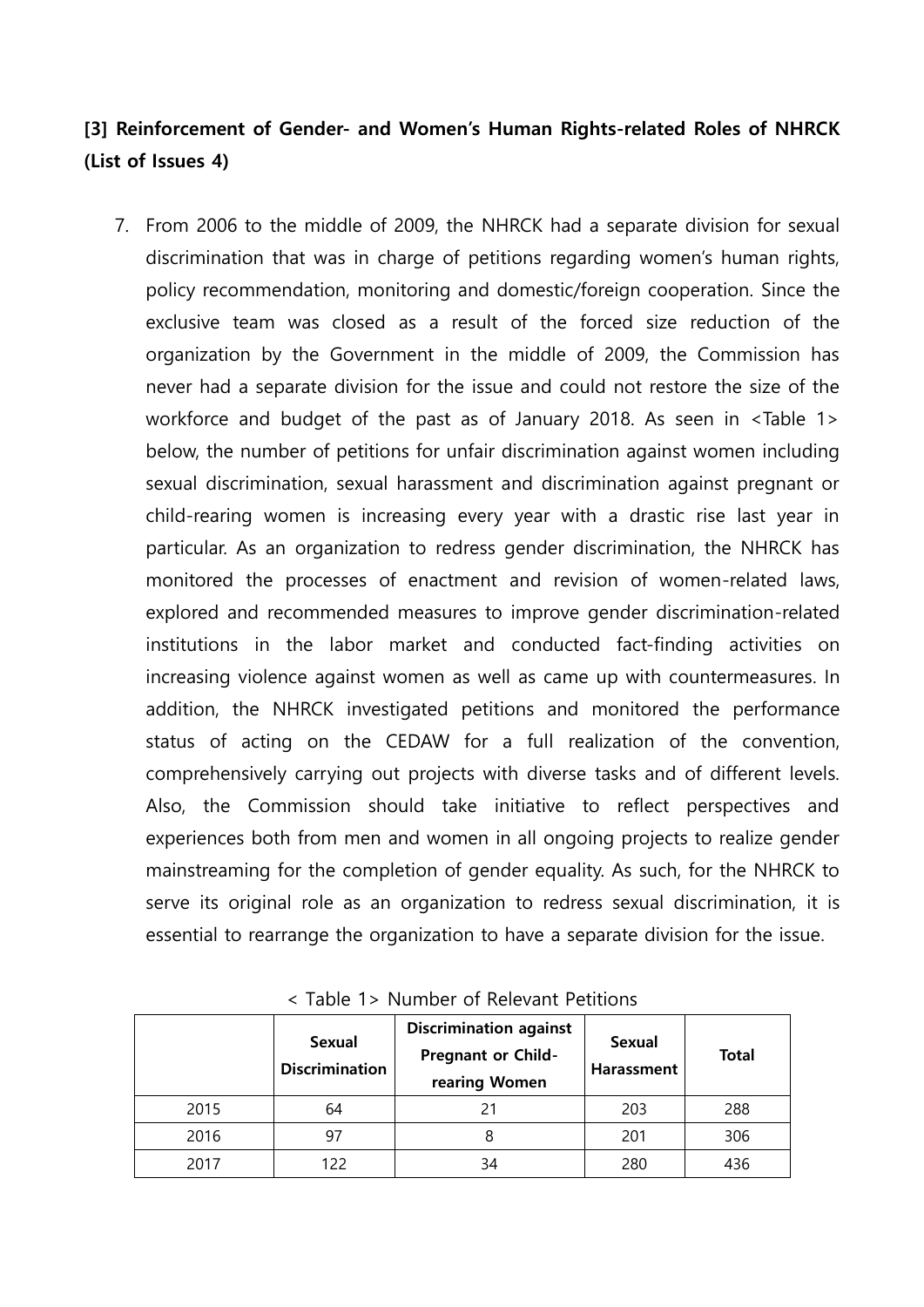8. Although the NHRCK is an independent national organization, it is not independent in recruiting the workforce and allocating the budget since those activities require approval from the relevant ministry. The constant request from the NHRCK to set up a division for women's human rights and recruit more staff in order to reinforce its role in the issue has not been accepted by the Government until January 2018. The Commission's autonomy over the workforce and budget needs to be secured.

### **[4] Promotion of Female Representation in the Public Sector (List of Issues 7)**

- 9. Korea has been one of the lowest ranked countries in the glass-ceiling index for years among 29 OECD countries. Representing women, half of the members of society, equally as men in politics and economy is a critical condition for equal opportunity, equity and ultimately respect for humankind and development of democracy. In particular, political representation of women is very low even though at least 30%<sup>3</sup> of female politicians would enable women-friendly policies and laws in the currently male-dominant political scene. The female proportion of lawmakers in Korea was 17% in 2016, which was higher compared to 15.7% in 2012, but still lower than 23.3% of the average of 193 countries and 19% of the Asian average<sup>4</sup>. The situation is particularly worse in the local elections as merely 8.2% of metropolitan city councilors were women in 2014. Meanwhile, in case of local council members, over 10% of them were women in 2010 with 274 out of 1,512 and in 2014, the proportion was a record high at 14.6% in the local elections. Still, it is lower compared to the female proportion of National Assembly members (Election Statistics System of the National Election Commission).
- 10. The Public Official Election Act states that political parties shall work to recommend not less than 30/100 of the total number of the candidates from

<sup>3</sup> Dahlerup pointed out that women's voice can be heard when 30% of the parliamentary seats are taken by women (1988). According to the theory of critical mass by Kanter, at least 15% of politicians should be women to bring about changes to political culture and enable policies and legislation for women in the situation of female underrepresentation and male dominance.

<sup>4</sup> IPU(2017), Women in national parliaments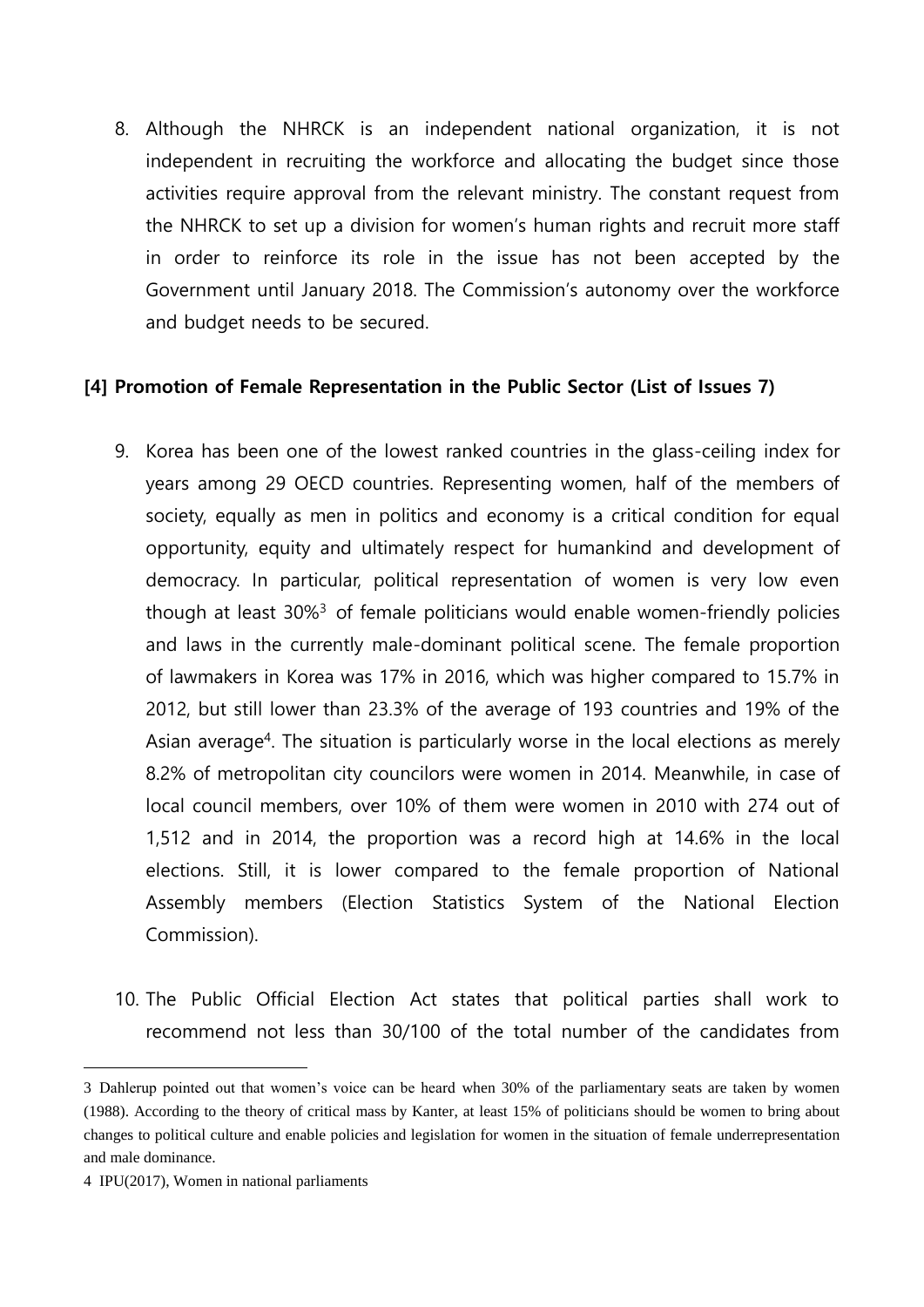among women for the election for National Assembly members of local constituency and the election for local council members of local constituency. However, out of 934 candidates of the 20<sup>th</sup> general election for National Assembly members of local constituency in 2016, only 98 people or 10.5% were female and every political party recorded less than 15% of female recommendation<sup>5</sup>. This could be attributable to the fact that it is hard to determine whether political parties complied with the law as Article 47 (4) of the Public Official Election Act only defines obligations to make efforts to recommend female candidates and the lack of effectiveness without any tool to force the implementation when the provision is violated. Thus, measures to secure compulsory execution tools through revision to the law are required.

11. According to the Statistical Yearbook (2016) of the Ministry of Personnel Management, the proportion of female public servants accounts for almost half, 49.4%. However, the proportion of female officials in influential positions remains very low. The figures of female officials in Level 4 or higher positions were 11.3%, in senior executive services 3.4%, and in political services 7.1%, nine out of 126 positions, respectively. Given that 35.5% of local government officers are female, the female proportion is lower in higher-ranking positions as only 12.1% of fifth and higher grade civil servants are women. On November 21<sup>st</sup> 2017, the Government announced the Five-year Plan to Promote Female Representation in the Public Sector in cooperation with eight ministries and disclosed its goal to increase the proportion of high-ranking female public officials. Currently in 2017, the female proportion in high-ranking public officials is 6.1% and the Government plans to increase it to 10% by 2022 and for division head-level public officers (Level 4 and higher), the figure is planned to expand to 21% by 2022 from 14% in 2017. In order to achieve this goal, it is required for each ministry's personnel committee and promotion review committee to have a certain percentage of women. In addition, specific action plans including the gender balance of interviewers when interviewing candidates for new or career service public servants shall be additionally implemented.

<sup>5</sup> National Election Commission (2016), Election Statistics System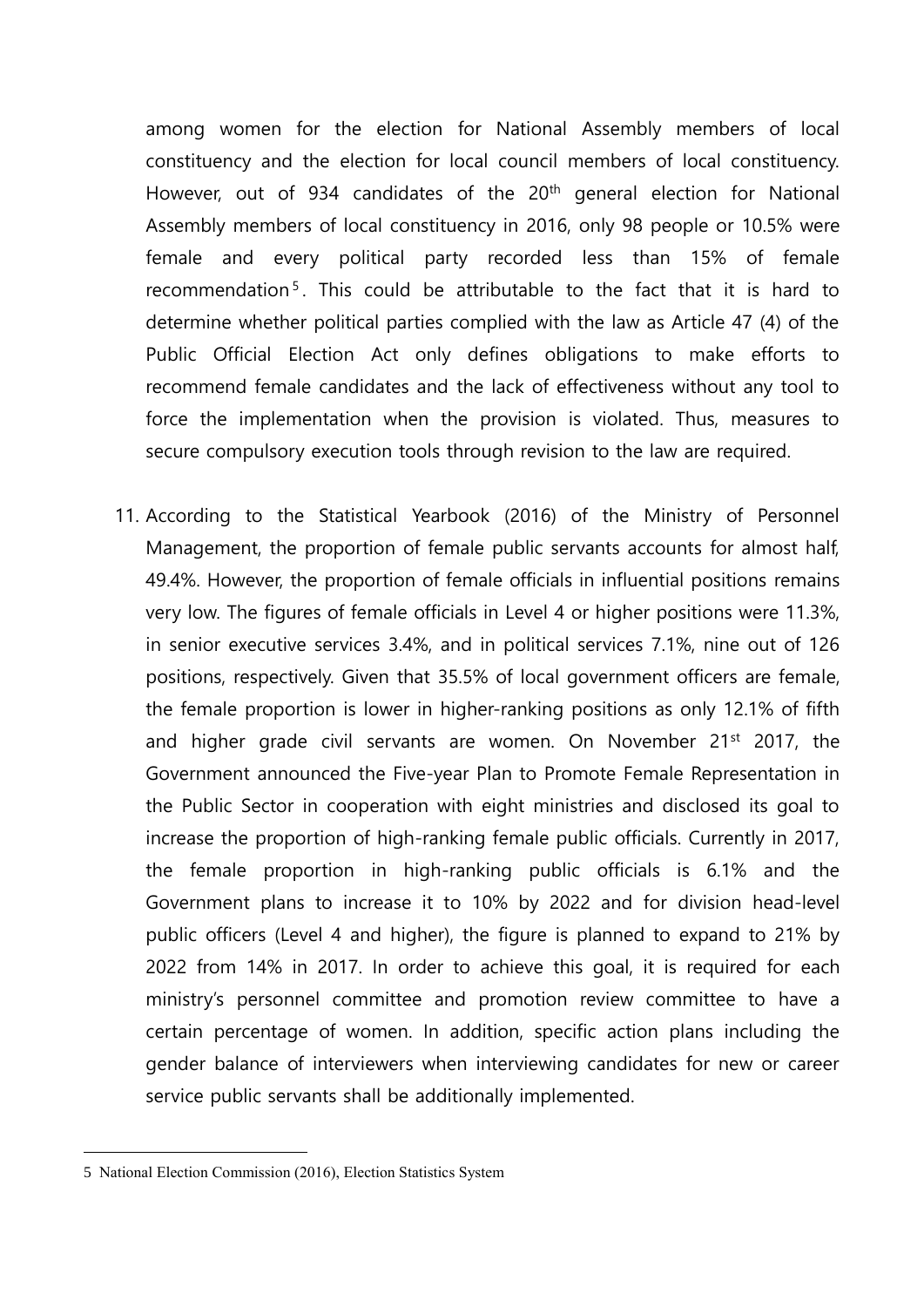- 12. In the education sector, where women's participation has traditionally been higher than other sectors, the rate of female teachers in elementary, middle and high schools reached 66.7% (Education Statistical Service, 2016); however, the glass ceiling is still thick for women with the rate of women principals of elementary schools stands at 28.7%, that of middle schools at 23.2%, and that of high schools at only 9.5% (Ministry of Gender Equality and Family, 2016). The gender gap becomes even greater at universities, and the proportion of female professors remained only at 14.2% at public/national universities (Ministry of Strategy and Finance, 2015). In the above-mentioned Five-year Plan to Promote Female Representation in the Public Sector, the Government announced its plans to expand the female ratio of professors at public/national universities to 19% and the female proportion of principals and deputy principals to 45% by 2022. Still, detailed plans should be followed on how to increase the number of female principals at high schools which currently shows the lowest figure.
- 13. The Government announced in the Five-year Plan to Promote Female Representation in the Public Sector that it would introduce the Female Executive Goal System for the first time to encourage equal participation of men and women in the decision-making process of public organizations and would expand the female proportion of executives including directors to the level of the OECD average (20.5%) by increasing it to 20% by 2022. However, a policy that prevents discrimination against women in the recruiting process at public organizations has not been in place. A relevant study $6$  found that only one out of five new employees at 30 largest public organizations was a woman in 2016. The share of female employees has also drastically decreased from 25.6% in 2012 to 21.7% in 2016. Public organizations show an even lower share of female employees compared to private companies. In 2016, the female proportion of new employees at 50 major companies was 26.2% on average. Moreover, according to the announcement of the Supreme Prosecutors' Office (December 20<sup>th</sup>, 2017), public corporations such as Korea Coal Corporation and Korea Gas Safety Corporation have intentionally eliminated female candidates when

<sup>6</sup> Chosun Biz, May  $7<sup>th</sup>$  2017, "Only one out of five newcomers at 30 largest public organizations was woman last year, gender equality goal system in the shade"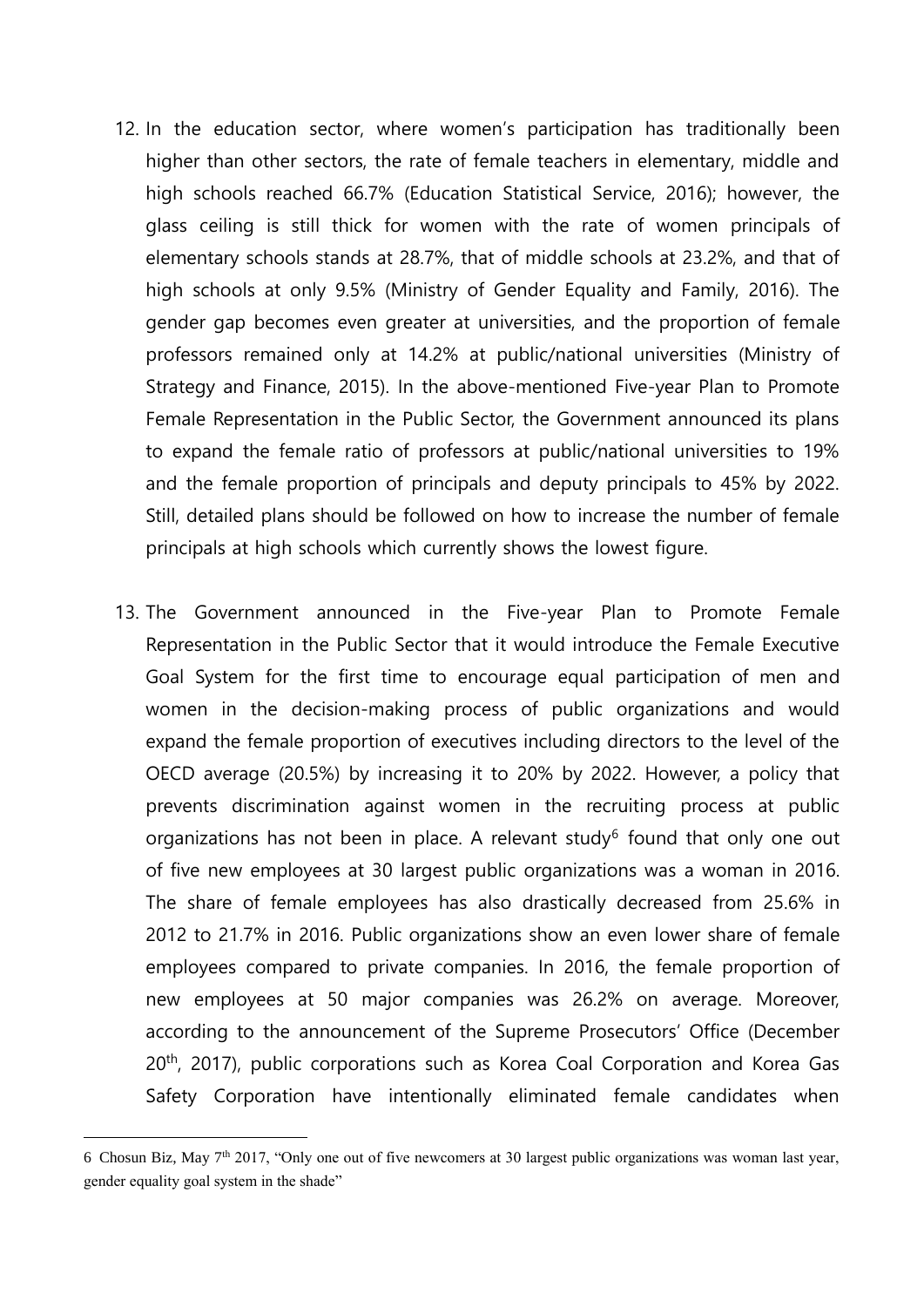recruiting youth interns or new employees. The Government maintains the female share of civil servants above 30% through the gender equality goal in recruitment system applied to the civil servant examination which does not exist for other public organizations. Efforts to prevent discrimination against women in the recruiting process by taking aggressive recruitment improvement measures or applying the gender equality goal in the recruitment system at public organizations and policies to improve the situation of gender discrimination in recruitment at public organizations are required through the management of gender ratio among interviewers when conducting job interviews.

#### **[5] Improvement in Poor Structure of Women's Employment (List of Issues 16, 17)**

14. The previous administration set up the 'Employment Rate 70% Roadmap' and carried out various policies including 'Lifecycle Career Management Support Plan for Female Workers' as a major government project with an aim of increasing women's employment rate by 10%p. However, the result was proven insufficient. The rate of increase in women's employment has remained only at 2.3%p in 2016 and it has been much lower than the rate of increase in men's employment rate at approximately 20%p since 2013. The employment rate for women came in the 29th place out of 35 OECD member countries in 2015.

|  |  |  | <table 2=""> Trend in employment rates by gender (Ages 15~64) since 2011</table> |
|--|--|--|----------------------------------------------------------------------------------|
|--|--|--|----------------------------------------------------------------------------------|

| Gender/Year | 2011 | 2012 | 2013 | 2014 | 2015 | 2016.11. |
|-------------|------|------|------|------|------|----------|
| Men         | 74.5 | 74.9 | 74.9 | 75.7 | 75.7 | 75.8     |
| Women       | 53.1 | 53.5 | 53.9 | 54.9 | 55.7 | 56.2     |

(Unit: %)

(Source: Economically Active Population Survey, National Statistical Office, 2016)

15. The rates of employment between the ages 20 and 29 for both men and women are similar at around 59%; however, the gender imbalance becomes greater at an alarming rate after the age 30. This is believed to be due to women's career break for the childbirth and child care reasons. The rate of employment for men in the 30s increases rapidly to 90%. On the contrary, the rate of employment for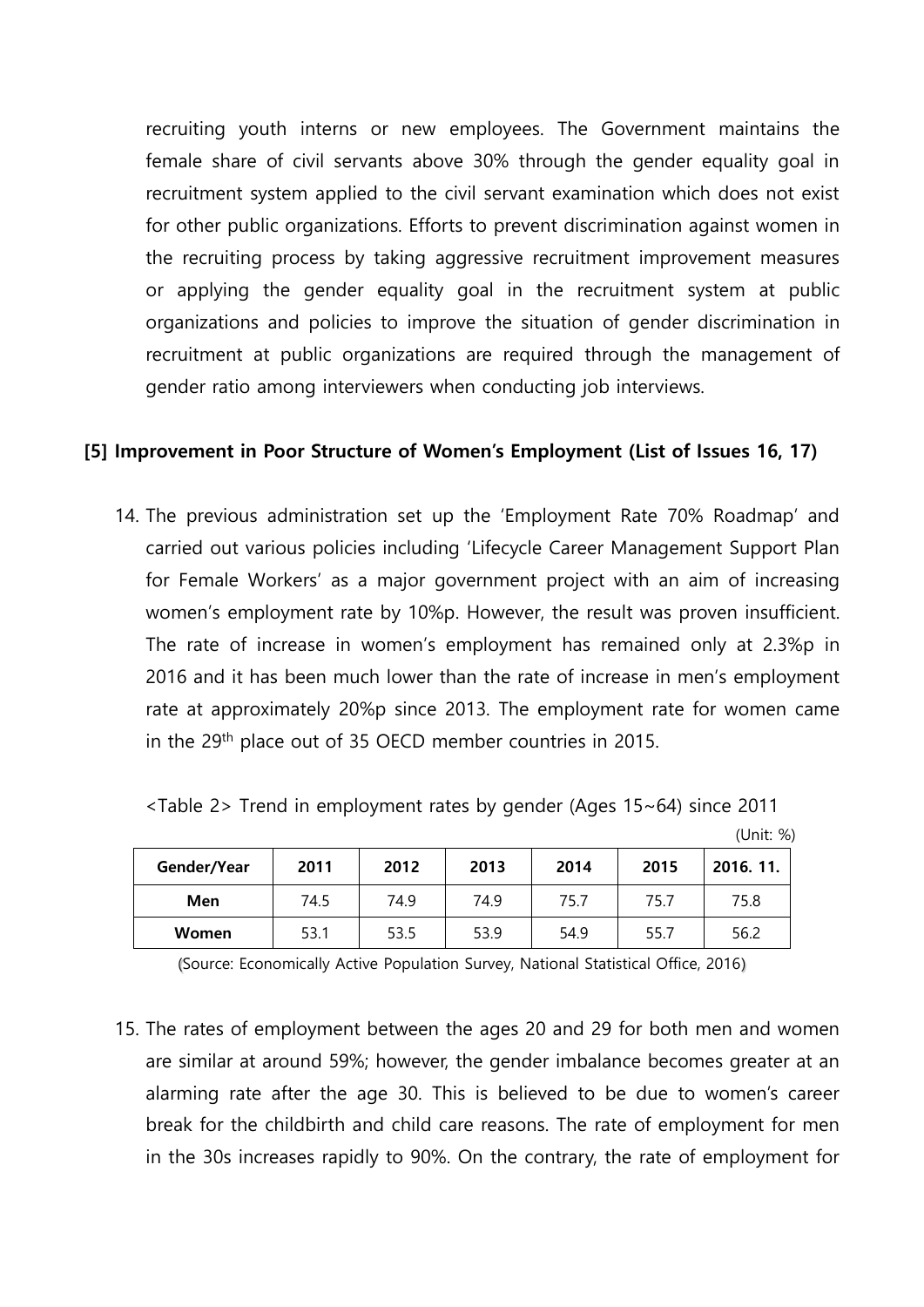women in the 30s decreases, and then increases again in the 40s displaying the M shape. However, the jobs for women in the 40s are mostly irregular positions and low-quality jobs compared to the jobs they had in the 20s or jobs for men. In particular, according to data from Statistics Korea<sup>7</sup>, the lowest point of employment rate among women in their 30s has shifted from the early 30s (34 or younger) to the late 30s (35 or older) since 2015, which reflects the reality that women who secured jobs in their 20s delay the time of childbirth.

|        | Category         | Employment Rate by Year (%) |      |      |      |      |      |      |
|--------|------------------|-----------------------------|------|------|------|------|------|------|
| Gender | <b>Age Group</b> | 2008                        | 2009 | 2010 | 2011 | 2012 | 2013 | 2014 |
|        | $20 - 29$        | 59.2                        | 58.4 | 58.2 | 58.3 | 57.3 | 55.7 | 55.8 |
| Men    | $30 - 39$        | 90.3                        | 89.1 | 89.5 | 89.8 | 90.3 | 90.2 | 90.9 |
|        | $40 - 49$        | 91.8                        | 90.9 | 91.2 | 91.6 | 91.7 | 92.0 | 92.7 |
|        | $20 - 29$        | 59.1                        | 58.0 | 58.3 | 58.7 | 58.8 | 57.8 | 59.0 |
| Women  | $30 - 39$        | 54.7                        | 52.7 | 53.7 | 53.7 | 54.5 | 55.5 | 56.3 |
|        | $40 - 49$        | 64.7                        | 64.1 | 64.2 | 64.9 | 64.6 | 64.6 | 65.1 |

<Table 3> Men/Women Employment Rate by Year

(Source: Economically Active Population Survey, National Statistical Office, 2016)

16. Particularly, the low economic participation of highly-educated women raises a serious problem. The college entrance rate among women was higher (74.6%) than men (67.6%) in 2015, and more women than men entered both two-year junior colleges and four-year universities. According to the 'Statistical Yearbook of Education' (2016) by the Korean Educational Development Institute, the rate of women's tertiary education (higher education from junior college and above) is the highest among the OECD member countries. Although the employment rate of highly-educated women changed from the L shape in 2011 to the M shape in 2015, their return-to-work rates are lower than that of women with high school education, and the time of their return is also different. Women with university education return to work in their late 30s or early 40s, quicker than women with high school education, and the employment rates after the age 40

<sup>7</sup> Statistics Korea, Women's Lives through Statistics in 2016, June 28th, 2016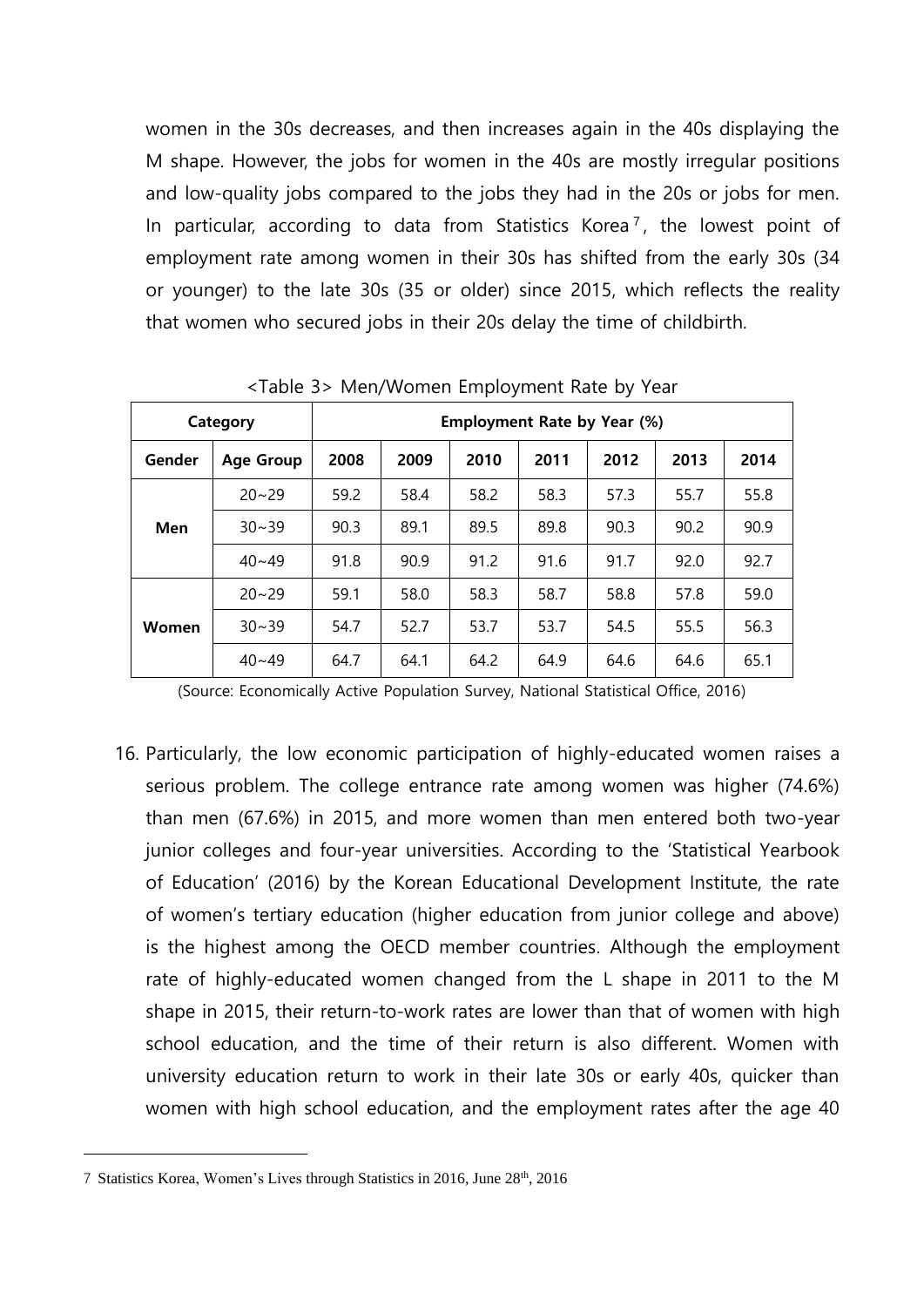are similar among the two groups. However, the employment rate in their 20s and 30s of women with university degrees are lower than that of those with high school degrees.

- 17. The 'OECD Economic Survey of Korea' (2016) published In May, 2016, diagnosed the issues of women's employment and made recommendations as below.
	- a. The labor market is segmented into regular and non-regular workers, who earn only 62% as much per hour as regular workers, boosting inequality and relative poverty. Women account for a disproportionate share of non-regular workers, thus discouraging female employment. (p.12)
	- b. The employment of women is constrained by the limited take-up of maternity and parental leave and the availability of high-quality childcare. Career breaks for women widen the gender wage gap, which is the largest in the OECD." Thus, it's recommended to "Increase the take-up of maternity and parental leave systems by enforcing compliance and raising the benefit level for parental leave and enhance childcare quality by making accreditation mandatory and strengthening competition. (p.13)
- 18. The analysis of the rates of irregular workers as an indicator to judge the quality of work in the society at large shows that the gender gap among irregular workers has narrowed since 2011, but widened again in the first half of 2016 to the rates similar to those of 2012.

|             |      |      |      |      |      | (Unit: %, p) |
|-------------|------|------|------|------|------|--------------|
| Gender/Year | 2011 | 2012 | 2013 | 2014 | 2015 | 2016.6.      |
| Total       | 34.2 | 33.3 | 32.6 | 32.4 | 32.5 | 32.8         |
| Men         | 27.8 | 27.2 | 26.5 | 26.6 | 26.5 | 26.4         |
| Women       | 42.8 | 41.5 | 40.6 | 39.9 | 40.2 | 41.0         |
| Gender Gap  | 15.0 | 14.3 | 14.1 | 13.3 | 13.7 | 14.6         |

<Table 4> Rates of irregular workers by gender

(Source: Additional Survey by Work Types, Economically Active Population Survey, National Statistical Office, August 2016)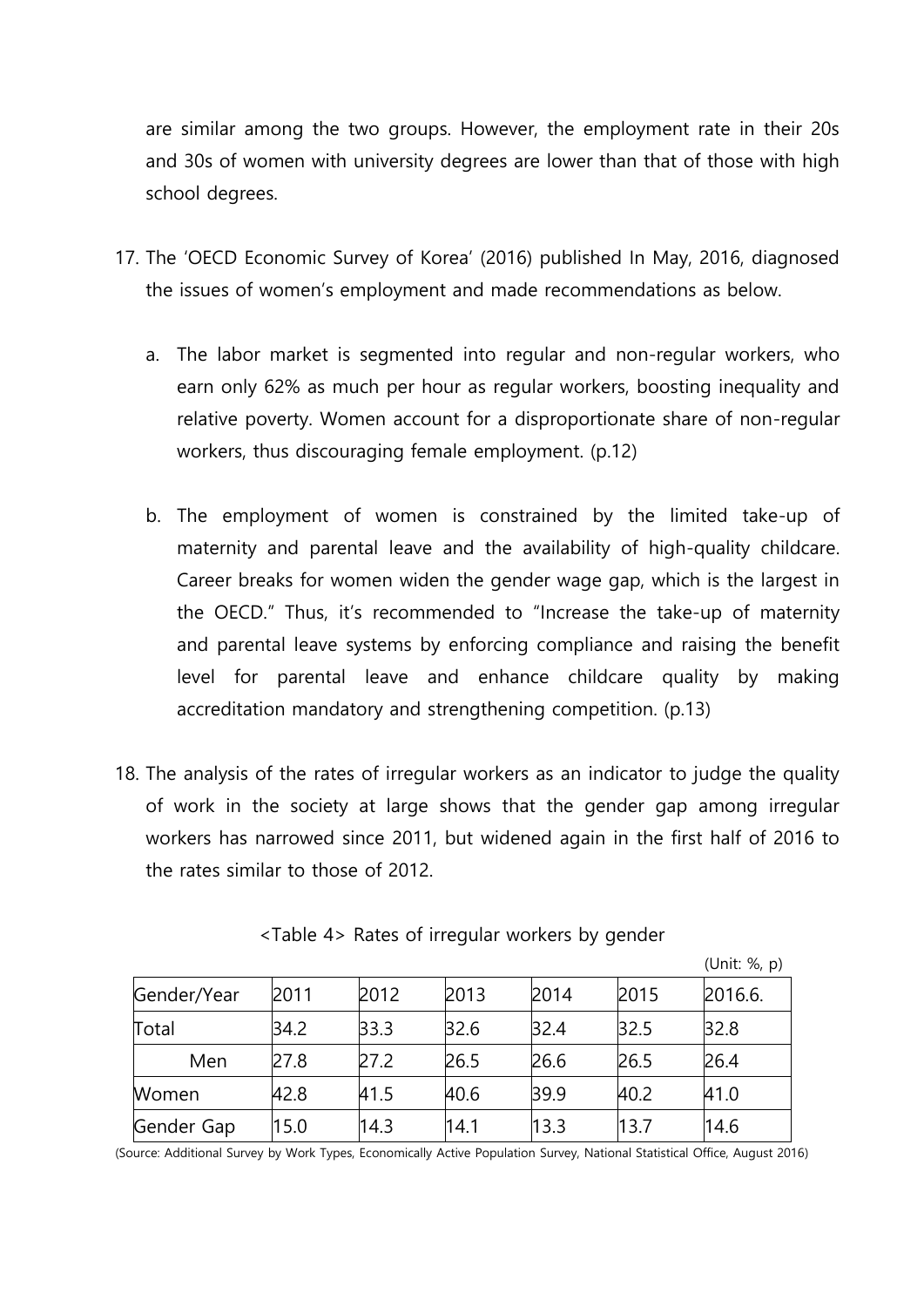- 19. The rates of those receiving below minimum wages or short-time workers with less than 15 working hours per week have not changed in the past ten years. In 2015, the rates of women irregular workers and women workers receiving below minimum wages decreased over the previous year, but the rate of women working less than 15 hours per week has increased. In 2015, out of 100 women workers, 40.2 of them held irregular positions while 11.8 of them received below minimum wages and 4.9 of them engaged in short-time work positions.
- 20. The National Human Rights Commission of Korea conducted a fact-finding study on human rights situation of workers engaged in short-time work positions who work less than 15 hours per week in 2016. In many cases, short-time workers are not protected by social insurances as they are subjects of optional entry instead of mandatory entry for employment insurance, national pension and national health insurance with an exception of occupational health and safety insurance out of four major social insurances. They are excluded from paid holidays/extra pay and yearly paid holidays/stipend for unused annual leave under the Labor Standards Act and cannot receive severance pay even after working for the organization for more than one year. Moreover, they are excluded from candidates to become unlimited contract workers under the Act on the Protection, etc. of Fixed-term and Part-time Workers even if they have worked for the organization for more than two years. In 2002, the number of short-time workers was 1.8 times larger in women (120,279) than men (66,264), but as of 2015, the gap has grown to 2.4 times with 411,307 women (70.3%) and 174,146 men(29.7%). The annual growth rate on average was also higher in women at 9.9% than men at 7.7%. This means that more and more lower-quality jobs are taken by women and the increased number of short-time work positions leads to the deterioration of gender discrimination.
- 21. In order to improve the situation of gender discrimination in employment, the NHRCK recommended a policy to improve human rights situation of short-time workers to the Ministry of Employment and Labor and the Ministry of Health and Welfare in November, 2017. The major content of the recommendation is to protect short-time workers through the constructive employment system defined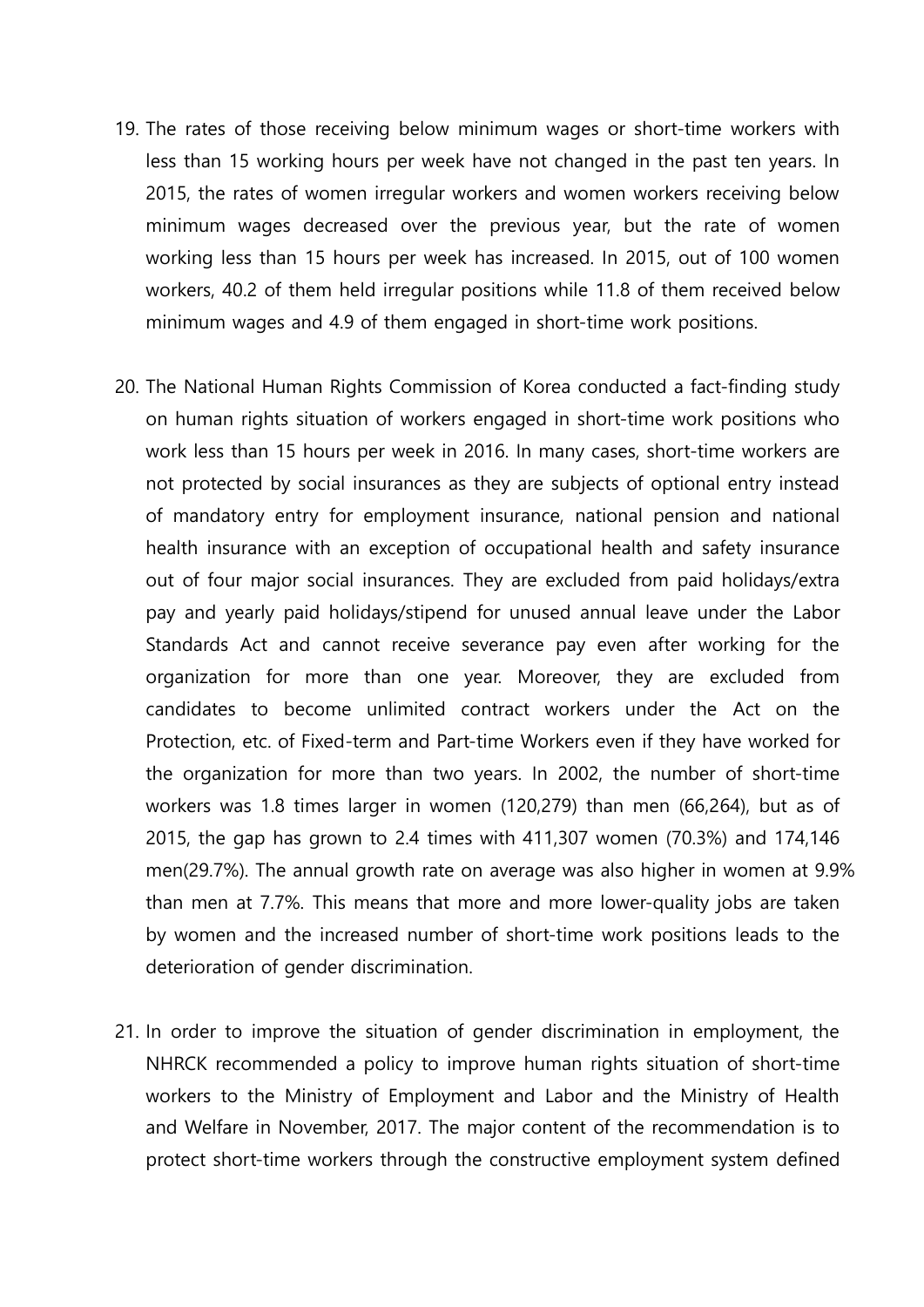in the Act on the Protection, etc. of Fixed-term and Part-time Workers as they are completely excluded by the current severance pay system, annual paid leave, weekly leave and the unlimited term contract system of the Act on the Protection, etc. of Fixed-term and Part-time Workers. In addition, the Commission also recommended the guarantee of social insurance benefits such as employment insurance, health insurance and national pension.

#### **[6] Improvement in Gender Wage Gap (List of Issues 16)**

- 22. Korea is the country with the largest gender wage gap among OECD member countries. Since 2000, where the OECD has started presenting relevant statistical information, the Republic of Korea has been placed in the first place with the biggest gender wage gap. The average gender wage gap among OECD member countries, calculated based on the median wage among full-time male workers, was 15% in 2014 while the figure was 37% for the Republic of Korea. The rate has decreased by 3%p from 40% in 2004. However, countries with less gender wage gap than Korea such as the U.K., Switzerland, Belgium, and Iceland have shown decrease in the gap by 6%p for the past ten years. Japan, with the third highest gender wage gap among OECD nations, also showed decrease by 5%p from 2004.
- 23. Korea's gender wage gap reflects the hierarchical structure in the labor market where more women are concentrated in low-wage positions than their male counterparts. According to an article 'Scale and Current Situation of Irregular Workers: Additional Survey in the Economically Active Population Survey' by the National Statistical Office (Yoo-seon Kim, March 2016), in 2016, monthly wage for women was 1,760,000 won and for men was 2,920,000 won while monthly wage for irregular workers was 1,510,000 won and regular workers was 3,110,000 won. Supposing that male regular worker's monthly wage 3,500,000 won as 100, male irregular workers received only 52.6% (1,840,000 won), female regular workers 68% (2,380,000 won), and female irregular workers 35.4% (1,240,000 won), showing wide disparity according to the employment type.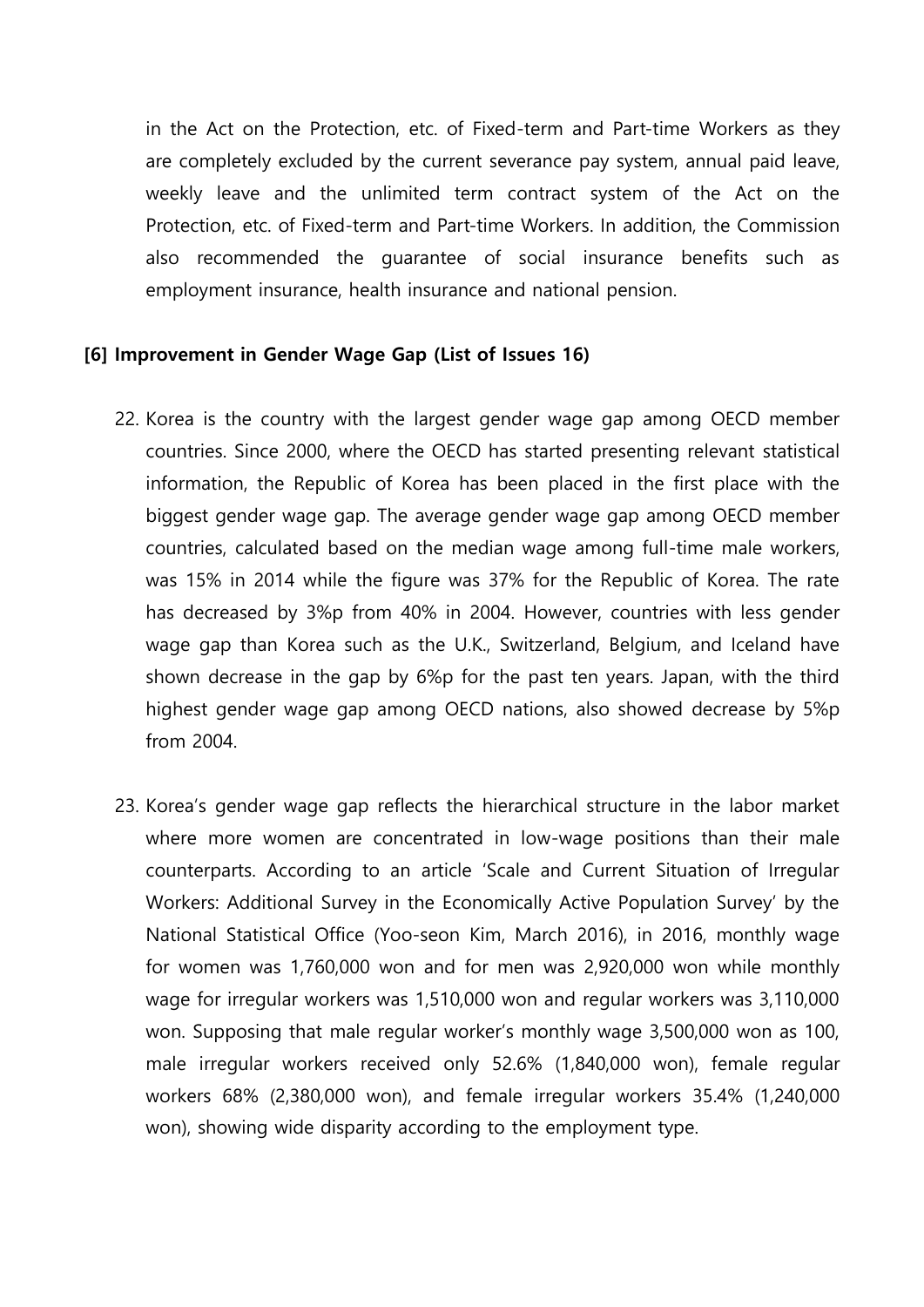- 24. In terms of hourly wage by gender and employment type, in March 2016, male workers received 16,055 won per hour while female workers received 10,512 won, regular workers receiving 16,985 won, and irregular workers receiving 9,291 won. Supposing that male regular workers receive 100, male irregular workers received its 55.5%, female regular workers 69.5%, and female irregular workers 43.2% respectively.
- 25. Wage gap by gender and employment type is closely related to the career break among women. Women exit the labor market at the time of marriage, pregnancy and childbirth and take a lower-level job considering their career, academic background and competency when returning to the market. Since there has been a vacuum in their economic activities for a certain period, it is hard for them to be recognized for the past career or competence which results in taking a lower-paying job in the end. Career breaks decrease the level of female employment for the short term and have a negative impact on women's position in the labor market and their economic achievement for the long term.
- 26. Since the reasons behind the gender wage gap are diverse and structurally intertwined, a comprehensive approach to the institutional improvement is required by integrating with other laws to narrow the gender gap such as turning irregular jobs into regular ones, raise in the minimum wage, improvement in the situation of categorizing job types based on gender and breaking of glass ceiling. Therefore, aggressive measures are required at the ministry level such as the "establishment of five-year plan to narrow the gender wage gap" based on a short-term roadmap. The Government announced that it would implement the "Wage Public Notification system for Gender Equality" in the second Basic Plan for Gender Equality which will be carried out starting 2018. Institutional measures are needed to identify and improve the gender wage gap reality among companies through public notification of wages for men and women at public and private corporations by revising the Equal Employment Opportunity and Work-Family Balance Assistance Act.

### **[7] Reinforcement of Punishment for Domestic Violence Crimes (List of Issues 8, 9)**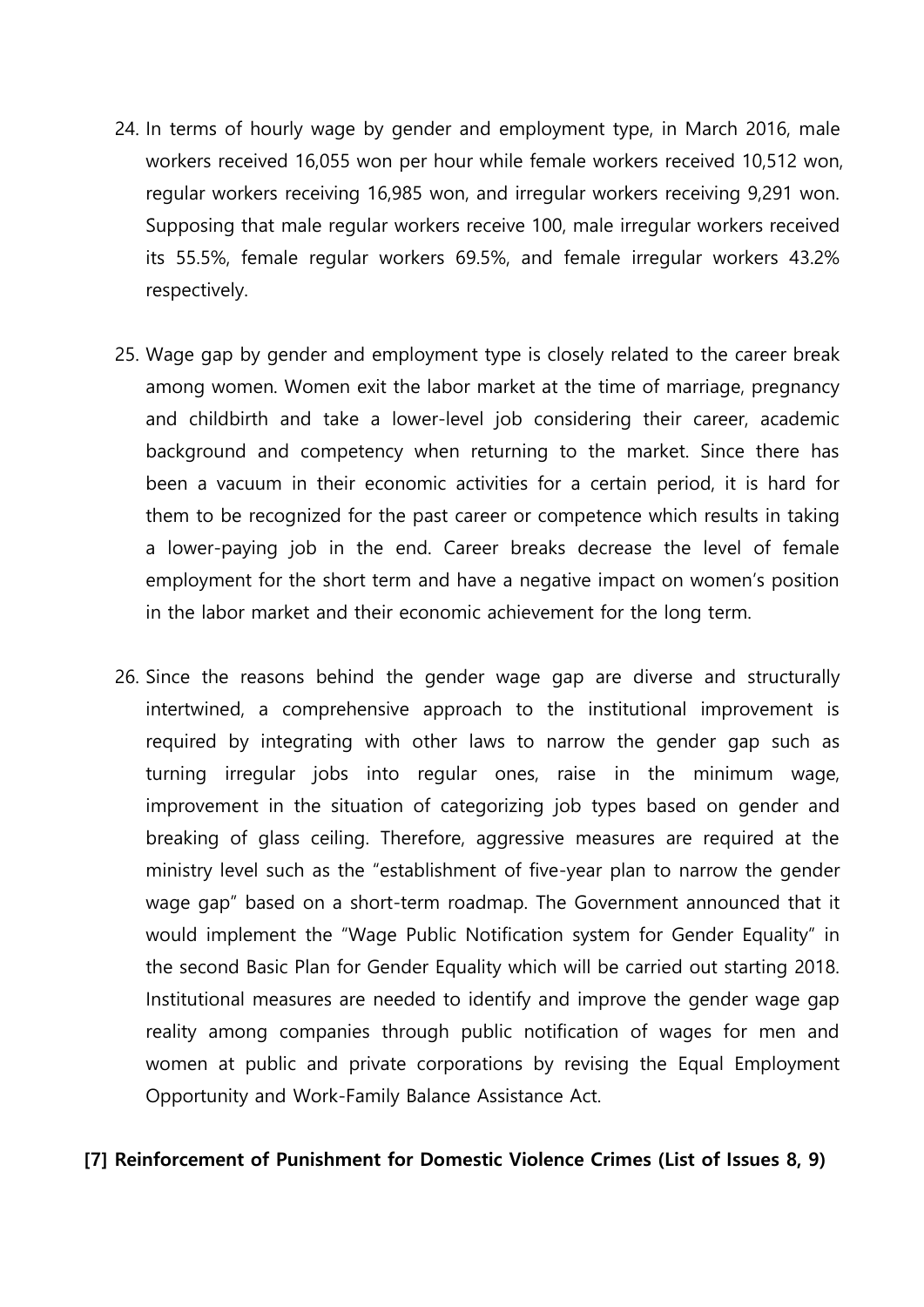- 27. The last administration defined domestic violence as one of the four social evils and made pledges to create a safe society by providing comprehensive countermeasures. However, home protection cases have risen by 376.9% during the past ten years (2006~2015) according to the '2016 White Paper on Crime' published by the Institute of Justice in 2017.
- 28. While it is analyzed that the increase in domestic protection cases is the result of active reaction by investigative agency and higher social awareness of domestic violence, when looking at the outcome of proceedings, it is hard to hold confidence whether domestic violence is considered as crime and dealt with accordingly. The same data reveals that out of 16,868 home protection cases, 7,319 cases (43.4%) were subject to non-punishment<sup>8</sup> in 2015 showing a big increase from 31.8% in 2006. The high rate of non-punishment brings into question whether the victims receive *de facto* protection given that 84.4% of all cases are the charges of injury or assault.
- 29. The police's lax attitude on the crimes of domestic violence affects the victims to less likely to ask for help from the police. The '2016 Fact-finding Survey on Domestic Violence' announced by the Ministry of Gender Equality and Family published in 2017 shows that only 2.8% of the female victims of domestic violence reported the case to the police.

| <b>Category</b>                | <b>Total</b> | Women | <b>Men</b>               |
|--------------------------------|--------------|-------|--------------------------|
| Police                         | 1.7          | 2.8   |                          |
| Family or Relatives            | 12.1         | 16.3  | 5.8                      |
| Neighbors or Friends           | 10.3         | 12.9  | 6.5                      |
| Religious Leaders              | 1.0          | 1.6   | -                        |
| Women's Emergency Hotline 1366 | 0.6          | 1.0   | $\overline{\phantom{a}}$ |

<sup>8</sup> Home protection case is a system where the Family Court determines protective disposition such as access restriction, probation and treatment trust instead of giving criminal punishment for domestic violence under the Special Act for the Punishment of Domestic Violence. Considering the intention of victims, prosecutors are allowed to send a domestic violence case to the Family Court where it would be handled as a home protection case. The Family Court could make a decision not to make disposition under Article 37 (decision not to make disposition) under the Act on the Special Cases Concerning the Punishment, etc. of Crimes of Domestic Violence when probation is impossible or not needed or when it is inappropriate to handle the situation as home protection case. Before ruling on probation, the Family Court could take temporary measures such as separation including eviction, restraining order within 100 meters and consignment to medical institutes.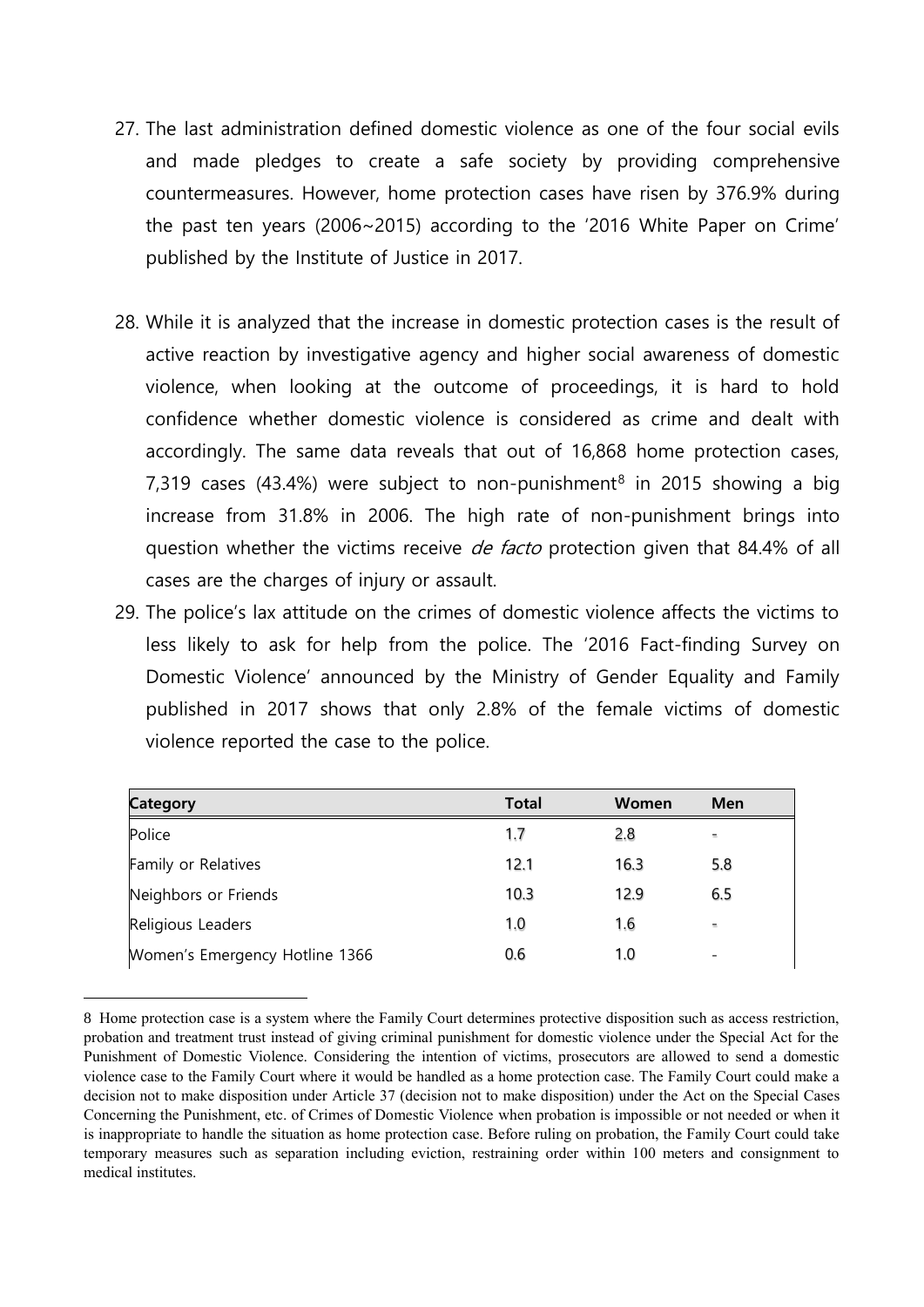| Domestic Violence Counseling Center and Protection | 0.6 |                          |
|----------------------------------------------------|-----|--------------------------|
| Facilities/Shelter (Nursing Facilities)            |     | $\overline{\phantom{0}}$ |

Note: 1) Percentage was estimated given a weighting based on 426 people (respondents) victimized by violence of spouses

2) The share of request for help by each category

<Source: The Ministry of Gender Equality and Family 「2016 National Study on Domestic Violence」>

- 30. The reason behind these female victims not resorting to the official support system could be attributed to their judgment that the support for victims or outcomes of proceedings does not quarantee *de facto* assistance or protection for them, not because their damages are not severe enough to be reported. According to the data from the Ministry of Justice and others, in 2016, indictment rates for domestic violence stands only at 8.5% and arrest rates only at 0.9%.
- 31. Recently, one domestic violence offender broke into a protective facility for victims of domestic violence, resulting in an involvement of the police. However, the police refused to isolate the offender citing the lack of a directly damaging act. In the end, facility workers blocked the view of the offender with a banner and evacuated all residents. As a result, discussions are continuing on problems of police responses to domestic violence and criminal and judicial measures to improve the situation of violence crimes against women. Above all, a better awareness of violence cases against women among the police and institutional and perceptional innovation to strengthen their job competencies is required.
- 32. Three major causes could be attributed to the tendency of non-punishment of crimes of domestic violence. First of all, domestic violence cases are forwarded as home protection cases based on the object clause<sup>9</sup> in the 'Act on Special Cases Concerning the Punishment, etc. of Crimes of Domestic Violence' (38.2% in 2016). Secondly, the introduction and enforcement of the 'Suspension of Indictment on Condition of Counseling' system in 2008 allows the assailants to

<sup>9</sup> Act on Special Cases Concerning the Punishment, etc. of Crimes of Domestic Violence aims at "restoring the peace and stability of home wrecked by domestic violence and building a healthy home through probation of offenders to adjust the environment and correct their inclination of action."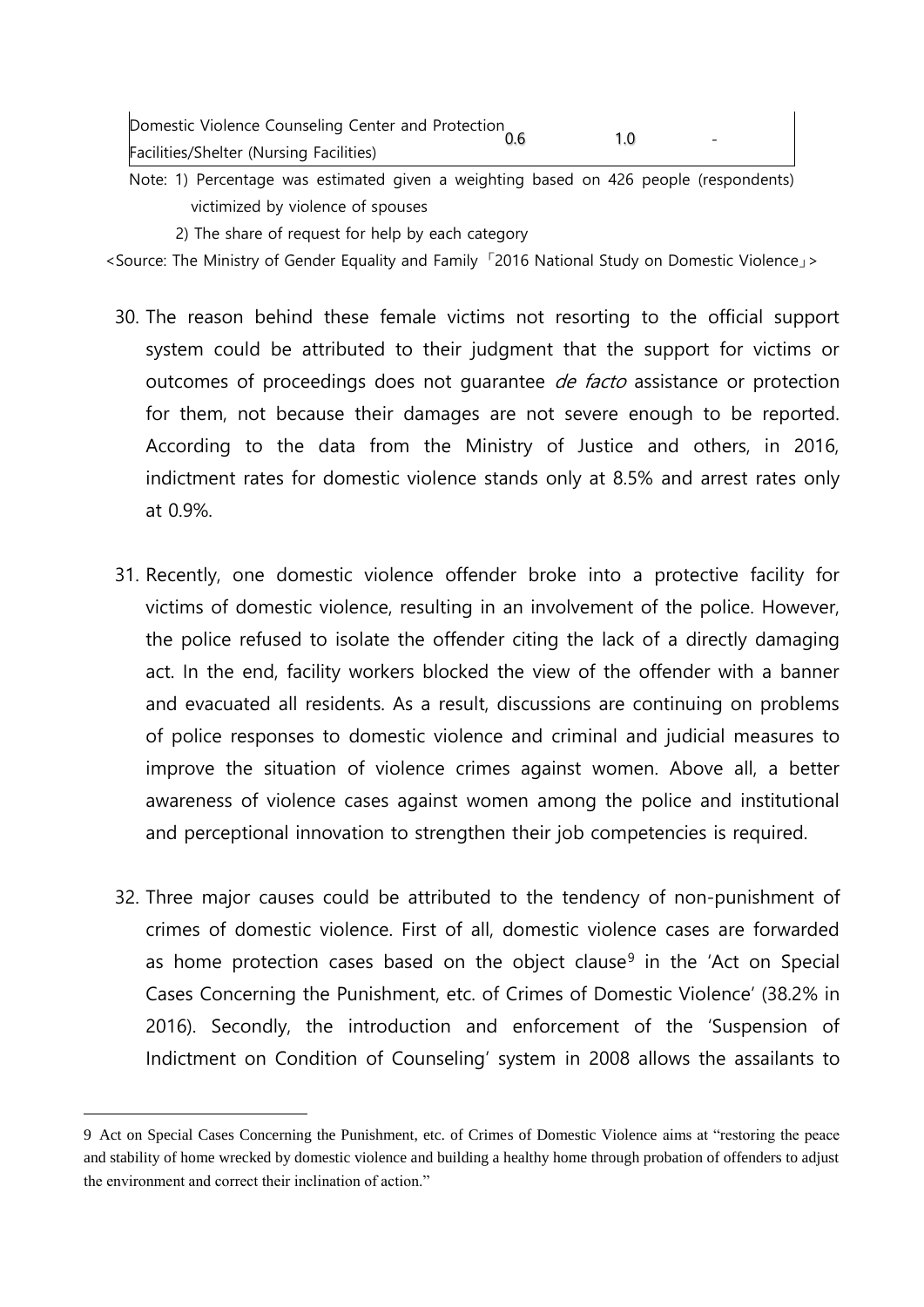be exempted from obligation. Thirdly, Article 9 of the 'Act on Special Cases Concerning the Punishment, etc. of Crimes of Domestic Violence' defines 'the Crime not prosecuted against Objection of the Victim' and this shifts all the responsibility of decision making on punishment or non-punishment of assailants onto the victims under the name of respecting the victims' wishes.

## **[8] Responses to Increasing Hatred of Women (List of Issues 10)**

- 33. The issue of hate crimes including misogyny became a national issue after the killing of a woman near Gangnam Station in May 2016. Following this incident, the NHRCK conducted a 'Fact-Finding Survey on Hate Speech and Countermeasures' in 2016 and the National Assembly also made legislative efforts including the establishment of an anti-discrimination law to respond to hate crimes, although no legislation has been enacted. Currently, the only law that regulates hate speech is the Act on the Prohibition of Discrimination against Persons with Disabilities, Remedy against Infringement of their Rights, etc. (Article 32 (Prevention of Harassment)).
- 34. According to the above-mentioned fact-finding survey by the NHRCK, all respondents (about 1,000 people) including women, persons in sexual minority groups, disabled persons and migrants felt fear of hatred, were concerned that they might be the target of hate crime, and even concealed their identity in some cases, and over half of the respondents said that they did not know how to deal with both online and offline hatred.

| <table 7=""> Fear of Hatred</table> |  |  |
|-------------------------------------|--|--|
|-------------------------------------|--|--|

 $(1 \text{Init: } %)$ 

| Groups/Levels of<br>Fear         | Not at all | Not much | To a certain<br>degree | Very much |
|----------------------------------|------------|----------|------------------------|-----------|
| Women                            | 16.8       | 19.2     | 49.0                   | 14.9      |
| <b>Sexual minority</b><br>groups | 4.7        | 10.5     | 52.2                   | 32.5      |
| <b>Disabled persons</b>          | 8.0        | 21.5     | 45.5                   | 25.0      |
| <b>Migrants</b>                  | 27.0       | 20.6     | 33.3                   | 19.0      |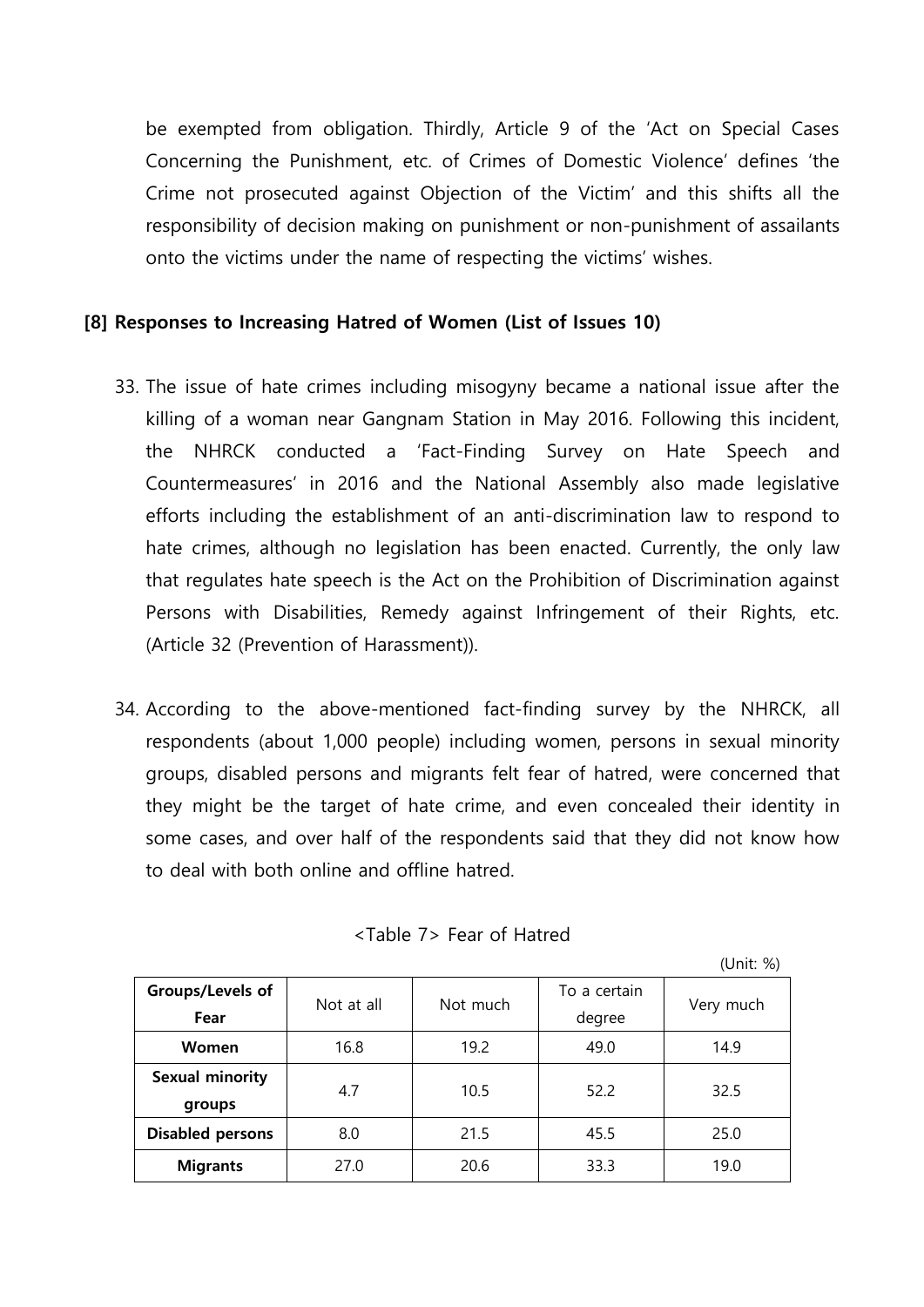|                                  |                    |           | (UHIL 70) |
|----------------------------------|--------------------|-----------|-----------|
| Groups/Levels of<br>Knowledge    | <b>Fully aware</b> | Not clear | Not aware |
| <b>Women</b>                     | 7.2                | 34.1      | 58.7      |
| <b>Sexual minority</b><br>groups | 7.1                | 34.6      | 58.3      |
| <b>Disabled persons</b>          | 14.5               | 39.0      | 46.5      |
| <b>Migrants</b>                  | 24.6               | 29.4      | 46.0      |

<Table 8> Responses to Online Hatred

 $(1 \text{ln} \, \text{ln} \cdot 0)$ 

<Table 9> Responses to Offline Hatred

|                                  |                    |           | (Unit: %) |
|----------------------------------|--------------------|-----------|-----------|
| Groups/Levels of<br>Knowledge    | <b>Fully aware</b> | Not clear | Not aware |
| Women                            | 7.7                | 33.2      | 59.1      |
| <b>Sexual minority</b><br>groups | 9.8                | 32.9      | 57.3      |
| <b>Disabled persons</b>          | 17.5               | 37.0      | 45.5      |
| <b>Migrants</b>                  | 31.0               | 29.4      | 39.7      |

35. Development of measures is urgently needed as social minorities such as women, sexual minority groups and disabled persons are victims of hatred in particular. Rather than criminal regulations, it may be more important to achieve an improvement in the environment of hate speech by creating an environment where freedom of expression and values of anti-discrimination and equality are realized at the same time. Therefore, it is required to stipulate prohibition of hate speech in the National Human Rights Commission of Korea Act or an antidiscrimination law and take various and aggressive national measures including the reinforcement of equality education and anti-hatred campaigns.

### **[9] Responses to Online Sexual Crime (List of Issues 10)**

36. The Republic of Korea is no exception when it comes to the sexual harassment or assault on the Internet including Social Network Sites that are being reported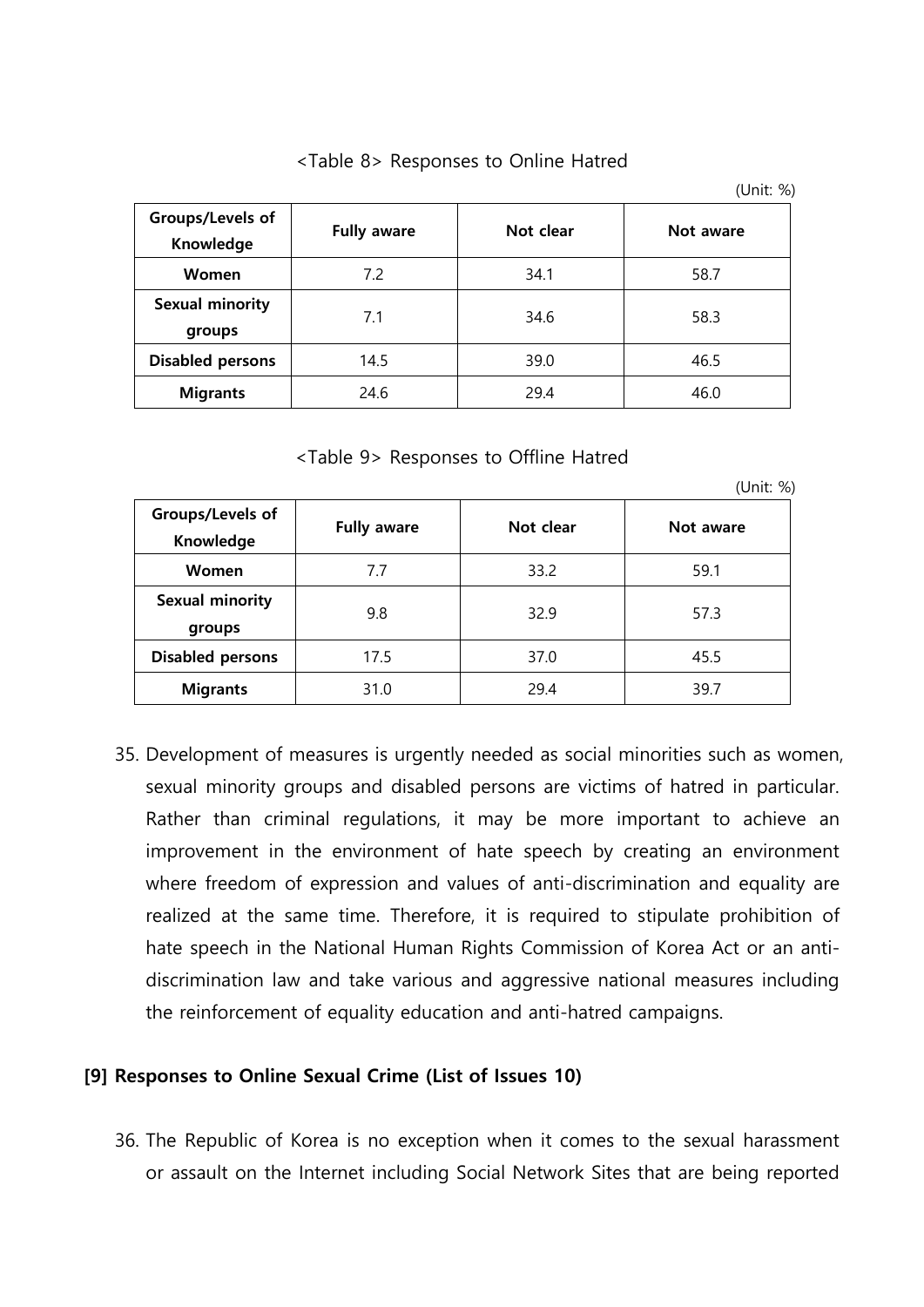worldwide. In the cases of online sexual assault, it is difficult to directly confirm the damage as the assaults are perpetrated secretly in many cases. Countermeasures are needed since the current law does not allow legal punishment.

- 37. Gender violence is a comprehensive expression which encompasses physical, sexual, emotional violence as well as economic damage imposed on women and the disadvantaged group in society resulting from gender discrimination and inequality. One of the campaign pledges of President Moon Jae-in was to "develop measures to prevent three new types of gender violence" such as stalking, dating violence and online crime (online sexual violence). As such, there has been an increasing awareness of problems in reality where the development of scientific technology leads to a tool of sexual violence against women.
- 38. According to the 「2016 Crime Analysis」by the Supreme Prosecutor's Office, the online sexual assaults such as the 'Crime of Obscenity Using Telecommunication Medium' and 'Crime of Taking Photos Using Cameras (known as "hidden camera crimes")' have significantly increased in the past ten years while the rates of rapes and indecent acts by force have not had notable changes in numbers. Particularly, the 'Crime of Taking Photos Using Cameras' have increased most dramatically from 3.6% of all sexual violence cases in 2006 to 23.9% in 2015, showing a sevenfold increase in the past ten years.

|                                         | 2006         | 2007         | 2008         | 2009         | 2010           | 2011           | 2012            | 2013            | 2014            | 2015            |
|-----------------------------------------|--------------|--------------|--------------|--------------|----------------|----------------|-----------------|-----------------|-----------------|-----------------|
| <b>Filming using</b><br>cameras         | 517<br>(3.6) | 564<br>(3.9) | 585<br>(3.6) | 834<br>(4.8) | 1,153<br>(5.6) | 1,565<br>(7.1) | 2,462<br>(10.5) | 4,903<br>(16.9) | 6,735<br>(24.1) | 7,730<br>(23.9) |
| Obscene act<br>through<br>communication | 195<br>(1.4) | 240<br>(1.7) | 378<br>(2.3) | 761<br>(4.4) | 1.031<br>(5.0) | 911<br>(4.1)   | 917<br>(4.0)    | 1,416<br>(4.9)  | 1,254<br>(4.1)  | 1,139<br>(3,7)  |
| media                                   |              |              |              |              |                |                |                 |                 |                 |                 |

<Table 10> Number of Cases and Trend in Proportions of Major Sexual Violence Types<sup>10</sup>

(Unit: Cases, %)

10 Supreme Prosecutors' Office <sup>[2016]</sup> Crime Analysis<sub>1</sub>, pp14-15.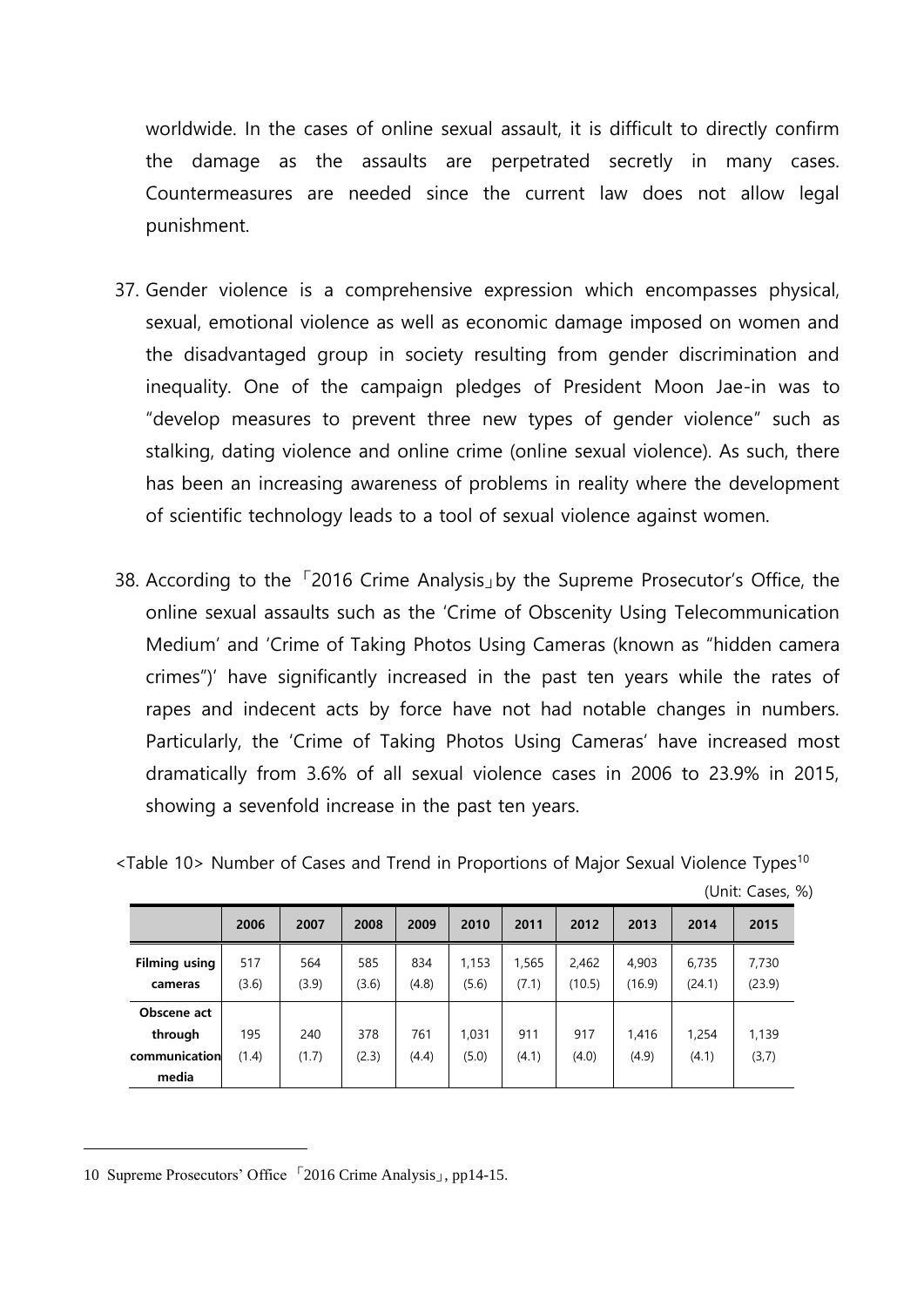| Rape          | 2,510  | 2.659  | 3.621  | 3,923  | 4,383  | 4.425  | 4.349  | 5,359  | 5,092  | 5,274  |
|---------------|--------|--------|--------|--------|--------|--------|--------|--------|--------|--------|
|               | (17.6) | (18.5) | (22.5) | (22.6) | (21.3) | (20.2) | (18.6) | (18.4) | (17.1) | (17.0) |
| Forced sexual | 4.984  | 5,348  | 6,080  | 6.178  | 7,314  | 8,535  | 10.949 | 13,236 | 12,849 | 13,266 |
| molestation   | (34.9) | (37.3) | (37.7) | (35.6) | (35.5) | (38.5) | (46.9) | (45.5) | (42.2) | (42.7) |

- 39. Despite the high rate of crimes, the 'Crime Statistics' by the National Police Agency revealed that the arrest rate of the 'Crime of Taking Photos Using Cameras' was 97.6% (7,430 cases) in 2015, but the rate of indictment was only 31.2% indicating that not all perpetrators were properly brought to justice. The number of cases of these "hidden camera crimes" increased by three times in the past two years, but the indictment rate decreased year by year; 53.6% in 2013, 43.7% in 2014 and 31.2% in 2015, dropping by more than half from 72.6% in 2010.
- 40. The analysis of victims in the cases of the 'Crimes of Taking Photos Using Cameras' revealed that the 98.3% of victims was female, according to the 'Amendment to the Act on Special Cases Concerning the Punishment, etc. of Sexual Crimes by analysis of cases of Crimes of Taking Photos Using Cameras' by the Korean Women Lawyers Association (2016). The relationships between the victims and perpetrators were 89.01% of the cases strangers and 10.99% of the cases acquaintances. The crimes occurred in subways (54.73%), on the street (10.80%), inside the buses or taxis (4.64%), in home or other accommodation (3.29%), and in public toilets (2.81%); this showed that women are not safe in public spaces. This could also be interpreted that women could be the victim of hidden cameras anywhere anytime. However, the examinations of the "hidden camera crimes" were as follows in the first trials; monetary penalty (71.97%), probation (14.67%), suspended sentence (7.46%), and prison sentence (5.32%). Breaking down the monetary penalty cases, 26.60% was sentenced with two million won, 22% with three million won, 15.06% with one million won and 12.53% with one and a half million won. As such, 79.97% of the cases were sentenced with three million or lower won of monetary penalty.

41. The damage from online sexual violence remains grave after the closure of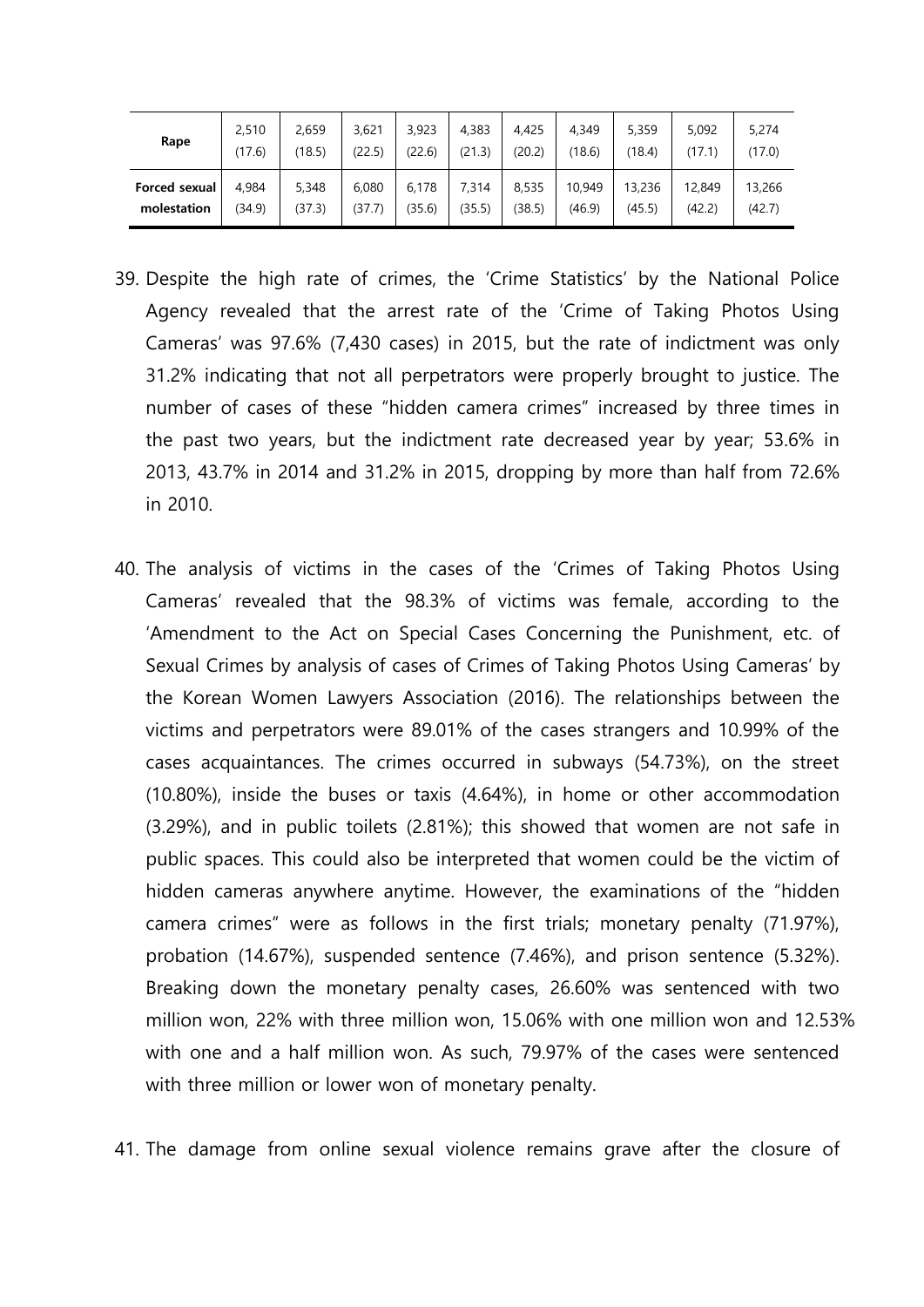'Soranet', an Internet site that was the hub of pornographic materials in Korea. The offenders are committing crimes abusing the personal information they possess of their former girlfriends such as family or workplace information after filming intimate videos, against the women's will or after obtaining consent. It is retaliation after the couples break up and the offenders disseminate the videos to specific persons including the victims' husbands, new boyfriends or family members, or to unspecified individuals on the Internet. The number of pornographic materials deleted by the Korea Communication Standards Commission, after receiving complaints, increased more than five times from 1,404 cases in 2014 to 7,325 cases in 2016. The number of complaint cases submitted to the Commission with respect to the delete requests of pornographic materials containing individuals' sexual acts was 3,397 cases in 2015, and 1,166 cases were submitted and dealt with in 2013 showing a sharply rising curve.

42. While the victims could report the case and request the videos to be deleted by the Commission, in reality, it takes a long time to be finished. As such, most victims personally resort to the private service by "digital undertakers" to destroy the videos online. It costs from 500,000 won to 3,000,000 won a month causing economic damage to the victims with no end in sight. The official statistical information on these services is not available while the number of the private business is increasing with a rising demand of requests by the victims.

## **[10] Reinforcement of Human Rights Protection of Women and Children Victimized by Sex Traffic (List of Issues 12)**

43. Article 21 (1) of the Act on the Punishment of Acts of Arranging Sexual Traffic enacted in 2004 stipulates that "a person involved in prostitution shall be subject to imprisonment up to one year or monetary penalty up to three million one, detention or fine," punishing both the buyer and seller of sex. In December 2012, the Seoul Northern District Court requested an adjudication on the constitutionality of Article 21 (1) of the Act on the Punishment of Acts of Arranging Sexual Traffic citing that the provision goes beyond the limit of basic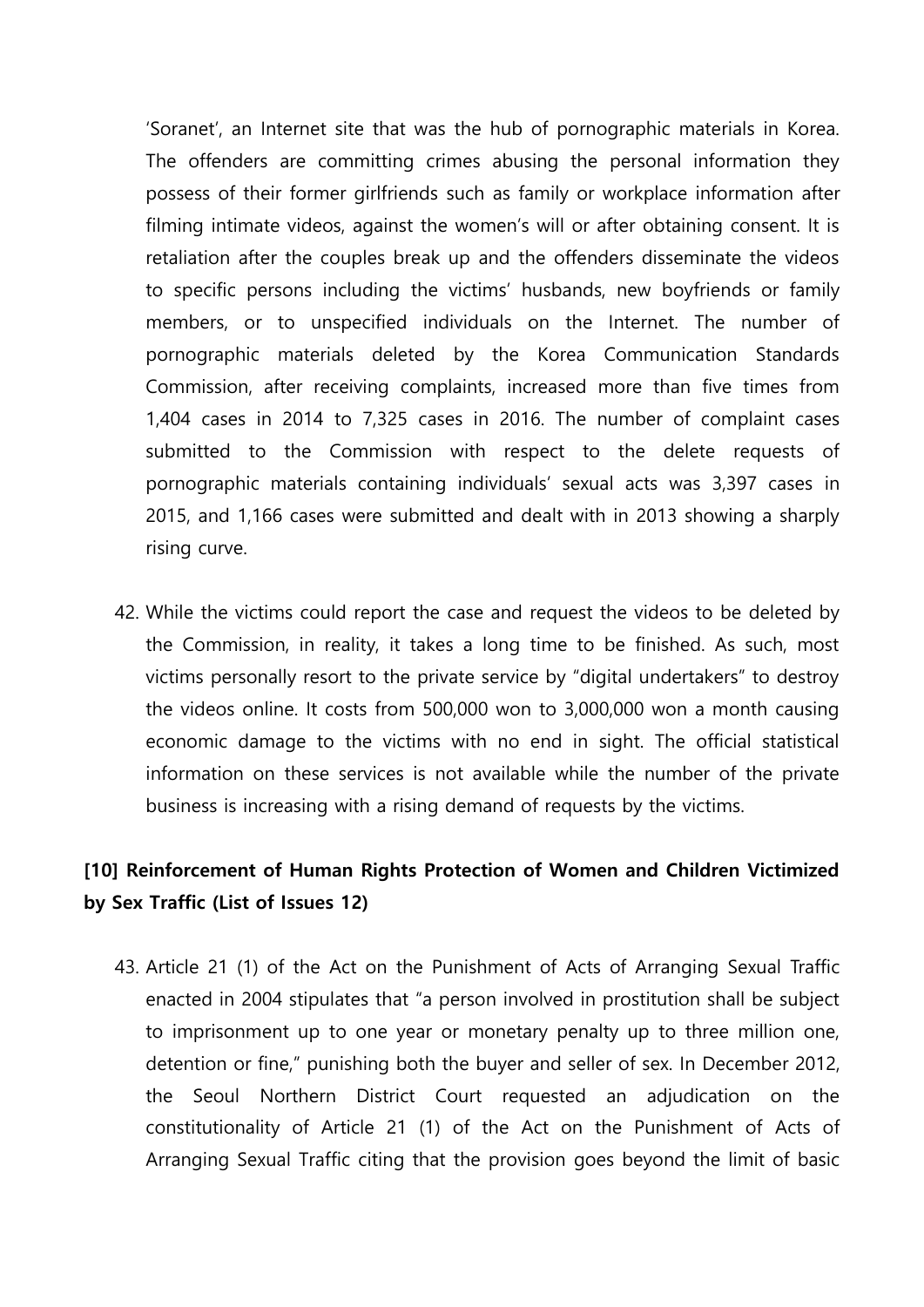right restrictions for the purpose by punishing prostituted women, violates the principle of minimized loss and infringes on the right to equality by handling sex trade victims and prostituted women differently in relation to a case of violation of the particular provision. However, the Constitutional Court ruled that the provision is constitutional on March  $31<sup>st</sup>$ , 2016<sup>11</sup>. After the request for an adjudication on the constitutionality of the provision, the number of people arrested for sex traffic decreased from 11,675 in 2011 to 5,674 in 2012, 4,414 in 2013, 4,841 in 2014 and 4,440 in 2015. However, in 2016, after the ruling of the Constitutional Court, the number increased to 17,982.<sup>12</sup> Out of arrested people in 2016, 13,512 people were men (75.14%), 4,274 people were women (31.63%) and 196 people  $(4.58\%)$  were unclassified.<sup>13</sup> In most cases, sellers are women and buyers are men. Punishment for prostituted women seems relatively weaker as the arrest rate of buyers is about three times higher than that of sellers.

44. However, in the actual application process of the law, punishment based on Article 21 (1) of the Act on the Punishment of Acts of Arranging Sexual Traffic is implemented in serious disfavor of prostituted women rather than men who bought sex. First, when people involved in sex traffic violating Article 21 (1) are exempted from indictment, male sex buyers are subject to suspension of indictment on the condition of education (so-called John School education) while prostituted women are subject to protective disposition based on regulations of protection cases stipulated in Article 12 and the following articles of the Act on the Punishment of Acts of Arranging Sexual Traffic. As of 2016, although John School education is a condition for suspension of indictment, the palpable effect as a punishment is larger for protection cases since it is sent to a family court in the jurisdiction and gives an order of protective disposition after a separate trial

<sup>11</sup> Constitutional Court 2016.3.31. 2013 Hun-Ga 2.

<sup>12</sup> National Police Agency 『Crime Statistics』Current Status of Crime Incidence and Arrest in Case of Violation of the Act on the Punishment of Acts of Arranging Sexual Traffic (Prostitution) (2011-2016), Korean Institute of Criminology, Crime and Criminal Justice Statistics (http://www.crimestats.or.kr/main/index.k2?cmd=main) Crime Statistics DB.

<sup>13</sup> National Police Agency <sup>『</sup>Crime Statistics』Current Status of Crime Incidence and Arrest in Case of Violation of the Act on the Punishment of Acts of Arranging Sexual Traffic (Prostitution) (2016), Korean Institute of Criminology, Crime and Criminal Justice Statistics (http://www.crimestats.or.kr/main/index.k2?cmd=main) Crime Statistics DB.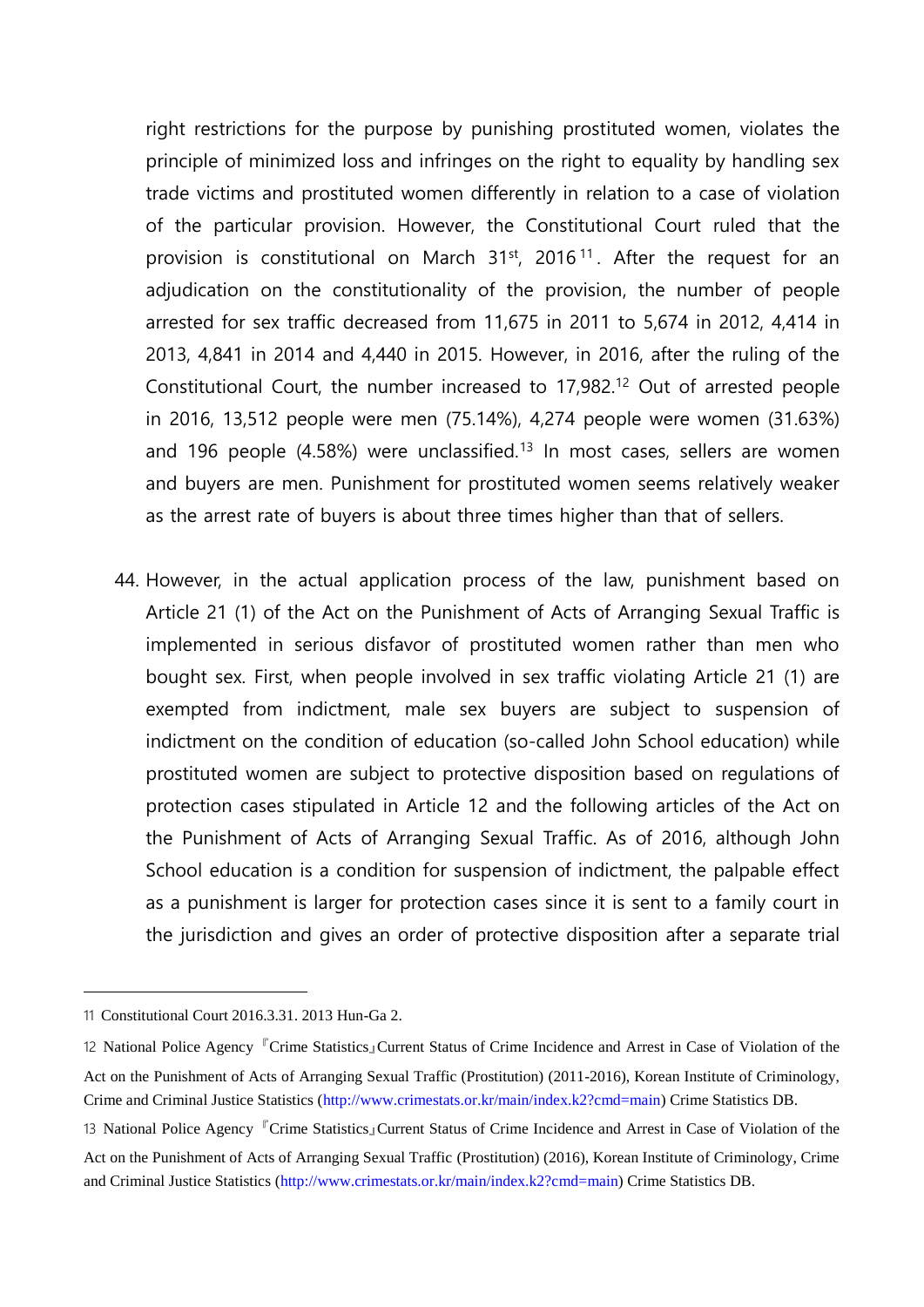procedure. Second, when people involved in sex traffic violating Article 21 (1) are indicted, most of them are subject to monetary penalty through a summary indictment. Although the legal punishment is the same both for buyers and sellers, most prostituted women are second time offenders and many are even three time offenders since they continue to engage in sex traffic to make a living, leading to a much higher amount of monetary penalty than sex buyers. Even worse, there are cases where they go back to sex traffic due to the burden of monetary penalty.

- 45. According to the Research on Legal and Policy Directions for Curbing Procurement and Demand in Prostitution (2017) by Women's Human Rights Institute of Korea, the legal definition of sex traffic subject to the current Act on the Punishment of Acts of Arranging Sexual Traffic is also based on the act of prostituted women <sup>14</sup> , which makes it necessary to conduct investigation in disguise and crackdown on brothels or suspected places of sex traffic in order to prove the act of the law violation. To this end, the police carry out a sting operation against prostituted women in disguise as a customer. However, in 2014, there was a case where a prostituted woman committed suicide by jumping off the window at a motel to avoid the operation. As such, in the process of crackdown on prostitution, issues of violations of human rights and safety of prostituted women resulting from the abuse of police activities are raised.<sup>15</sup>
- 46. Although the Government claims that the Act on the Punishment of Acts of Arranging Sexual Traffic has exemption provisions for sex traffic victims and youth involved in prostitution from criminal punishment and provides protection for victims of sexual traffic under the Act on the Prevention of Commercial Sex

<sup>14</sup> "The term "sexual traffic" means committing any of the following acts for an unspecified person or becoming a partner thereof in return for receiving or promising to receive money, valuables or other property gains; (a) Sexual intercourse; (b) Pseudo-sexual intercourse using parts of the body, such as the mouth and anus, or implements" (Article 2

<sup>(1)</sup> of the Act on Punishment of Acts of Arranging Sexual Traffic)

<sup>15</sup> Yoon Deok-kyung, Lee In-sun, Jang Da-hye (2017), Research on Legal and Policy Directions for Curbing Procurement and Demand in Prostitution, Women's Human Rights Institute of Korea, p102.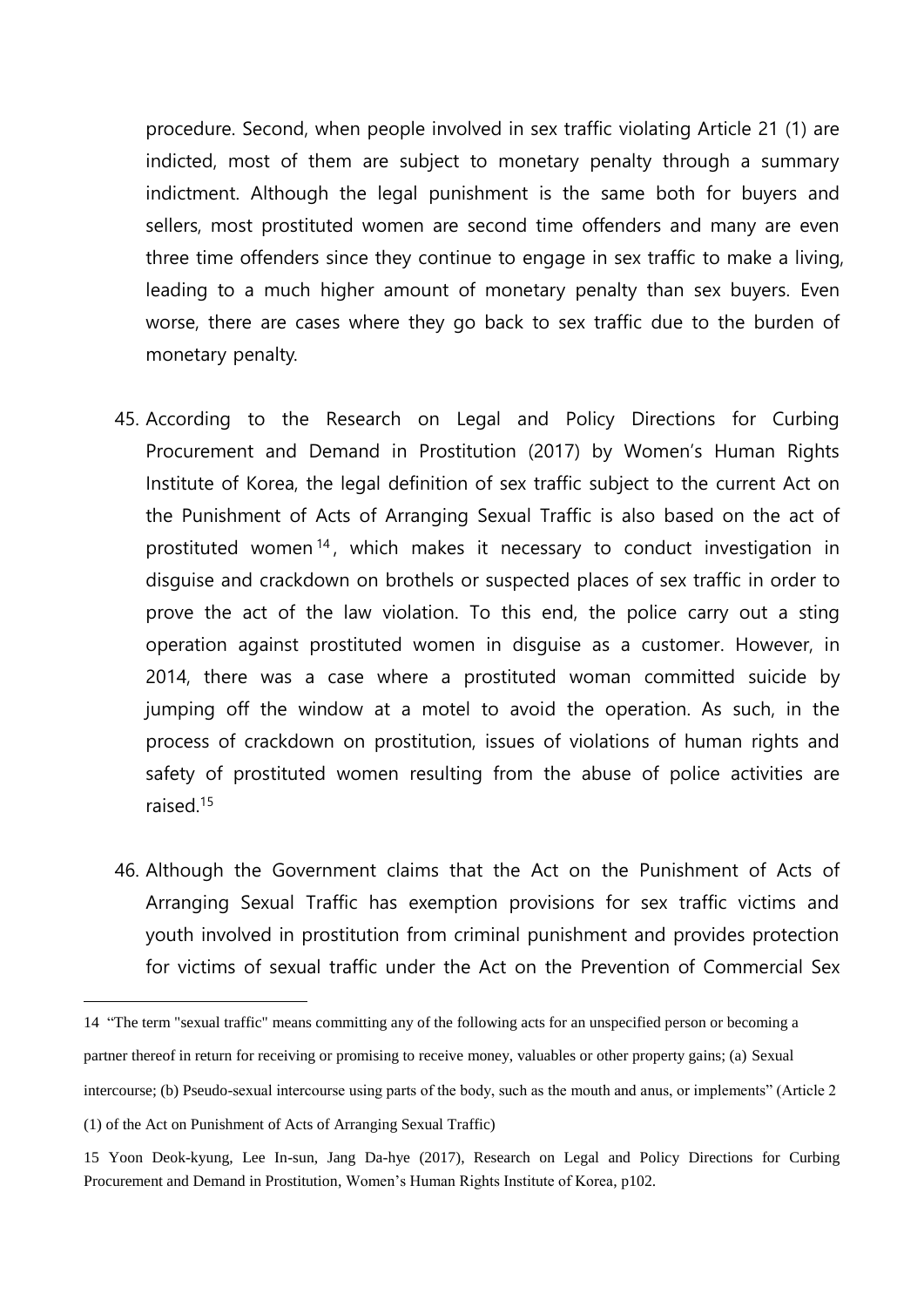Acts and Protection, etc. of Victims, it is not easy for prostituted women to be recognized as victims under the current investigation procedure since they have to prove themselves to be victims in order to be exempted when they were arrested during the crackdown activities by the police. In addition, it is suspicious whether the criminal punishment exemption provisions are truly effective as the Government has failed to provide statistical data on exemption cases where the arrested are recognized as victims. Therefore, measures to improve the effectiveness of criminal punishment exemption provisions for female victims of sexual traffic need to be developed.

47. The fact-finding results of youth prostitution in the 「2016 Fact-finding Survey on Prostitution」 published by the Ministry of Gender Equality and Family in May 2017 revealed that the seven out of ten teenagers (74.8%) who experienced the so-called "conditional dating" met the potential sex buyers through 'chatting applications' (37.4%), 'random chatting applications' (23.4%), or online chatting sites (14%). Only 15.7% of the total 108 websites that promote prostitution requested for the age authentication to prove that the users were not minors. As for the mobile applications, 278 applications that facilitate prostitution out of total 317 (87.7%) were accessible without identity or device authentication, and the highest number of applications (210 apps, 66.2%) had the age limit of 17 years.

\* "Chatting applications" offer 1:1 conversation services and video conversation services.

"Random chatting applications" offer conversation or messaging services with unspecified individuals.

Source: Press Release from the Ministry of Gender Equality and Family (May 1st, 2017)

48. In the 「2016 Fact-finding Survey on Prostitution」, 107 adolescents under 19 years of age who experienced prostitution and ran away from home (61.8%) responded that they had experienced the "conditional dating" out of total 173 respondents. Among these, 70.7% of adolescents first went to the "conditional dating" after they had ran away from home, and 51.4% of them experienced it while still enrolled in schools. The most common reason for the "conditional dating" was to find a place to go and sleep (29%), and the "condition" was money (87.9%) in most cases. The adolescents who went on the "conditional dating" experienced both physical and psychological damage (65.4%), which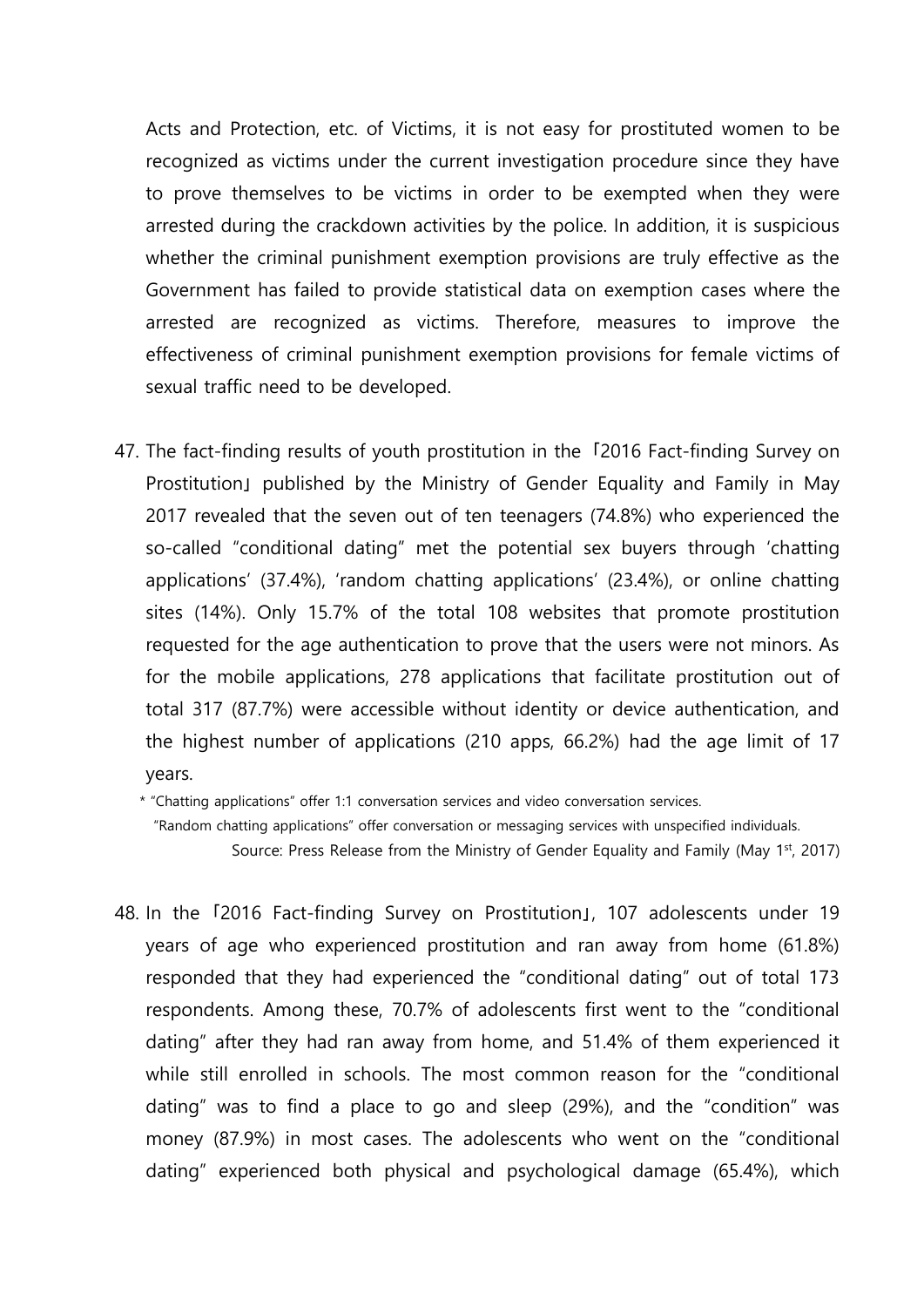include (multiple responses allowed); buyers paying less money than promised (72.9%), buyers' refusal to use condoms (62.9%), and unwanted pregnancies or having sexually transmitted diseases (48.6%). These adolescents also responded that stronger punishment (49.1%) and tough investigation and punishment of illegal 'random chatting applications' (12.7%) were needed in order to combat "conditional dating" with youth. Countermeasures such as a mandatory adult authentication procedure are required since smartphone chatting applications have become a hotbed of youth prostitution.

- 49. According to the Fact-finding Survey on the Environment of Youth Prostitution and Their Human Rights conducted by the National Human Rights Commission of Korea in 2016, out of 103 respondents who are youth victims of sexual traffic, 8.7% responded that they first experienced prostitution at the age of 13 or younger, 57.3% at between 14 and 16 and 32% at 17 or older. The average age of first prostitution was 14.7 years old. The reasons for the first prostitution were "no place to sleep (35%)," "no other jobs (26.2%)," and "because of hunger (25.2%)" which resulted from their situation of running away from home in addition to other reasons (multiple responses allowed) such as "to buy cosmetics/clothing (30.1%)" and "temptation of money (32%)." The fundamental reasons behind youth (girls) starting prostitution are the dismantlement of family relationships and loose social safety net which resulted in the lack of material and human resources. A significant number of youth who were involved in sexual traffic ran away from home or have been neglected that led them to a vulnerable economic and psychological position. Since adults have relative advantages in age, intelligent strength and economic power, it is easy for them to exploit the above-mentioned vulnerable situation of youth. Therefore, many countries such as the United States, Canada and Sweden punish the sexual traffic of youth below a certain age without considering whether the youth have agreed to the act and do not punish the adolescents themselves.
- 50. Although the Act on the Protection of Children and Juveniles against Sexual Abuse states that children and juveniles are not punished for the sake of protection and rehabilitation, Article 28 (1-1) of the same law stipulates that they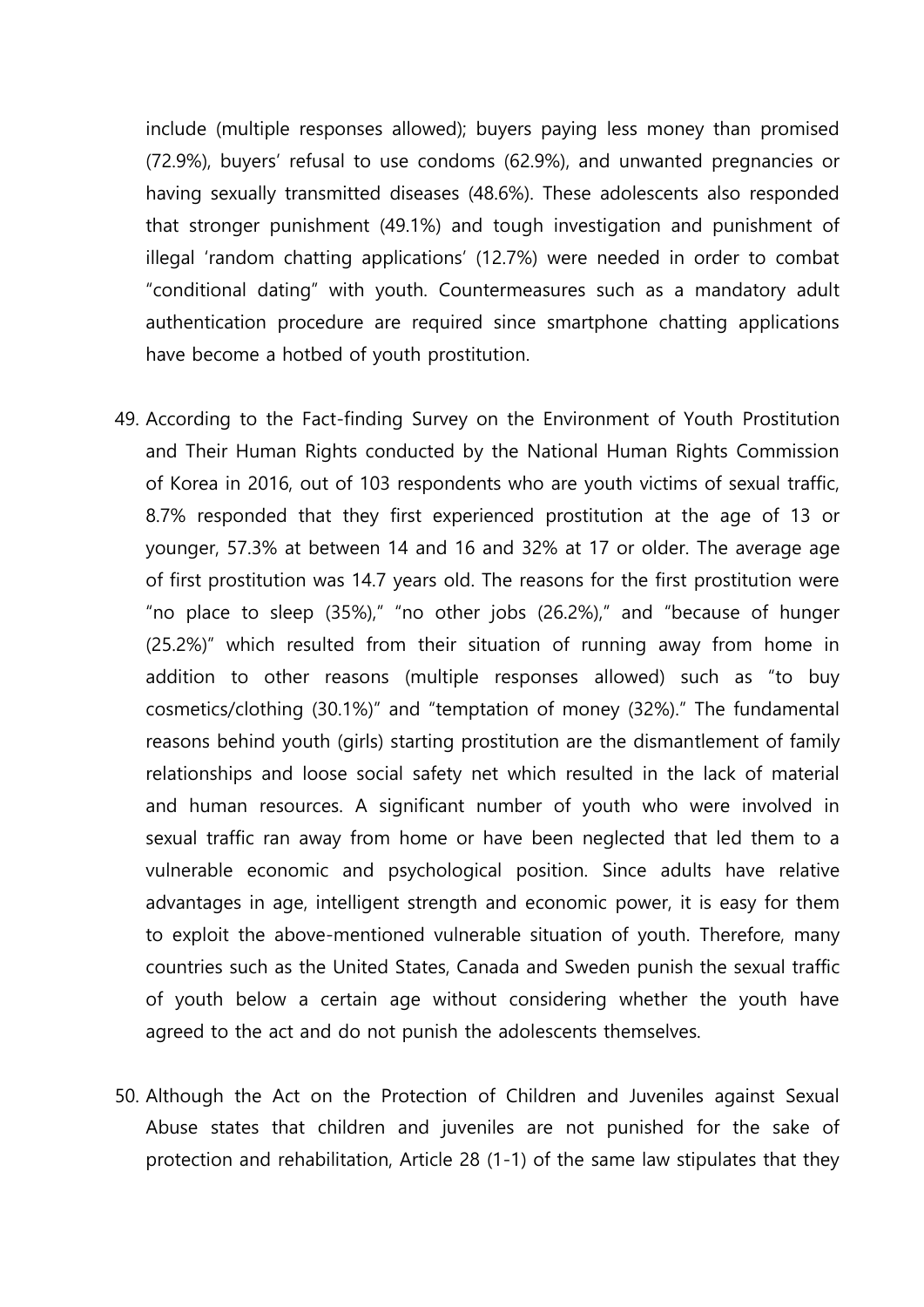could be subject to protective disposition pertaining to every subparagraph of Article 32 (1) of the Juvenile Act. The protective disposition is a special measure related to criminal disposition whose purpose of legislation was protection and aid for juveniles instead of punishment. However, it includes the restrictions on physical freedom including probation, consigned care and custody at young offender institutions and sending to juvenile reformatories. In addition, protective disposition has the nature of "punishment" in fact as it is impossible to prosecute the same case or send it to a Juvenile Court. Moreover, the decision of protective disposition remains as investigation data and in some cases, the past decision of protective disposition is used as evidence of repeatability of crime in the future.

51. Although protective measures for children and juveniles victimized by sexual traffic are needed, the current law allows protective disposition with the effect of "punishment," thereby making it hard for victimized children to ask for help outside and escape from sexual traffic due to sex buyers and brokers who exploit the situation. Thus, the NHRCK delivered an opinion to make it clear that prostituted children are victims, delete the provisions enabling protective disposition and revise the law to reinforce protection and assistance for them in July 2017.

### **[11] Measures Related to Induced Abortion (List of Issues 19)**

52. Demand for decriminalization of abortion is higher than ever among women. In November 2017, 235,372 people signed the national petition to the Blue House for the "decriminalization of abortion and introduction of an abortion pill (Mifegyne)" and the Blue House provided an answer to this petition on November 26th, 2017. The answer disclosed the Government's plan to conduct an extensive fact-finding research on induced abortion in 2018 and emphasized the need for a forward-looking approach, acknowledging that "the responsibility of the country and men were completely left out" on the issue. On the contrary, the Catholic Bishops Conference of Korea started a national petition against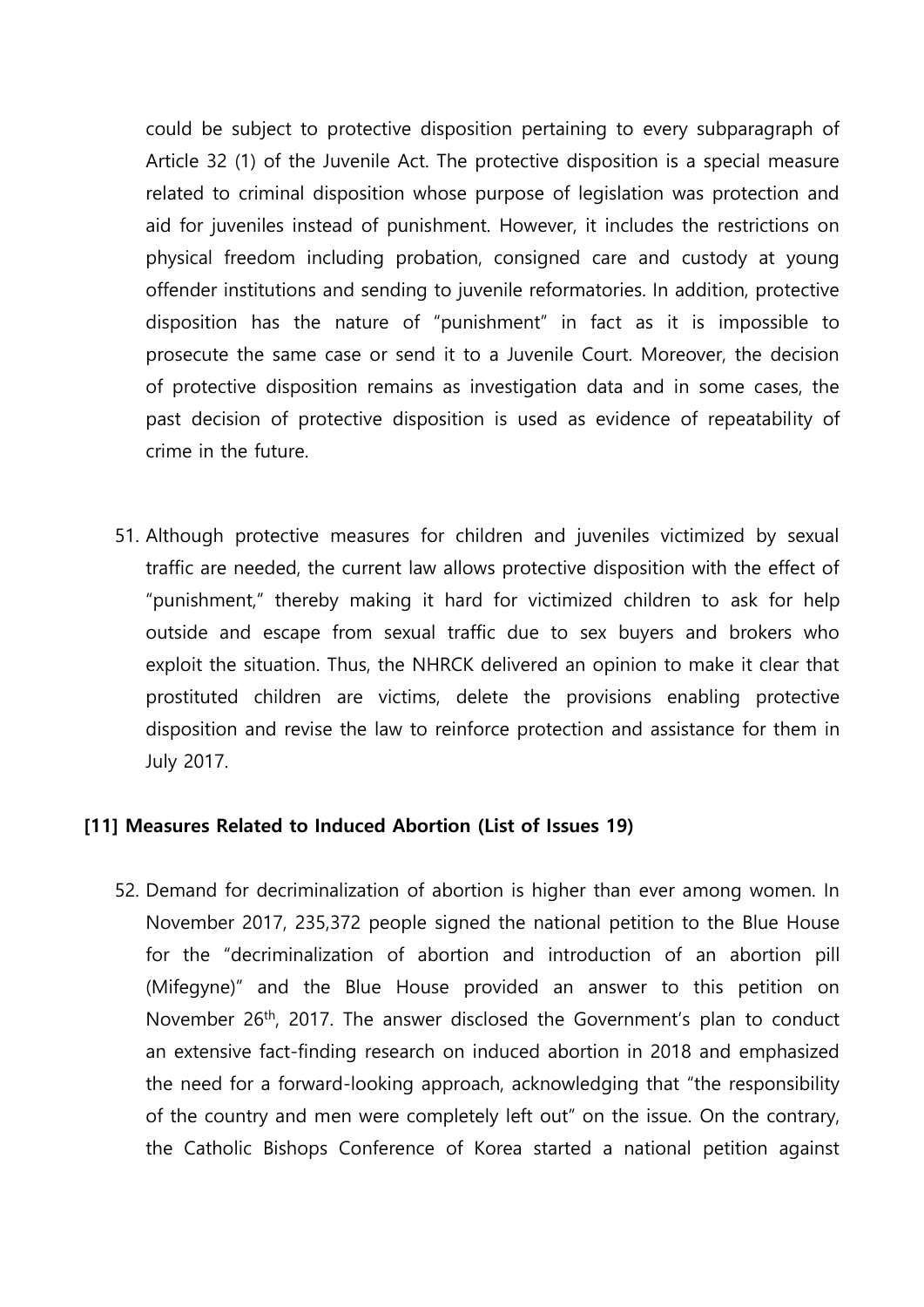decriminalization of abortion, triggering a dispute on the matter.

- 53. According to the latest fact-finding survey conducted by the Government, the number of artificial abortion cases among women aged from 15 to 44 was 168,738 in 2010 (all the numbers are estimates as the Criminal Code prohibits abortion<sup>16</sup>). The most common reason for abortion was 'unwanted pregnancy' (50.7%). It was revealed that adequate sex education and implementation are urgently needed seeing from the answers by the respondents; 43.9% of those who underwent abortion stated that they used 'menstrual cycle method' and 42.2% of them used 'coitus interruptus,' also known as 'pull-out method,' both of which are not considered as proper contraception options. In addition, the reasons for not using contraceptives included, "I did not think I would get pregnant" (52.8%) and "I knew about the options but my thoughts did not reach for the actual use" (19.7%). Meanwhile, the survey showed that the majority of the respondents underwent abortion within the 12 weeks of gestation (94%).
- 54. Two thirds of OECD member countries, 23 nations, allow artificial abortion at the request of a pregnant woman, however, the Republic of Korea does not allow abortions for the societal and economic reasons. The fact-finding survey in 2010 showed that 26.4% of women with the experience of abortion stated that they did so because they were unmarried, and 19.9% of them stated that their economic situation was the primary reason (unstable employment status and low wages), both of which are social and economic reasons. As of June 2017, only seven nations out of 35 OECD member countries do not allow artificial abortion for the societal and economic reasons, and the Republic of Korea is one of them<sup>17</sup> .

<sup>16</sup> Son Myung-se et al. (2011),『National Survey on Trends of Induced Abortion』, Ministry of Health and Welfare・Yonsei University

<sup>17</sup> http://www.un.org/esa/population/publications/2011abortion/2011wallchart.pdf Latvia, which joined OECD in 2016, is also a country that allows induced abortion for social and economic reasons.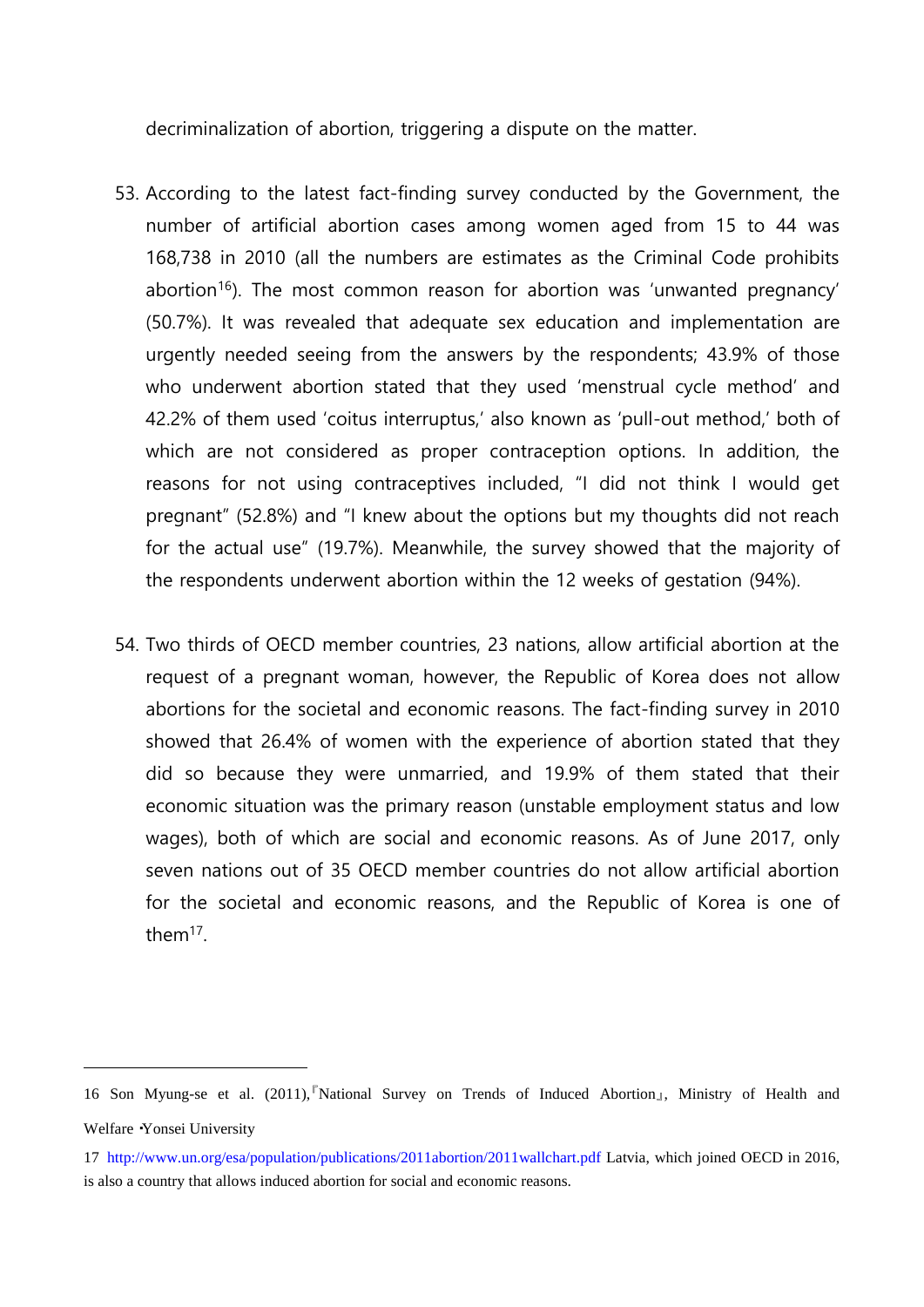55. The number of indictment of illegal abortion is from 10 to 20 cases per year.<sup>18</sup> This number includes both women and medical practitioners who performed the procedures.

| Number of          | 2006 | 2007 | 2008 | 2009 | 2010 | 2011 | 2012 | 2013 |
|--------------------|------|------|------|------|------|------|------|------|
| Cases/Year         |      |      |      |      |      |      |      |      |
| Indictment         |      |      |      | 9    | 12   | 13   | 20   | 15   |
| Non-<br>indictment | 32   | 13   | 37   | 39   | 54   | 45   | 50   | 40   |
| <b>Total</b>       | 37   | 15   | 44   | 48   | 66   | 58   | 70   | 55   |

56. The results of first trials on crime of abortion from 2006 to 2015 are presented in the table below. From 2006 to 2009, most cases ended in probation or suspended sentence, however, since 2010, some illegal abortion cases have received imprisonment sentences for a limited term and the number of monetary penalties has increased. It is pointed out that the Government's intention to tap into crime of abortion as a measure to tackle low birthrate is behind the reinforcement of punishment. For example, "prevention of abortion" was put forward as one of responses to handle low birthrate at the Government's "First Strategic Meeting on Responses to Low Birthrate" held on November 25<sup>th</sup> 2009.<sup>19</sup>

> <Table 12> Results of First Trials on Crime of Abortion from 2006 to 2015 (Source: Supreme Court of Korea 『Yearbook of Judicature』)

|      | <b>Total</b> | <b>Results</b>                    |                                      |  |                                                             |               |  |  |  |
|------|--------------|-----------------------------------|--------------------------------------|--|-------------------------------------------------------------|---------------|--|--|--|
| Year |              | <b>Fixed-term</b><br>Imprisonment | Suspension<br>of<br><b>Execution</b> |  | <b>Pecuniary Suspension</b><br><b>Punishmentof Sentence</b> | <b>Others</b> |  |  |  |
| 2006 |              |                                   |                                      |  |                                                             |               |  |  |  |
| 2007 |              |                                   | 4                                    |  | 3                                                           |               |  |  |  |
| 2008 | 3            |                                   |                                      |  |                                                             |               |  |  |  |

<sup>18</sup> Supreme Prosecutors' Office Crime Analysis (2006~2013) It was impossible to identify the number of indictment and non-indictment cases related to crime of abortion since 2014 because the Supreme Prosecutors' Office started to release statistics combining crime of abortion with other crimes from that year.

<sup>19</sup> Press Release from the Office of Secretary to the President for National Future and Vision, Blue House (2009. 11. 25.)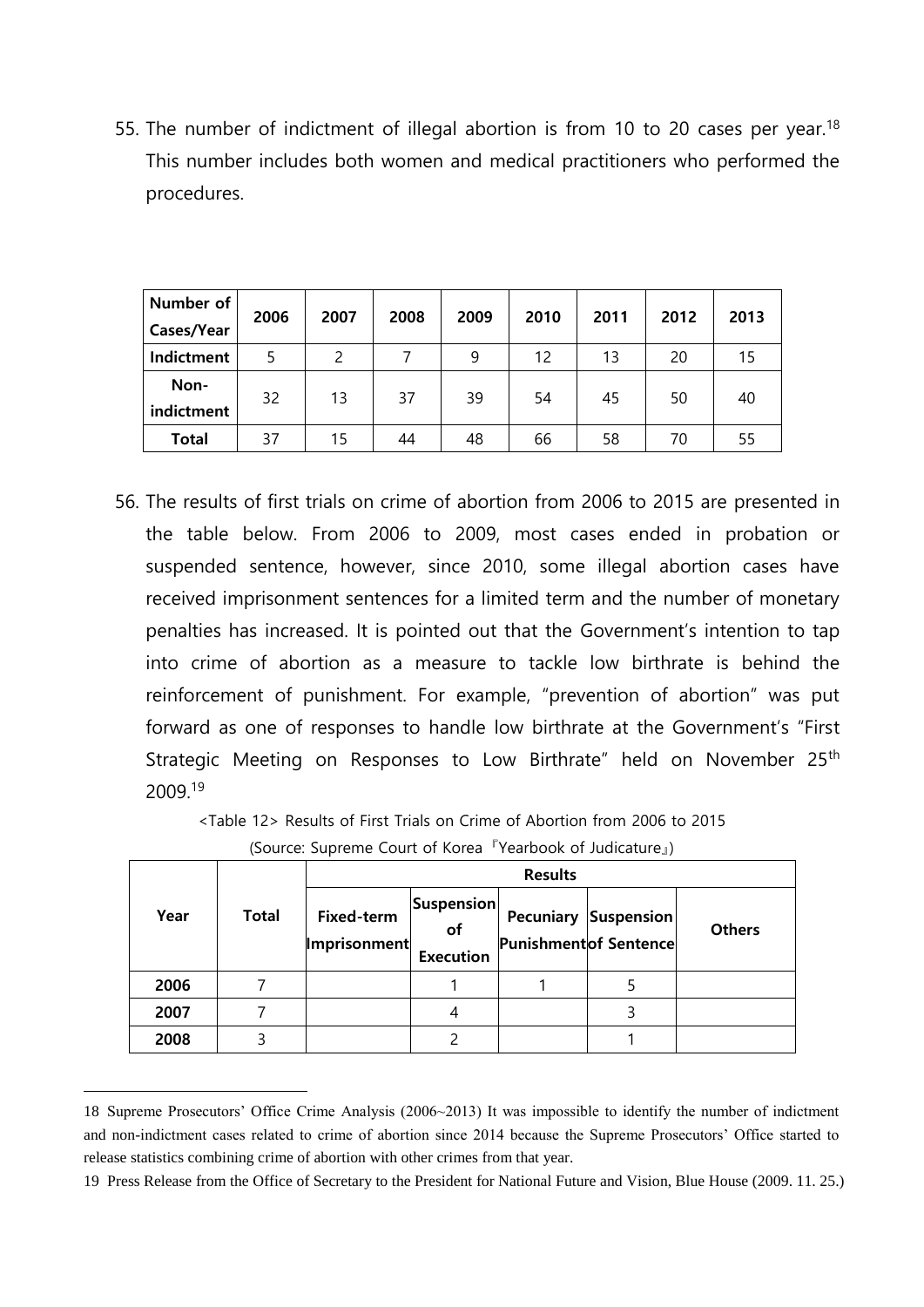| 2009 | 5  |   |               |               | 4  |                                                |
|------|----|---|---------------|---------------|----|------------------------------------------------|
| 2010 | 11 |   | 4             | 4             |    |                                                |
| 2011 | 16 | 2 | $\mathcal{P}$ | 4             | 8  |                                                |
| 2012 | 9  |   | 2             | 6             |    |                                                |
| 2013 | 16 |   |               | $\mathcal{P}$ | 11 | Acquittal 1,<br>Exemption from<br>Punishment 1 |
| 2014 | 8  |   | 3             |               | 4  |                                                |
| 2015 | 14 |   | 8             |               |    |                                                |

- 57. Although the number was small, cases of male partners or his family members reporting the women for illegal abortion have emerged since 2010. According to the Korean Women Link, ten counseling cases on abortion out of twelve were about the threats of reporting in 2013 $20$ . There was a case where a woman was reported and punished. During the course of termination of common law marriage, the man wrote his consent for abortion for woman, and days later sent contents-certified mail reversed his decision. Subsequently, the woman filed a lawsuit against the man's father to pay off the borrowed money, and the man brought charges against the woman in retaliation. The woman was sentenced to monetary penalty for illegal abortion (Uijeongbu District Court, 9.17.2014. Sentence 2013 NO 1827 ruling).
- 58. In the recommendation of the UN Committee on the Elimination of All Forms of Discrimination against Women (July 29<sup>th</sup>, 2011), it was urged to "review abortionrelated laws, especially criminal law, to delete provisions imposing punishment on women who had an abortion," and "provide quality services to manage complications that could occur due to unsafe abortions." The UN Committee on the International Covenant on Economic, Social and Cultural Rights stated that "The Committee is concerned about the criminalization of abortion in the country (Article 59)," "The Committee urges the State to decriminalize women who had abortions to guarantee women's right to sexual and reproductive health and protection of dignity and ensure accessibility for all people to sexual and reproductive health services. The Committee presents General Comment Subparagraph 22 (2016) on sexual and reproductive health to the State

<sup>20</sup> Korean WomenLink(2013),  $\sqrt{\ }$  You know what... I got an abortion<sub>d</sub>, Darun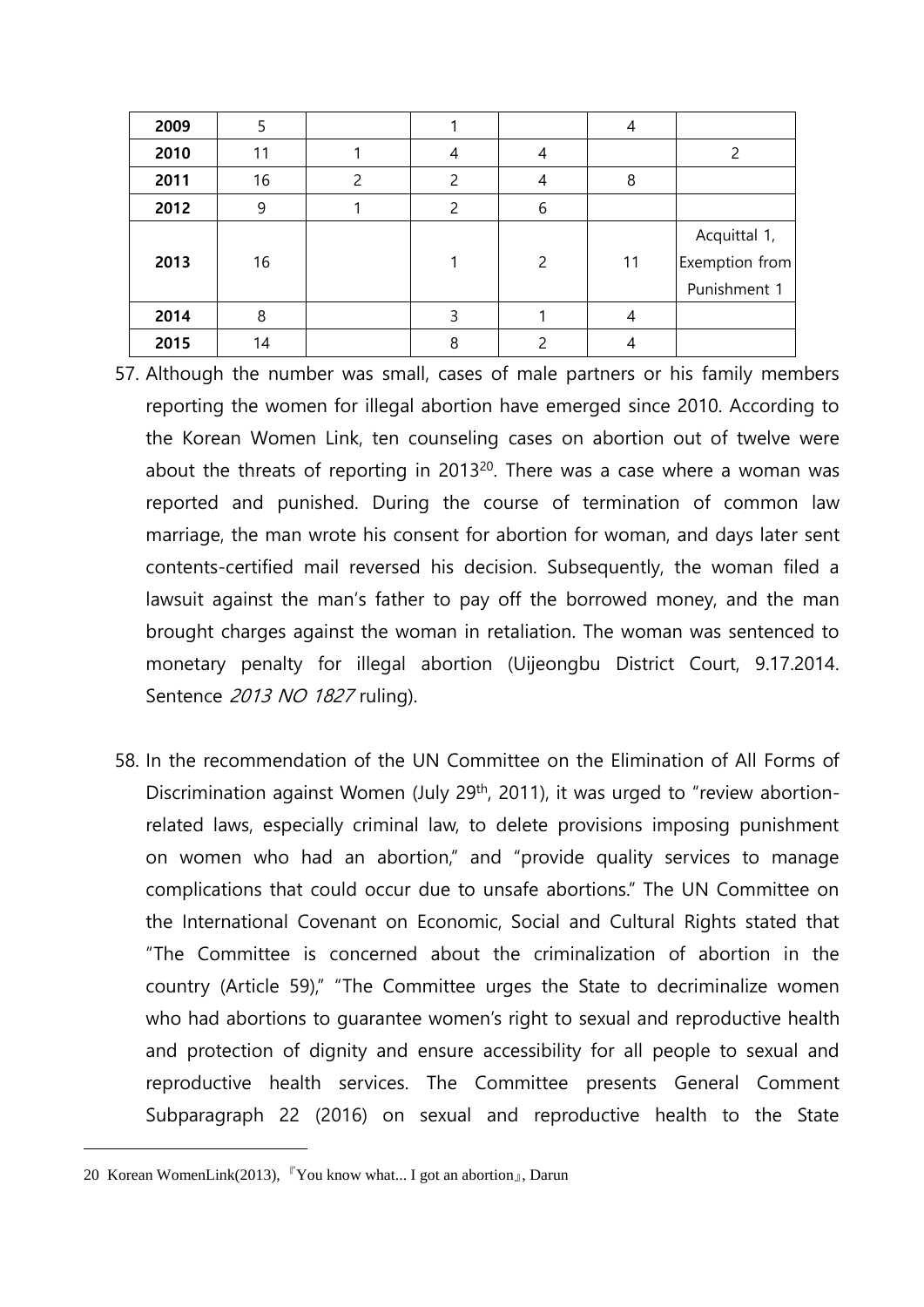(Paragraph 60)" in the concluding observations on the fourth state party's report of Korea on October 6<sup>th</sup>, 2017. The Government shall review the provisions criminally punishing women who had an abortion. In addition, it also needs to come up with more realistic measures to restore women's dignity based on a broader concept of the right to reproduction which includes not only pregnancy and childbirth but also contraception and abortion as well as guarantee the harmony of the right to health and the right to life.

## **[12] Reserve Clause: Improvement in the Rule of Following Father's Surname (List of Issues 2)**

- 59. Article 781 (1) of the Civil Act states that a child shall succeed his or her father's surname and origin of surname in principle with an exception that when the parents agree to have the child assume his or her mother's surname and origin of surname at the time of filing a report on their marriage. However, it requires improvement since it constitutes a gender discrimination (between parents) in deciding on the child's surname and origin of surname as they have to submit an agreement document when the child succeeds his or her mother's surname and origin of surname while no document is needed for the cases of succeeding the father's surname and origin of surname and it should be determined in advance at the time of reporting on their marriage instead of the time of the child's birth registration.
- 60. In addition, although Article 781 (6) of the Civic Act stipulates that the requirement to change the child's surname and origin of surname is "where there exists a need to alter the surname and origin of surname of a child for the welfare of the child" instead of the agreement between parents, Article 59 (2-2) of the Rules on Family Litigation defines a provision of listening to the opinion of the biological father (next-of-kin lineal ascendant with the same surname and origin of surname in case of a biological father deceased) on the alteration of the child's surname and origin of surname. This leaves a room for other factors than "the welfare of the child" to be involved in the permission of the alteration of the surname and origin of surname by the court. The declaration of the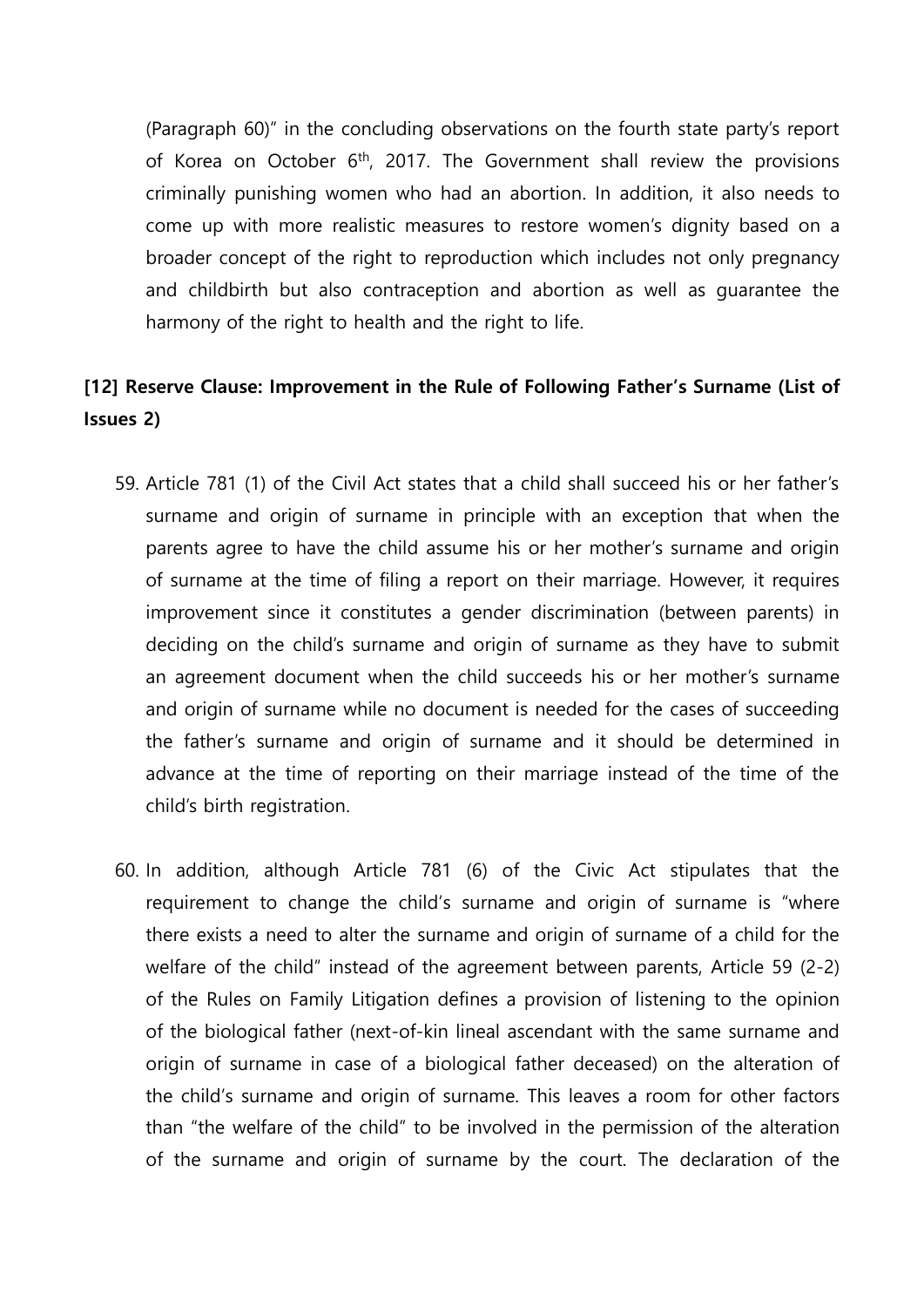principle of following the father's surname in the Civil Act and the provision which lays emphasis on the blood relationship in the Rules on Family Litigation could be ultimately seen as moves to maintain or consider the principle of succeeding paternal blood which violates gender equality in family life enshrined in the Constitution, triggering the need for the revision.

## **[13] Improvement in Gender Impact Analysis and Assessment and Gender-Responsive Budgeting (List of Issues 4)**

- 61. Gender Impact Analysis and Assessment is a system for the government policies to contribute to the realization of gender equality by systemically analyzing and assessing factors such as characteristics of and social/economic gap between men and women in the process of developing and implementing major government policies including legislation, plans and projects based on the Gender Impact Analysis and Assessment Act enacted in 2011. The system expanded the scope of application to include legislation and plans in addition to projects and consequently in 2014, the number of analysis and assessment conducted by central administrative agencies and local authorities was as many as 26,438. Although important government policies should be developed and implemented from the perspective of gender equality by going through the Gender Impact Analysis and Assessment, the issue of low birthrate, for which the Government spent more than 100 trillion won for the past decade, has seen no progress. Furthermore, a fundamental evaluation on the effectiveness of the system is required as there was a case of "Korea Childbirth Map" developed by the Ministry of Government Administration and Home Affairs in December 2016 which basically regarded women's childbirth as a tool.
- 62. Gender-Responsive Budgeting also increased the number of applicable tasks and in 2015 budgets of 343 projects of 42 organizations were drawn up, considering its impact on gender issues. However, aside from such quantitative expansion, the superficial operation of the system and its lopsided emphasis on quantitative achievements have been continuously indicated. Examination on the gender impact analysis and assessment reports of 17 metropolitan cities and provinces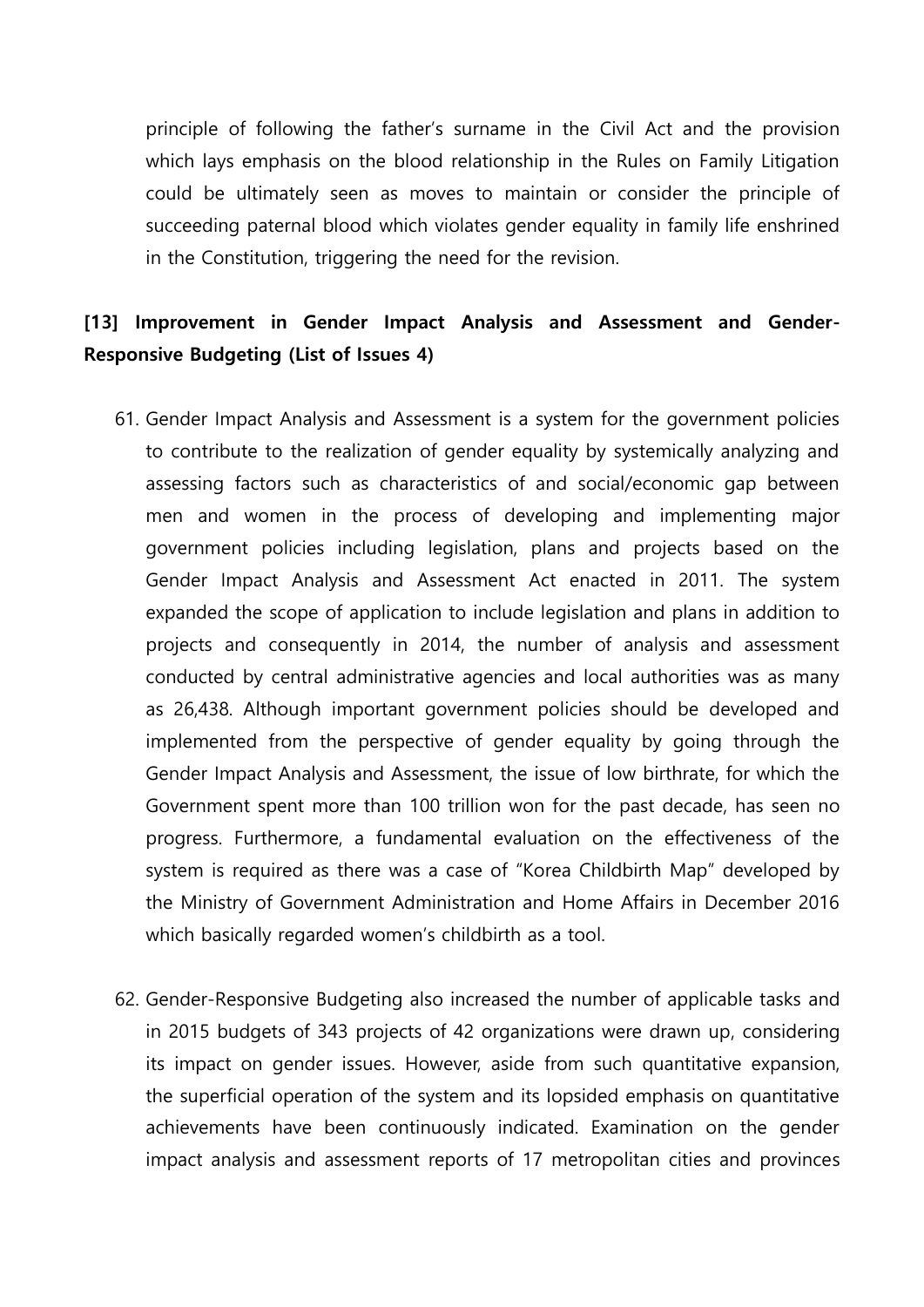in 2014 revealed improper cases where reports were not written or the content was copied from the previous year's report. Furthermore, the fact that 78.9% of assessment did not include policy improvement measures shows the system has been perfunctorily operated. In addition, 52.4% of relevant projects are concentrated in five organizations including the Ministry of Gender Equality and Family, the Ministry of Employment and Labor and the Ministry of Health and Welfare while five organizations including the National Assembly, the Supreme Court, The Ministry of Strategy and Finance and Statistics Korea have recorded 0% of achievement rate. There are many cases where the target is achieved but the projects themselves are not related to the improvement in gender equality issues and other cases where it is hard to find out whether there was an actual improvement. In order to enhance the effectiveness of the system, the policy function of the system operation should be strengthened by evaluating whether the budget was implemented considering gender equality, making efforts to improve the system through the evaluation results reflected in budgeting and implementation and setting the gender-responsive national finance management direction through the Ministry of Strategy and Finance going beyond a simple collection of budgeting and final accounts document.

## **[14] Responses to Sexual Harassment and Sexual Violence in Workplace (List of Issues 10)**

63. According to diverse sexual crime-related statistics, one out of two workers has experienced sexual harassment. "The Analysis on the Current Status of Sexual Harassment and Responsive Measures through Criminal Policy (December 2016)" published by the Korean Institute of Criminology surveyed 1,150 workers (698 women and 452 men) and 45% of the respondents answered they "have experienced sexual harassment." In case of women, almost half, or 52% have been exposed to sexual harassment. The number of cases of "sexual crime taking advantage of a superior position" counted by the National Police Agency was 341 in 2012, 447 in 2013, 449 in 2014, 523 in 2015, 545 in 2016 and 370 as of August, 2017.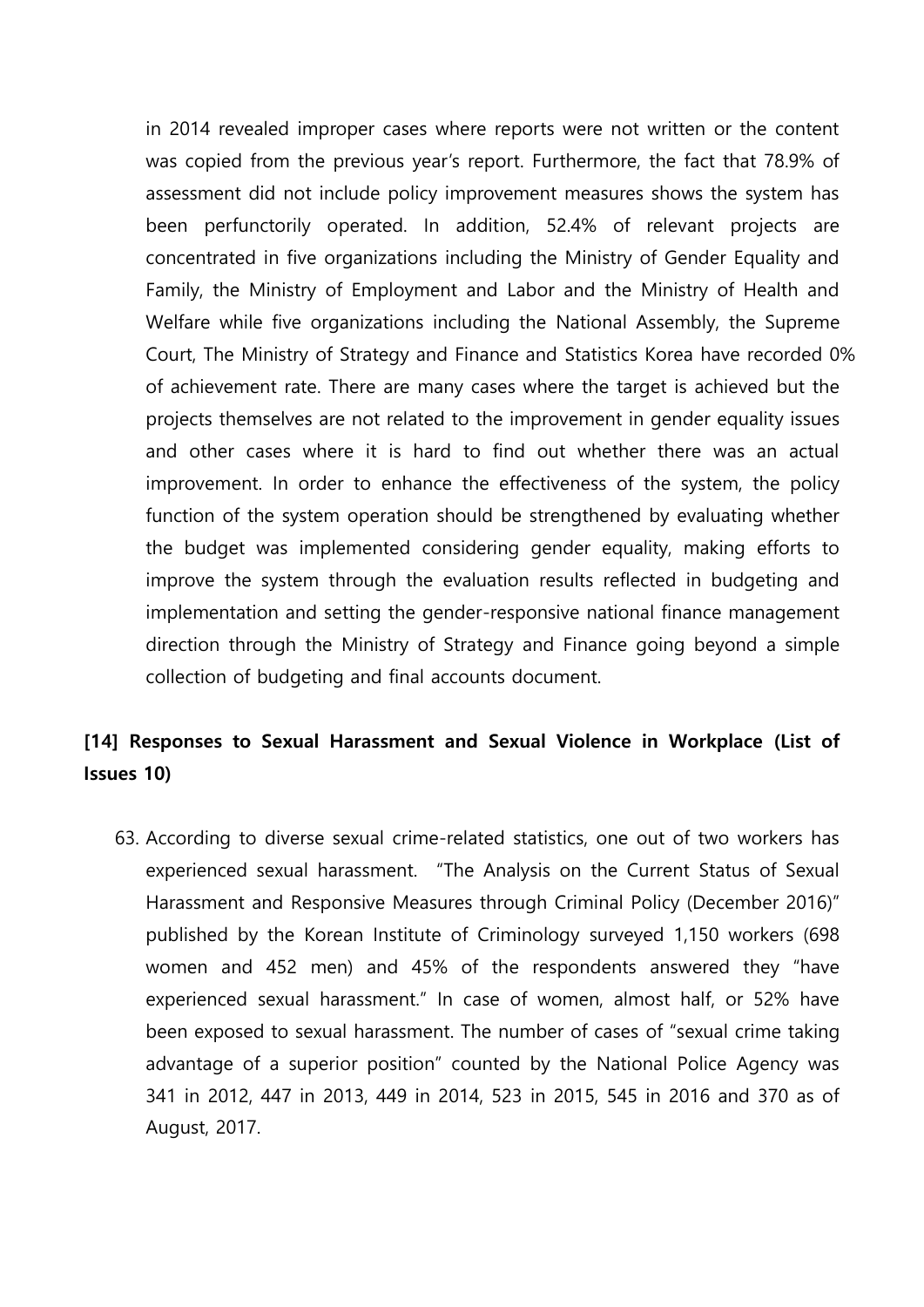- 64. According to the Fact-finding Research on the Secondary Damage of Sexual Harassment conducted by the NHRCK in 2015, 40.2% (181 people) of the total respondents (450 workers) answered they "would not raise the issue" when asked whether they would raise an issue if they experience sexual harassment. For the reasons (multiple responses allowed), 51% (94 people) chose "fear of negative rumors about themselves," followed by 36% (65 people) of "concern over disadvantage in workplace," 34% (62 people) of "stress in the process" and 25% (46 people) of "fear of encountering the offender again." The answers reflect the reality of victims concerned over secondary damage they would face when they raise an issue of sexual harassment. Given the result, it is found that most workplaces lack the system to prevent sexual harassment in the organization and even though there is a system, it lacks the effectiveness as it fails to protect victims properly.
- 65. Even though there has been a progress such as the reinforcement of employer's responsibility for sexual harassment in workplace through the revision of the Equal Employment Opportunity and Work-Family Balance Assistance Act at the National Assembly on November  $9<sup>th</sup>$  2017, a stronger role of the ministry in charge is required in order to enhance the effectiveness of prevention and remedy of sexual harassment in workplace. In August 2016, the NHRCK recommended the Minister of Employment and Labor to  $\triangle$  specify a provision which prohibits disadvantage to sexual harassment victims in workplace in the Equal Employment Opportunity and Work-Family Balance Assistance Act,  $\triangle$ oblige workplaces with more than a certain number of employees to establish procedures for prevention and remedy of damage from sexual harassment,  $\triangle$ strengthen professional training on the staff in charge of handling sexual harassment complaints,  $\triangle$  develop and distribute a detailed manual to handle the issue. However,  $\triangle$  to oblige workplaces with more than a certain number of employees to establish procedures for prevention and remedy of damage from sexual harassment has not been carried out.
- 66. The Measures to Eradicate Sexual Harassment and Sexual Violence released by the Ministry of Employment and Labor and the Ministry of Gender Equality and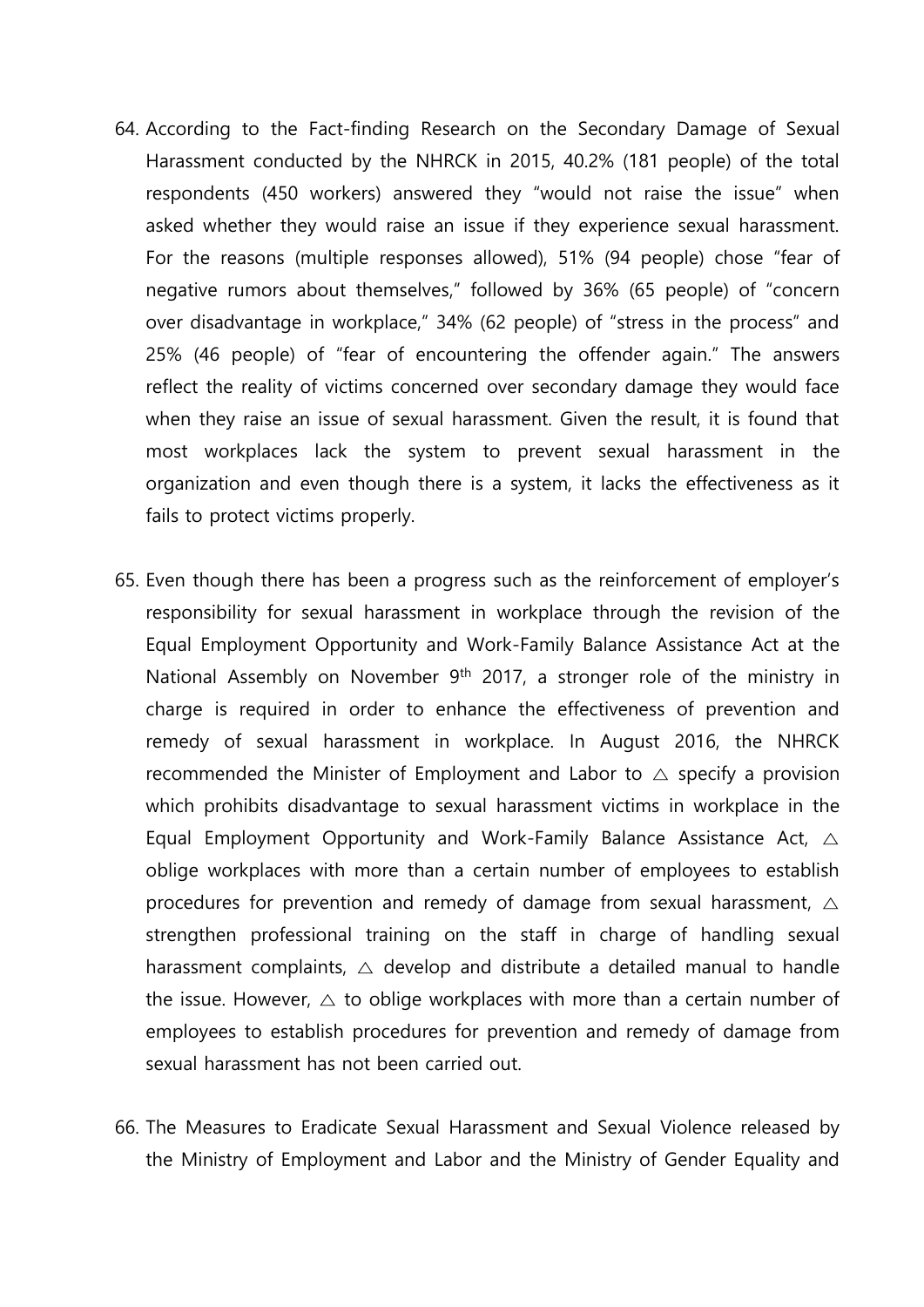Family on November 14th 2017 includes plans to incorporate sexual harassment into items of monitoring for every workplace and reinforce punishment to the level of imprisonment or monetary penalty. On November 28th 2017, the Ministry of Gender Equality announced the Measures to Prevent Sexual Harassment in the Public Sector in cooperation with the Ministry of Employment and Labor and the Ministry of Public Administration and Security which ensures control and monitoring of a higher organization in case of sexual harassment committed by a high ranking official in public organizations. Still, the situation of victims of sexual crime is not properly reflected in labor supervision by regional employment and labor administrations and investigation by the police and prosecutors. Therefore, it is urgently needed to have more labor supervisors or investigators with gender-responsive senses exclusively in charge of gender discrimination in employment and sexual crime, respectively. In addition, recently, an increasing number of people appeal to in-house counselors and HR staff instead of filing an official petition or a lawsuit with an outside organization. Thus, an effective training should be reinforced to enhance the level of expertise of the staff in charge of the matter.

## **[15] Responses to Sexual Harassment and Sexual Violence in Elementary, Middle and High Schools (List of Issues 10)**

67. The result of the Fact-finding Survey on Sexual Harassment of Students Committed by Elementary, Middle and High School Teachers conducted on 1,000 male and female high school students by the NHRCK in 2017 found that 27.7% answered that they "have experienced sexual harassment by a teacher after entering high school," meaning that three out of ten students have experienced sexual harassment committed by a teacher since they started high school. Looking at types of sexual harassment, physical harassment took up the largest share with 23.4% followed by verbal harassment with 9.9%, visual harassment with 5.8% and forced harassment with 1.2%. When asked who the offender was (multiple responses allowed), 62.4% answered that it was a subject teacher which was followed by a home room teacher at 40.2% and a non-subject teacher at 7.1%. The reasons behind teachers' sexual harassment of students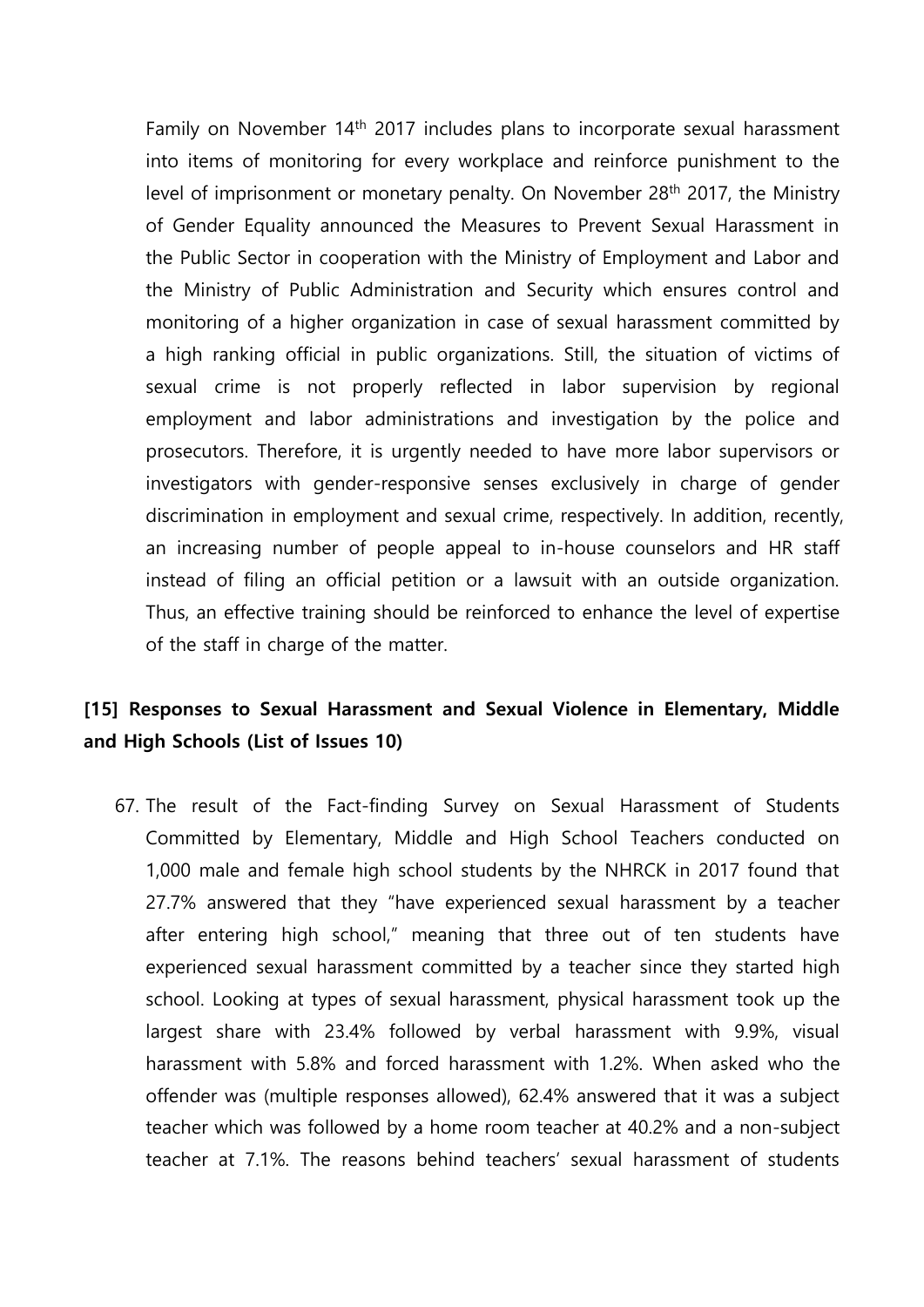(proportion of agreement on each statement) were as follows: teachers' having wrong ideas and attitude about sex (88.5%), inadequate preventive measures for sexual harassment (76.5%), lukewarm responses to teachers' sexual harassment cases (84.7%), hierarchical relationship between teachers and students (70.4%), lack of awareness of respect for students or students' human rights (78.1%), patriarchal sex culture in society (72.2%) and wrong attitude of students (31.8%).

68. For the policy measure (primary) to prevent teachers' sexual harassment of students, 62.7% of the total respondents chose a stronger punishment of the offender, which was followed by the reinforcement of training for teachers and school staff on prevention of sexual harassment (8.5%), fortification of protection measures for victims (5.7%) and more attention to children from parents (5.4%). Therefore, in order to prevent teachers' sexual harassment of students, the followings are required: First, for a more clear and grave punishment of teachers who committed sexual harassment, the fairness and effectiveness of the system of appeal for educators need to be strengthened and countermeasures against the restoration of offenders' position as teachers should be developed. Second, to strengthen preventive measures for teachers, it is required to make the preventive training for teachers at schools more substantial, develop manuals, reinforce the training on prevention of sexual harassment in all stages of education, appointment and educator training as well as fortify the training for managers such as principal and deputy principal. Third, to reinforce the operation of the system to support victims, it is needed to facilitate reporting and counseling systems that guarantee confidentiality and strengthen the training for students on prevention of sexual violence.

#### **[16] Responses to Damage from Stalking (List of Issues 10)**

69. Rearrangement on relevant laws and systems is required to protect and support victims of stalking and prevent the damage as the seriousness of damage from stalking has become known recently. According to the Fact-finding Survey on Sexual Violence released by the Ministry of Gender Equality and Family 2016, the cases of victims suffering from stalking for three times or more were 44.8% while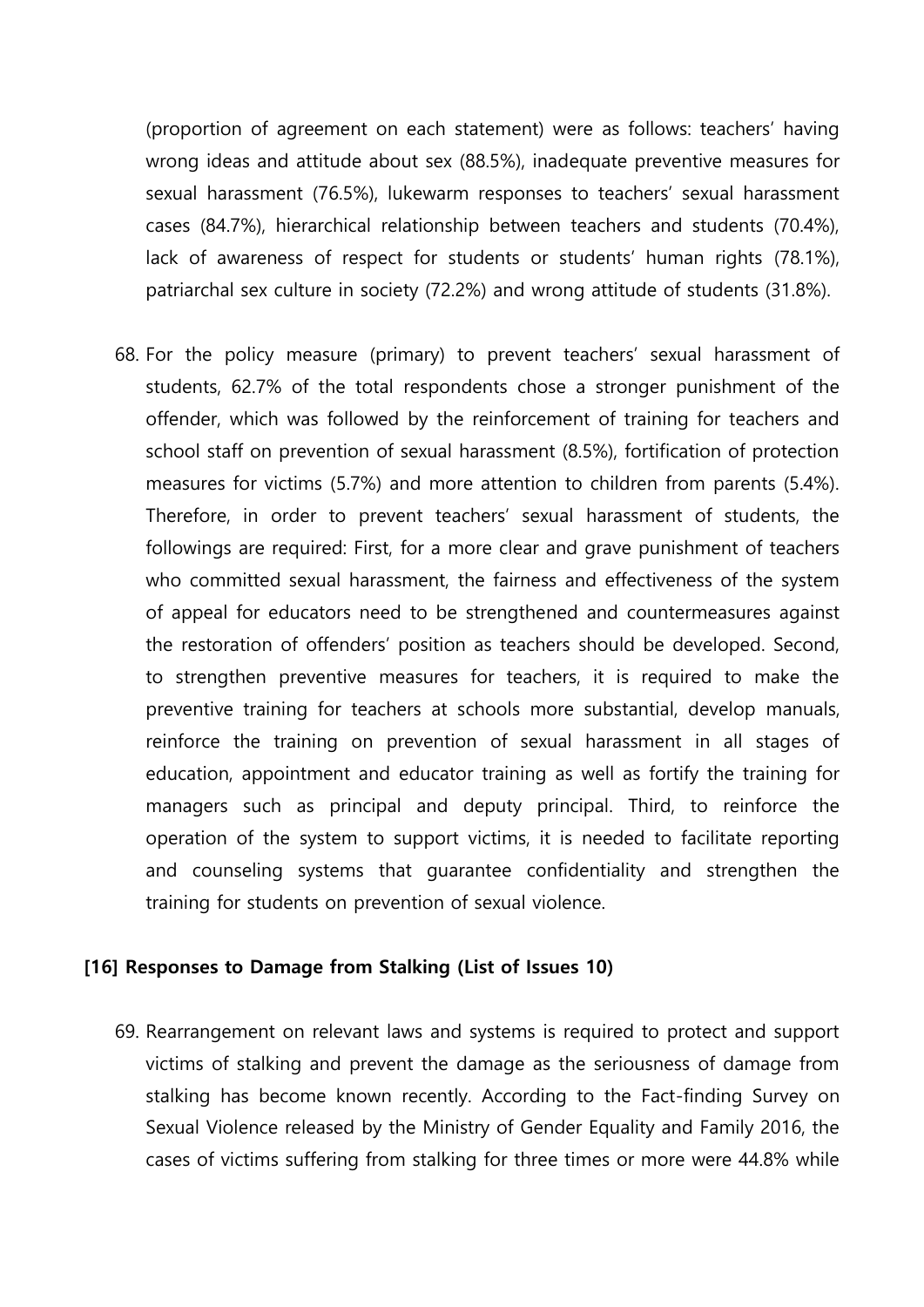one-time stalking was 30.6% and stalking for twice was 24.6%. As such, victims exposed to stalking for twice or more account for 69.4% which is more than double of the one-time damage. In terms of the type of the offender, 82.3% were acquaintances and 18.8% were strangers. Damage types were "constant or repetitive approach or tail (65.6%)," "constant or repetitive staring at or standing near the victim in routine places and regions such as home, workplace and school (47.3%)," "constant or repetitive delivery of message through phone calls, letters and computer communication channels (including SNS) or sending of a particular picture, drawing and text (43.3%)."

- 70. Under the current law, the act of stalking is punished according to the Punishment of Minor Offenses Act and the Act on Promotion of Information and Communications Network Utilization and Information Protection, etc. The Punishment of Minor Offenses Act completely revised in March 2012 allows punishment of stalkers under the title of "consistent harassment" by a fine not exceeding one hundred thousand won, by misdemeanor imprisonment or by a minor fine. However, this provision has a limitation of failure to prevent stalking as it only allows criminal punishment after the damage is done and risk of a stronger secondary crime by provoking the offender due to soft punishments. Even in most cases of stalking and dating violence constituting crime of violence (Article 260), intimidation (Article 283) and intrusion upon habitation (Article 317) in the Criminal Act, victims have suffered from serious damage at the time of enforcement.
- 71. The Government announced its plan to build a national response system to eradicate violence against women by incorporating the "devotion to the development of three major security measures to protect the disadvantaged groups in society and removal of a blind spot (eradication of gender violence (sexual, domestic, revenge violence against women)) into 100 major national projects in 2017 in addition to the establishment of the Framework Act on Gender Violence Prevention (tentative name), reinforcement of responses to various types of gender violence through development and implementation of national action plans with particular focus on the system to punish the newly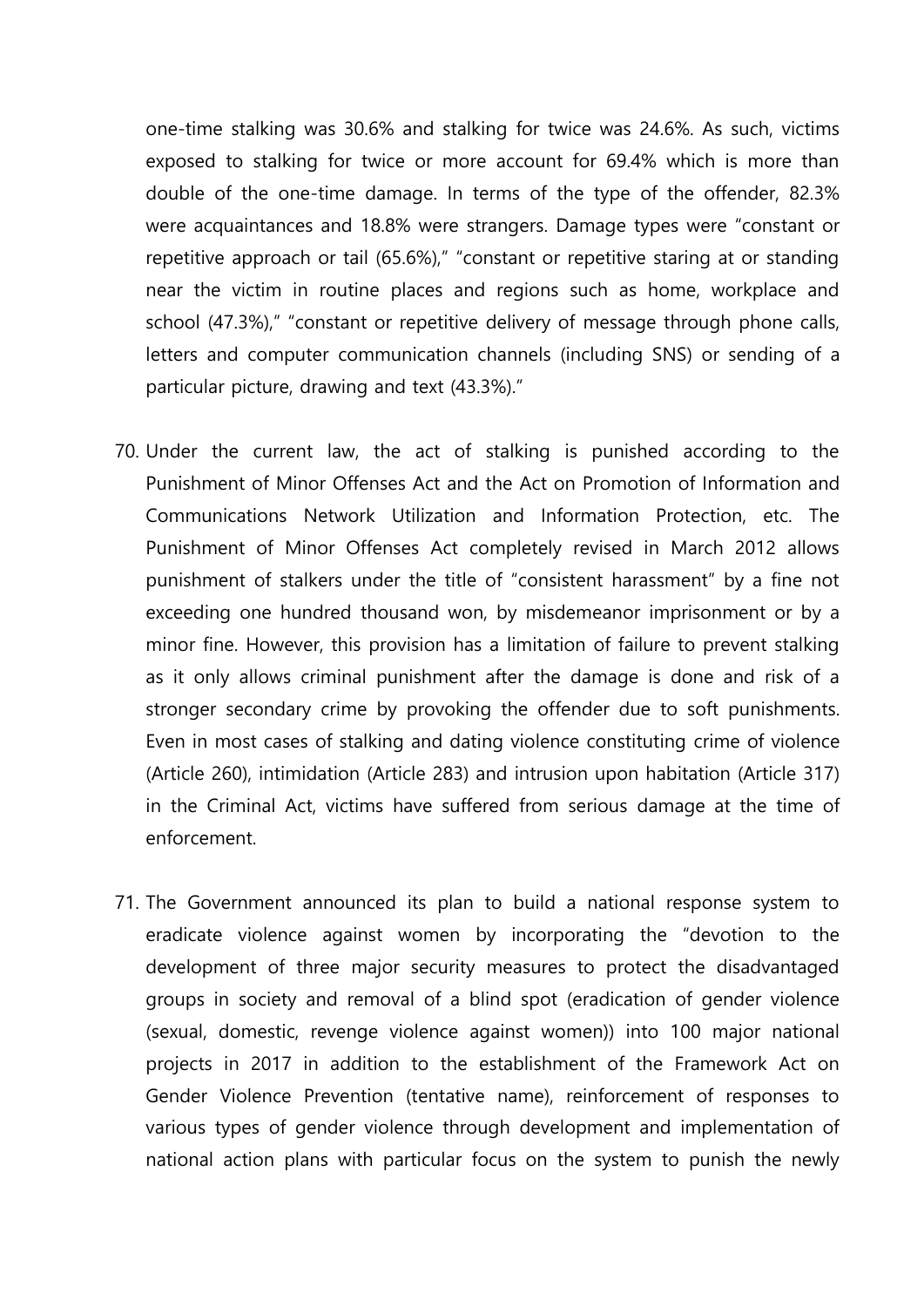emerging gender violence (stalking and online sexual crime etc.) and to protect victims. The Government shall make legislative efforts to enact the Act on the Punishment of Stalking and Protection of Victims so that stalking victims could be effectively protected and supported on top of punishing the act of stalking as a new type of crime.

## **[17] Development of Measures to Prevent Dating Violence (List of Issues 10)**

- 72. Recently, violence between couples has become a serious social issue. Since the crime takes place in a close relationship, victims tend to think that they should shoulder the burden themselves, becoming reluctant to report or request for help until violence poses a grave threat to them. Even if they finally reported, the police has taken a lukewarm response citing privacy between a man and a women when they are in a relationship or used to live together, which resulted in murder in worst case scenarios. According to data of the National Police Agency in 2016, the number of arrests for criminal charges on dating violence was 8,367 in 2016 which increased by 8.8% compared to the previous year and 449 people were indicted. The number of cases of murder is continuously about 100 per year and assault, rape and forced sexual harassment are constantly increasing as well.
- 73. Under the current law, dating violence could be regulated when it constitutes crime based on the Criminal Act and other special criminal codes. Victims of dating violence are also protected and supported by the current law which was applied to the act of crime. Normally, they could be protected and supported by the Criminal Procedure Act and in case of sexual violence, it is possible to provide protection and support according to the Sexual Violence Prevention and Victims Protection Act and the Act on Special Cases Concerning the Punishment, etc. of Sexual Crimes. However, in the process, measures to set the direction of handling cases and protect victims need to be developed considering the special relationship between the offender and the victim. The establishment of a protective system for dating violence victims through the revision to the Act on Special Cases Concerning the Punishment, etc. of Crimes of Domestic Violence is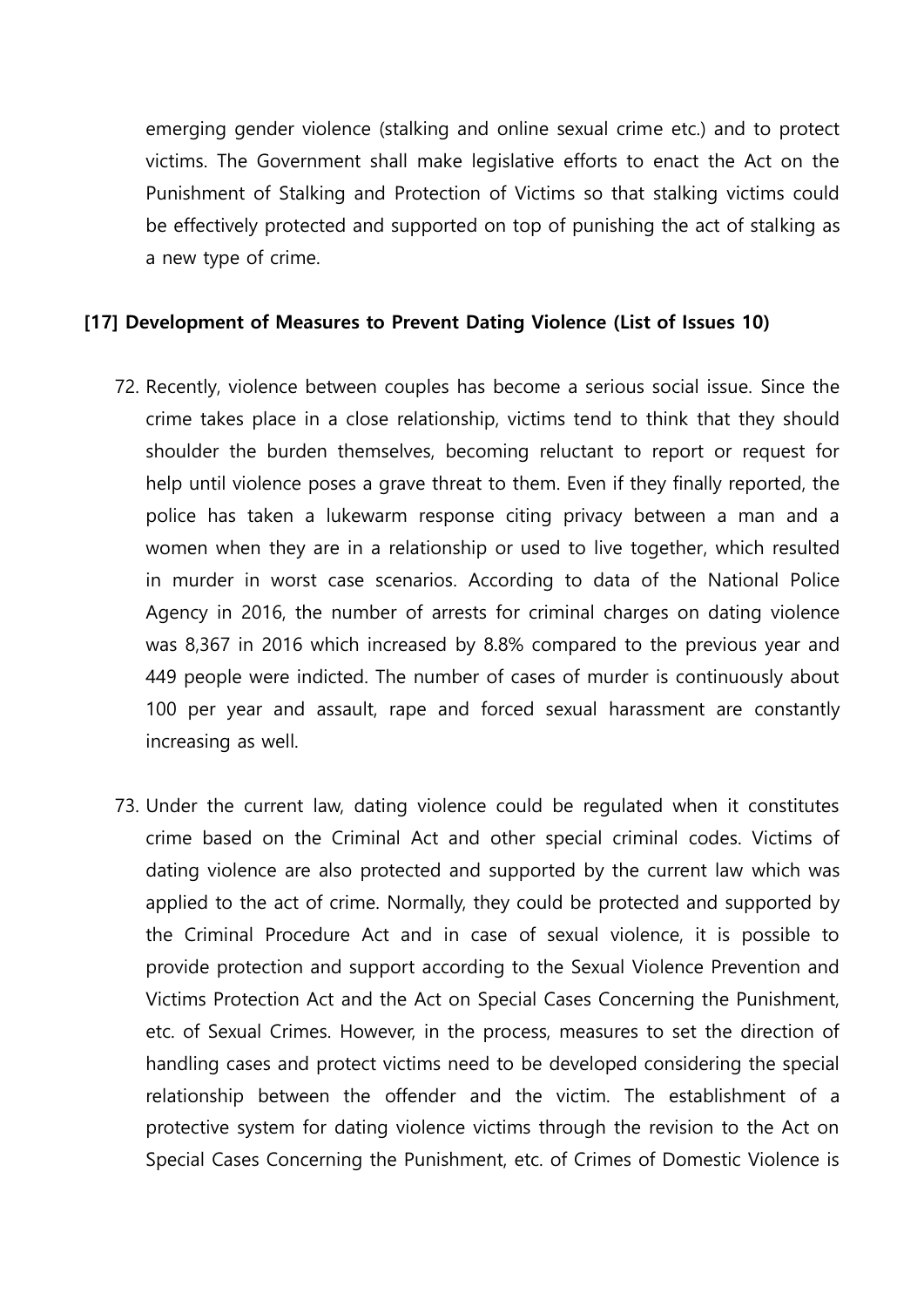urgently needed in addition to effective measures for the eradication of dating violence and protection of victims.

### **[18] Support for Female North Korean Defectors (List of Issues 11, 17)**

- 74. Although there is no exact figure reported on female North Korean defectors, it was found that many of them have experienced sexual violence in the process of moving from North Korea to China, from China to the third country and from the third country to Korea. However, their experience of sexual violence even takes place during the resettlement in Korea not only in the process of moving here. According to the fact-finding survey on the violation of female North Korean refugees' human rights in the process of leaving North Korea and resettlement conducted by the NHRCK in 2009, their experience of sexual violence in those periods leaves a physical and emotional trauma as well as difficulties to settle in Korea due to the lack of proper treatment<sup>21</sup>.
- 75. The Government designated healthy family support centers and domestic violence/sexual violence counseling centers in areas where many female North Korea refugees live as counseling and psychological therapy centers to in its efforts to handle their experience of sexual violence. In order for this measure to be effective, their recognition of and access to organizations related to female North Korean defectors should be considered. Female North Korean refugees lack knowledge and information on how to handle the matter and even are not clearly aware of the concept of the crime since they were not educated in North Korea. The priority to be considered in devising measures for their sexual violence experiences is to conduct proper training on sexual violence.
- 76. According to research (2016) conducted by the Ministry of Gender Equality and Family, 16.5% of the respondents answered that they have received training on prevention of sexual harassment and sexual violence while 74% responded that

<sup>21</sup> National Human Rights Commission of Korea (2009)「Fact-finding Survey on the Violation of Female North Korean Refugees' Human Rights in the Process of Leaving North Korea and Resettlement」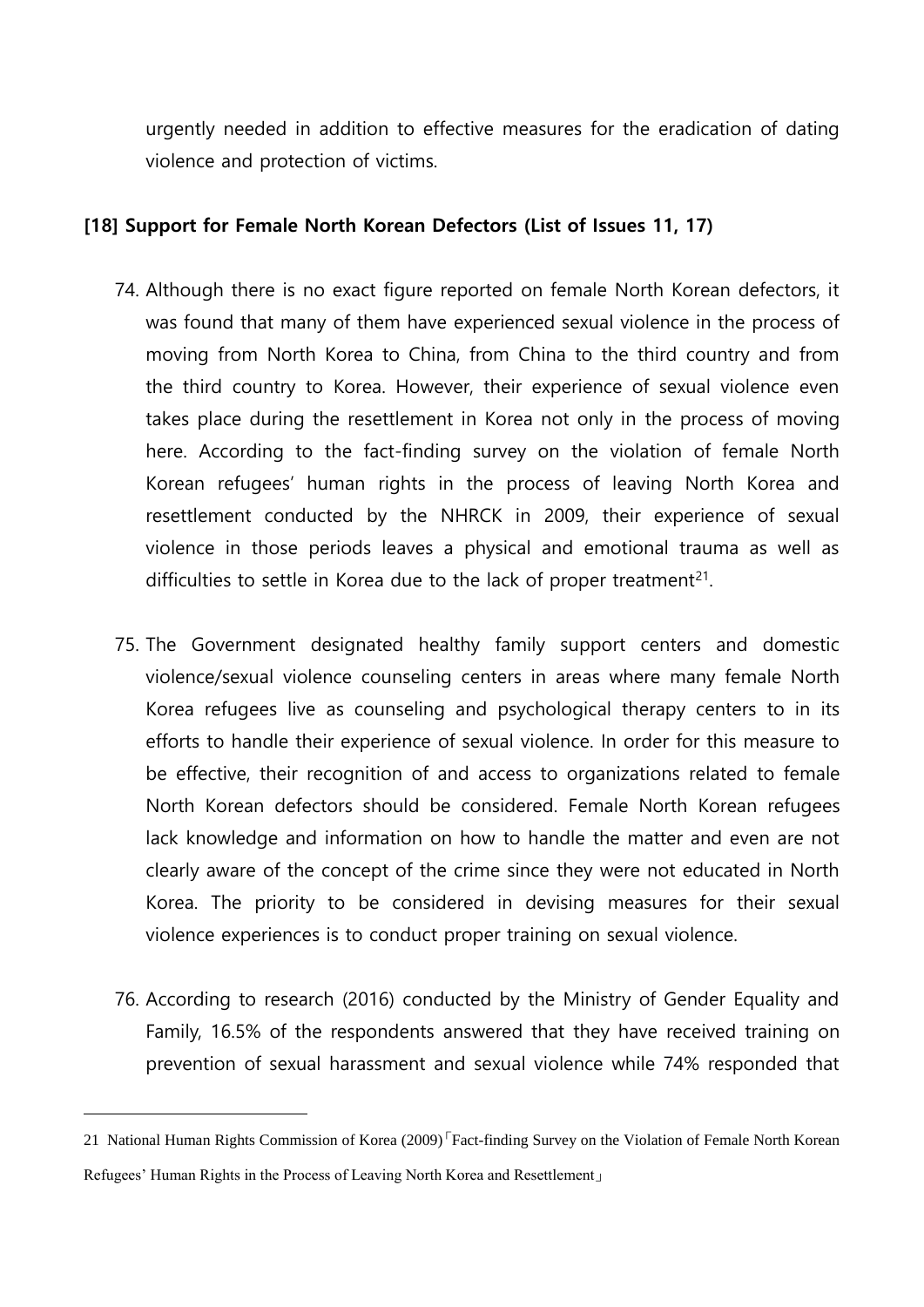they have never received the training<sup>22</sup>. Although it is mandatory for female North Korean defectors to receive training on gender equality and human rights at Hanawon, a resettlement support center for North Korean refugees, many of them still responded that they have never received the training, indicating that the training at Hanawon is not sufficient to see the effects. Out of a total of 392 hours spent on training at Hanawon, program on gender equality and prevention of sexual violence takes three hours $23$ . Proper amount of time needs to be spent on the training as three hours are not enough to enhance the understanding of gender equality and prevention of sexual violence.

- 77. Regarding the preventive training and counseling related to sexual violence, training on understanding of female North Korean defectors is required for educators and counselors who deal with them. In addition, professional training on sexual violence/domestic violence counseling is needed for people working for the existing organizations to support female North Korean refugees since there are limitations on providing proper counseling and training due to their lack of understanding of female North Korean defectors. On top of the system hiring counselors reserved for female North Korean refugees at relevant organizations, a professional training for people (counselors at local resettlement centers and officers in charge of protective custody) at organizations for female North Korean refugees should be provided. The professional training is important as a majority of respondents expressed their intent to "ask for help from officers in charge of protective custody or counselors" and to "report to the police" in research conducted by the Ministry of Gender Equality and Family in 2016.
- 78. As of September 2017, the total number of North Korean defectors is 31,093 out of which  $71\%$  or 21,908 people are women<sup>24</sup>. According to the 2016 Settlement Survey on North Korean Refugees in South Korea conducted by the Korea Hana

<sup>22</sup> Ministry of Gender Equality and Family (2016), <sup>[</sup>Specific Gender Impact Analysis and Assessment for Policy to Support Resettlement of North Korean Defectors」p163

<sup>23</sup> Hanawon(2016), "2016 Plans for Basic Training Program for Social Adjustment"

<sup>24</sup> Ministry of Unification, www.unikorea.go.kr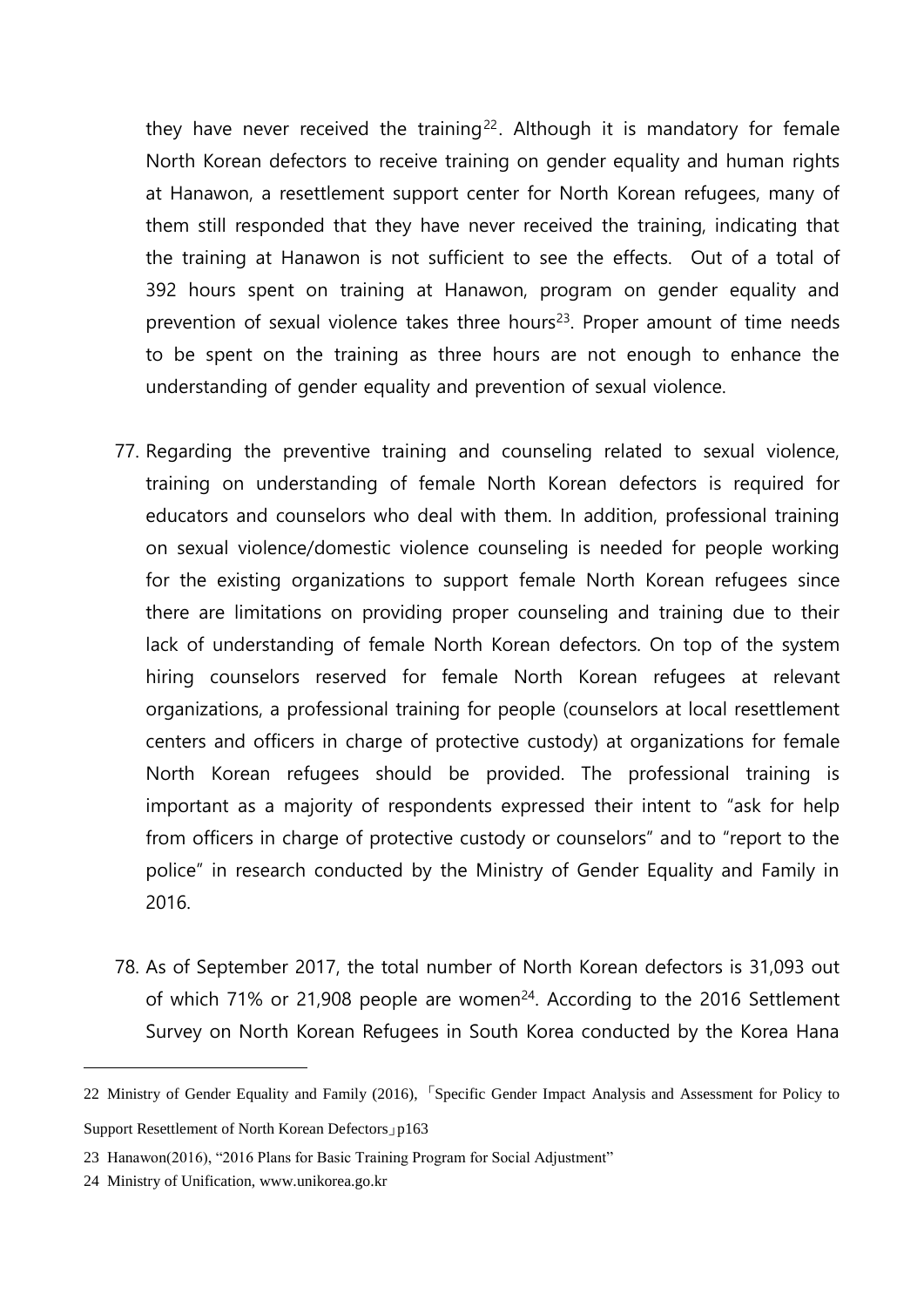Foundation, the participation rate in economic activity was 70.9% for men and 53.5% for women. The monthly salary for women on average is 1.437 million won, which is about 600,000 won lower than that of men at 2.045 million won and about 430,000 won lower than the average of the monthly wage for South Korean women at 1.869 million won. As of 2015, the total take-up rate of livelihood benefits among North Korean defectors is 25.3% in general, 15.1% for men and 29.3% for women<sup>25</sup>. The higher rate for women is attributable to lower quality jobs and the career break as a result of childbirth and childrearing. Some women opt for livelihood benefits rather than employment because of a low wage. Therefore, measures to increase employment rate of female North Korean defectors and improve working conditions for them are required. Specifically, expansion of educational opportunity including admission to a school is needed. Looking at the academic background of North Korean defectors, 36.2% of men have a degree of junior college or higher education while the figure for women is 33.8%. For women, majority has a degree of junior college and as for men, majority has a college degree.<sup>26</sup>

#### **[19] Measures to Tackle Human Trafficking in Women (List of Issues 12)**

79. Victims of human trafficking for the purpose of sexual traffic are classified as "victims of sexual traffic"<sup>27</sup> under the Act on the Punishment of the Acts of Arranging Sexual Traffic. Therefore, they are entitled to protection and support

<sup>25</sup> Ha Hyun-sun (2016), 『Assessment on Projects to Support Settlement and Protection of North Korean Refugees』,National Assembly Budget Office, p22.

<sup>26</sup> Korea Hana Foundation (2016), 『2016 Survey on Settlement of North Korean Refugees in South Korea, p95.

<sup>27</sup> (a) Transferring targeted persons to a third person while holding them under control and management by a deceptive scheme, by force or by other means equivalent thereto for the purposes of making them sell sex or do obscene acts referred to in Article 245 of the Criminal Act, or using them as an object of pictures, videos, etc. depicting sexual intercourse and other obscene scenes;(b) Transferring to a third person juveniles defined in subparagraph 1 of Article 2 of the Juvenile Protection Act (hereinafter referred to as "juvenile"), persons who have no or weak ability to discern things or make decisions, or persons with serious disabilities determined by Presidential Decree who are targeted for the same purposes as those under item (a) while holding them under control and management in return for providing or promising to provide money or valuables, such as pre-payments, and other property gains to such juveniles or persons or to persons who protect or guard the said persons;(c) Transferring targeted persons for the same purposes as those under item (a) or for the purpose of resale, in awareness that acts referred to in items (a) and (b) take place; (d) Recruiting, moving and hiding targeted persons for acts referred to in items (a) through (c); (Article 2 (1-3), Act on the Punishment of Acts of Arranging Sexual Traffic)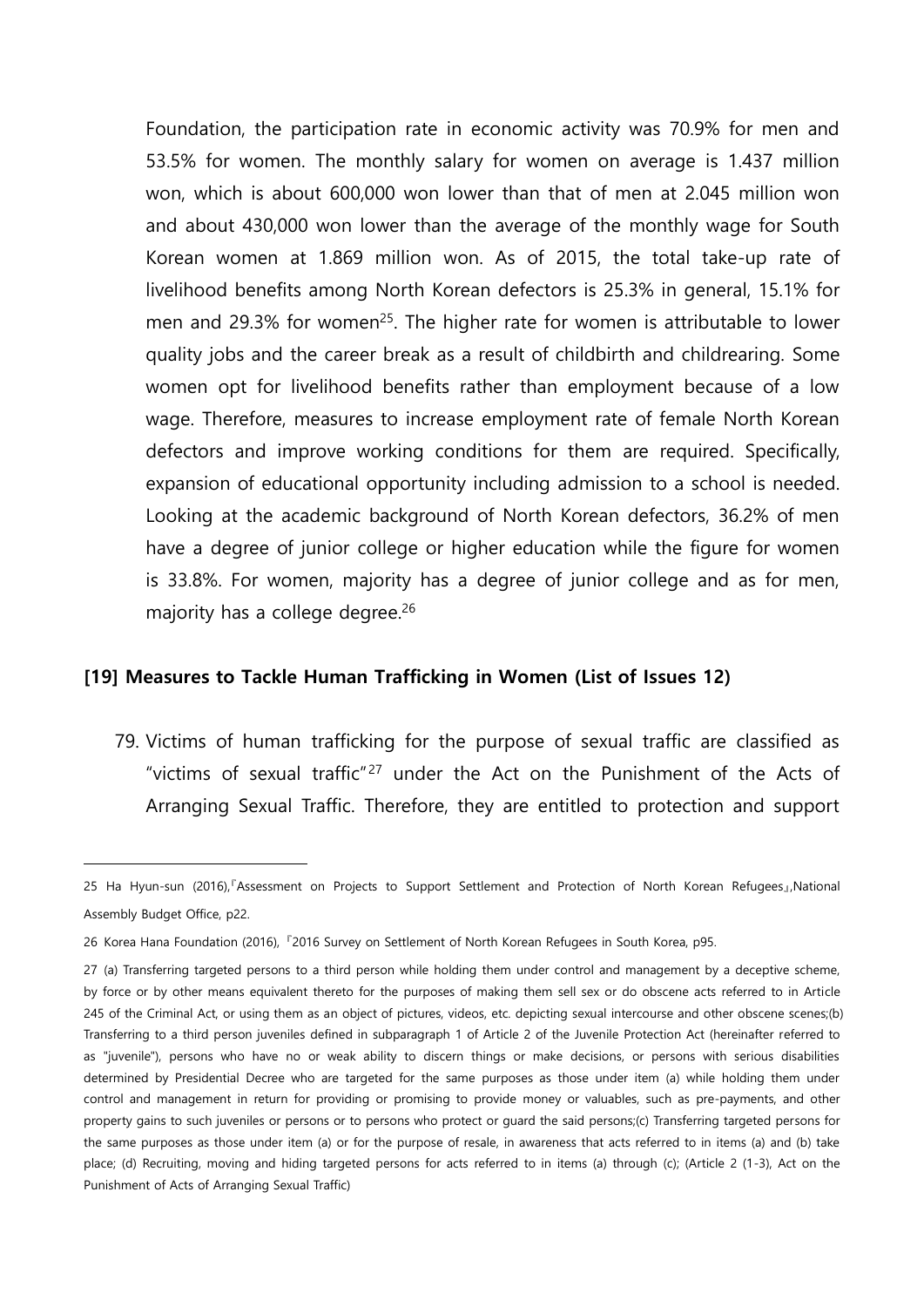defined in the Act on the Prevention of Commercial Sex Acts and Protection etc. of Victims. According to Women's Rights Support Division of the Ministry of Gender Equality and Family, foreign women are eligible for provision of meals and accommodation, medical and legal assistance, vocational training and employment assistance, interpretation as well as support in going back to their home country under the Act on the Prevention of Commercial Sex Acts and Protection, etc. of Victims. However, according to the Research on the Current Status of Support for Foreign Crime Victims and Improvement Measures (2017) conducted by the Korean Institute of Criminology, protection and assistance for human trafficking victims are not properly provided in the criminal procedure. There are many cases where human trafficking victims who were enticed for the purpose of sex traffic (many Thai women victimized by forced prostitution after coming to Korea enticed by an advertisement hiring massage therapists from Thailand) are found through crackdown activities but recognized as offenders of sex traffic because of the lack of assistance in giving a statement such as interpretation and the police's failure to identify human trafficking victims. In addition, there are cases where foreign witnesses were not provided with travel expenses in the criminal procedure due to the lack of consideration for characteristics of foreigners. Also, there was a case where the Support Center for Crime Victims rejected to cover the cost of returning home for a human trafficking victim citing the absence of precedents.<sup>28</sup>

80. Although it is very important for an investigation agency which first contacts with the victims to identify them since it is a starting point to prevent additional damage from human trafficking and provide help to victims, there are limits on identification of human trafficking victims at an early stage on the site without specific criteria of judgment. Thus, in 2016, the NHRCK recommended the Government to develop and utilize the Human Trafficking Victim Identification and Protection Index that is specific criteria to identify human trafficking victims on the site and protect them.

<sup>28</sup> Choi Young-shin, Jang Da-hye (2017), the Research on the Current Status of Support for Foreign Crime Victims and Improvement Measures, Korean Institute of Criminology, pp87-88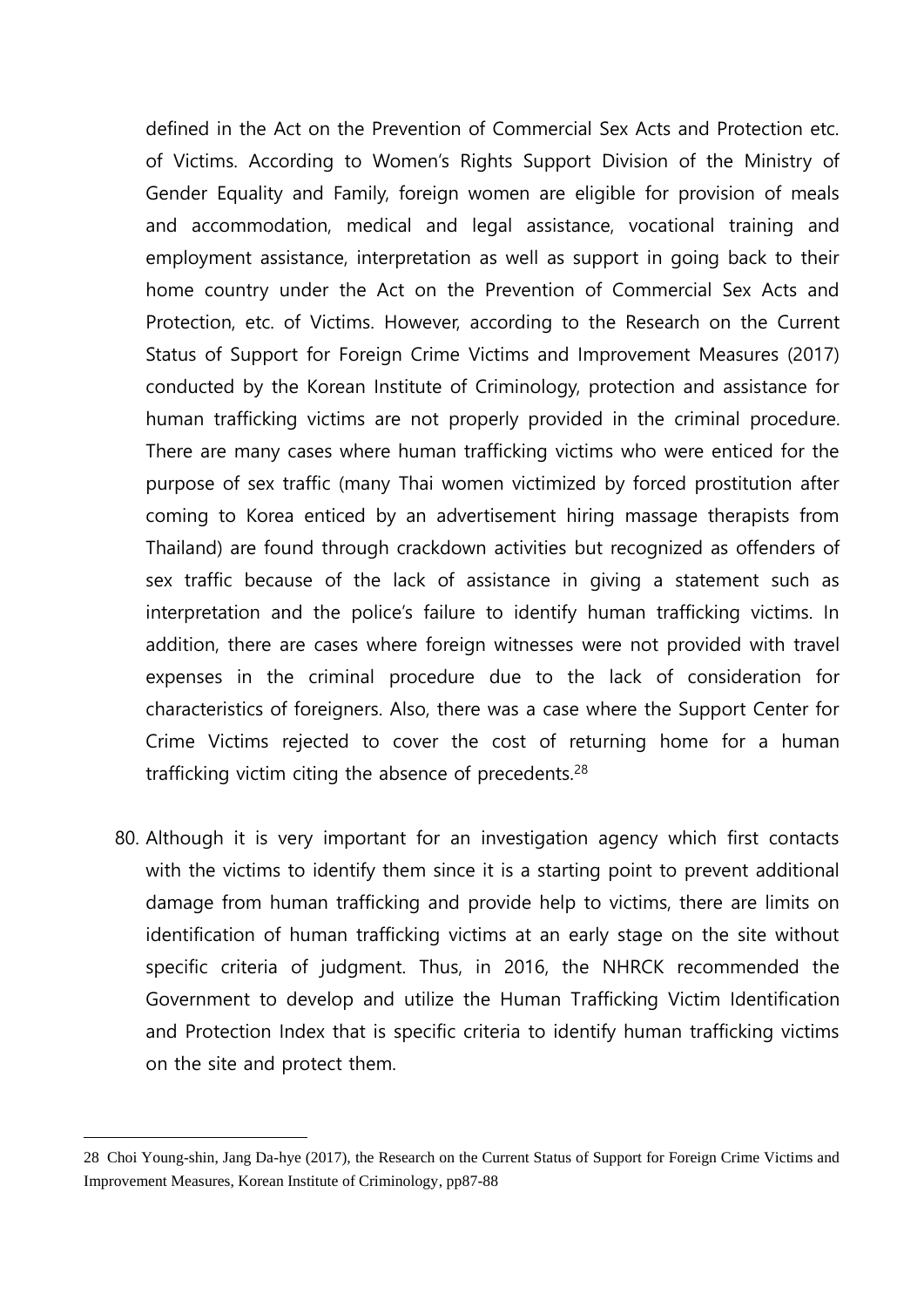81. Korea ratified the United Nations' Protocol to Prevent, Suppress and Punish Trafficking in Persons, Especially Women and Children, supplementing the United Nations Convention against Transnational Organized Crime on November 25<sup>th</sup>, 2015. However, the country has not established a law or an institutional system to provide support and protection for human trafficking victims according to this protocol. Unlike Korean sex traffic victims, foreign human trafficking victims need protection and assistance in special issues such as residence, stay and returning to the home country. In addition, interpretation service for identification of human trafficking victims is needed due to a language barrier on top of training for workers at agencies handling criminal matters. Thus, it is urgently required to establish a law and a system to provide protection and assistance for human trafficking victims, meeting the minimum standard of the protocol.

# **[20] Reinforcement of Human Rights Protection for Marriage Migrants (List of Issues 13)**

- 82. For the past decade, as many as 19 marriage immigrants were killed by spouses or family members after suffering from domestic violence according to data collected by the Women Migrants Human Rights Center of Korea (June, 2017).<sup>29</sup> Most of them were murdered by husbands or cohabiting men and in two cases, women migrants were killed by her fathers-in-law. Although there is no official statistics on the number of women migrants suffering from domestic violence, it is estimated that about seven percent of them are exposed to domestic violence when comparing the number of foreign women married to Korean men (185,000) to the number of domestic violence counseling cases (13,000) registered at 'Danuri Call Center', a comprehensive information and call center for multicultural families in 2016<sup>30</sup>.
- 83. When breaking down the counseling cases at 'Danuri Call Center' by issues, the

<sup>29</sup> (2017. 6. 26) Press Release from the Women Migrants Human Rights Center of Korea "Deaths of women migrants, I could become the woman migrant from Vietnam myself." (June  $26<sup>th</sup>$ ,  $2017$ )

<sup>30</sup> SBS News Report File, The Cruel Story of Women Migrant, "Nowhere to report even in case of violence" (July 31st, 2017)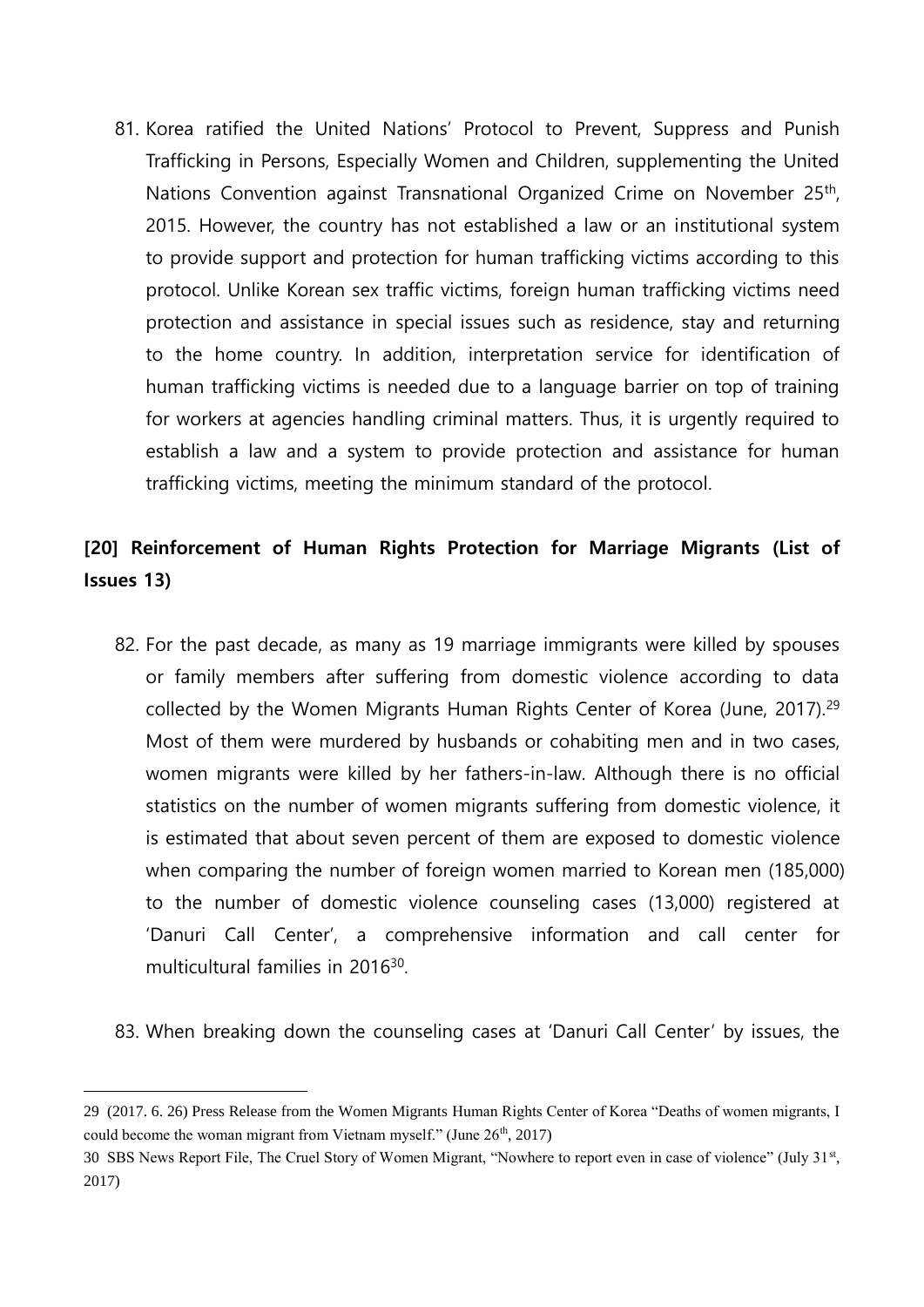number of counseling sessions on sojourn and nationality has increased from 13,959 in 2015 to 16,747 in 2016. The reason for the increased number is that the rights of marriage migrants such as qualification for stay, permanent residence and acquisition of nationality are currently dependent on a Korean family member or guaranteed with focus on giving birth to children with Korean nationality, undermining an equal marital relationship. Although a certificate to prove the validity of marriage is submitted at the time of applying for F-6 visa, marriage migrants are still supposed to submit a fidelity guarantee written by their spouse based on the Enforcement Regulation of the Immigration Act. As long as fidelity guarantee by a Korean spouse is necessary, marriage migrants would be left in a situation where they have to bear unfair treatment and violence committed by their Korean spouse before acquiring the Korean nationality, which increases the possibility of continuing an unequal marital relationship where marriage migrants become subordinate to Korean spouses.

84. The NHRCK expressed an opinion on the "Fidelity Guarantee System by Spouses for the Acquisition of F-6 Visa" in the Third Basic Plans for Multicultural Family Policy released by the Ministry of Gender Equality and Family that "in order to improve the subordinate status of marriage migrants, it is desirable for the fidelity guarantee system to be abolished as it goes against the constitutional value of sustaining marriage and family life on the basis of individual dignity and equality of the sexes stipulated in Article 36 (1) of the Constitution of the Republic of Korea and undermines an equal marital relationship and to streamline the procedure to prolong their stay" in November 2017. In addition, the Commission pointed out "the lack of considerations of gender and human rights as the system guarantees stable sojourn of marriage migrants with focus on childbirth" as it is hard for women migrants who are no longer married to Korean spouses to raise children with Korean nationality and prove that the normal marriage life was impossible even though they are not to blame.

# **[21] Improvement in the Issue of "National Sex Education Standards" (List of Issues 15)**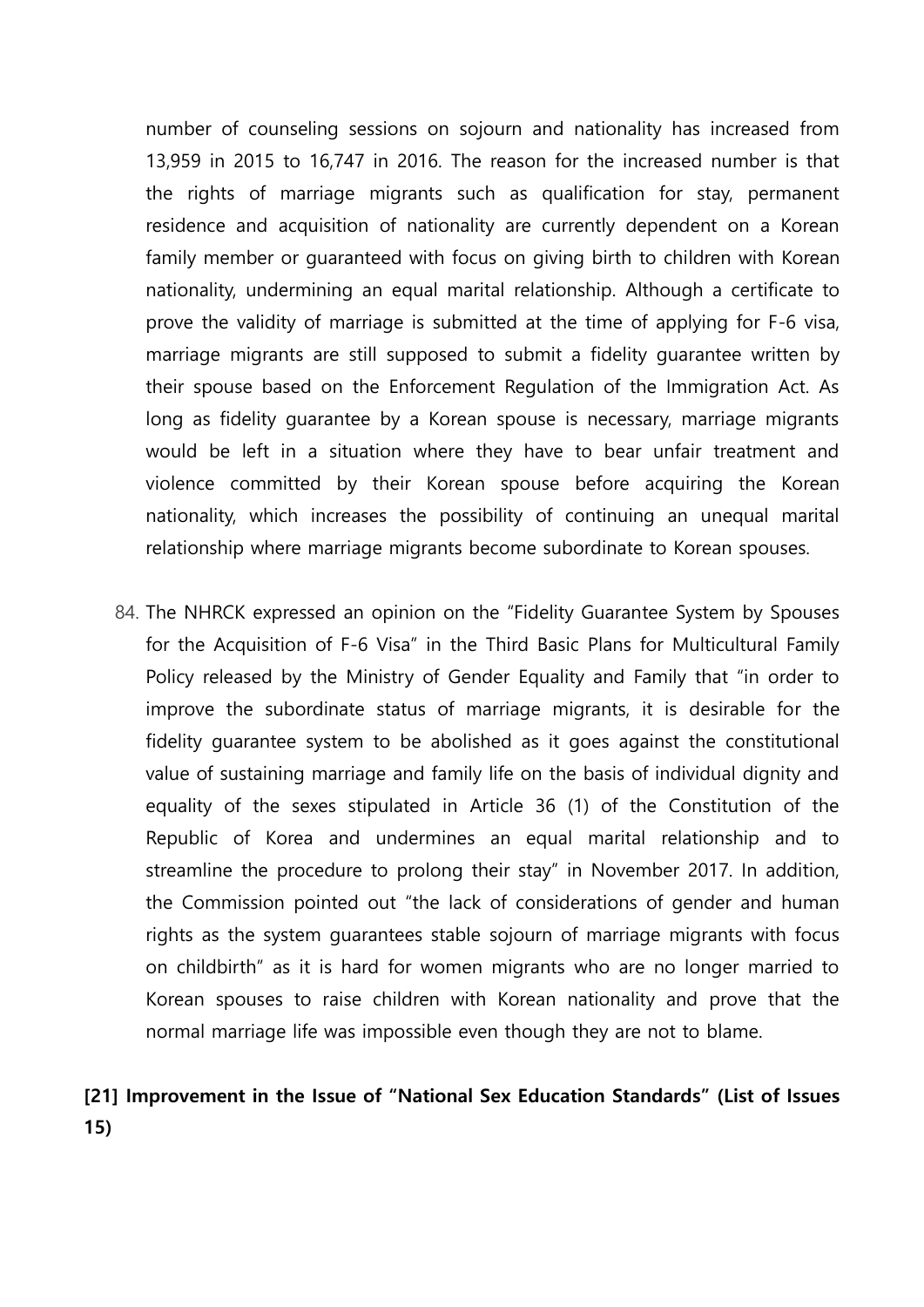- 85. Korea has built a foundation to conduct sex education and gender equality education in the Framework Act on Education, the Framework Act on Gender Equality, the Sexual Violence Prevention and Victims Protection Act, the School Health Act, the Act on the Prevention of Commercial Sex Acts and Protection, etc. of Victims and the Act on the Protection of Children and Juveniles against Sexual Abuse<sup>31</sup>. Nevertheless, sexual violence and sex traffic have been continuously increasing. Thus, calls for the reinforcement of the effectiveness of sex education and gender equality education in public education have continued in and out of Korea<sup>32</sup>.
- 86. "The National Sex Education Standards" developed by the Ministry of Education in 2015 comprises of six major areas (human development, human relationship, coping skills, sexual behavior, sexual health, society and culture) considering developmental stages with the aim of helping students establish values and attitude about sex and develop awareness of the pricelessness of life and sense of responsibility. It also includes proper knowledge about sex, sexual health, the prevention of pregnancy in adolescents, responsible sexual acts, values and norms on sex. However, since the release of the content, issues have been constantly raised by organizations specialized in education, women and sex education as well as sexual minority human rights groups and international human rights groups which claim that the content and the quidelines<sup>33</sup> rather infringe on adolescents' right to health, information, education and human rights<sup>34</sup>.
- 87. The most controversial parts in the National Sex Education Standards are the content of the training to prevent sexual violence which fortifies gender-

<sup>31</sup> Article 17 (2) and 17(4) of the Framework Act on Education, Article 18 (1) and Article 36 of the Framework Act on Gender Equality, Article 5 of the Sexual Violence Prevention and Victims Protection Act, Article 5 of the Act on the Prevention of Commercial Sex Acts and Protection, etc. of Victims, Article (9) of the School Health Act, Article 47 of the Act on the Protection of Children and Juveniles against Sexual Abuse

<sup>32</sup> The 47th CEDAW Concluding Observations No. 29 (2011)

<sup>33</sup> Student Welfare Policy Division, Ministry of Education(2015-6325)

<sup>34</sup> Issuance of statement and press conferences continued by organizations such as the Gwangju Women Link, the Council for Sex Educators in Daegu and the Seoul Educators' Council starting from March, 2015 including the press conference of "The Alliance for the Abolishment of National Sex Education Standards 2015" comprising of about 230 groups (August, 2015) followed by an international human rights groups Human Rights Watch delivering a public letter to the Minister of Education (2015).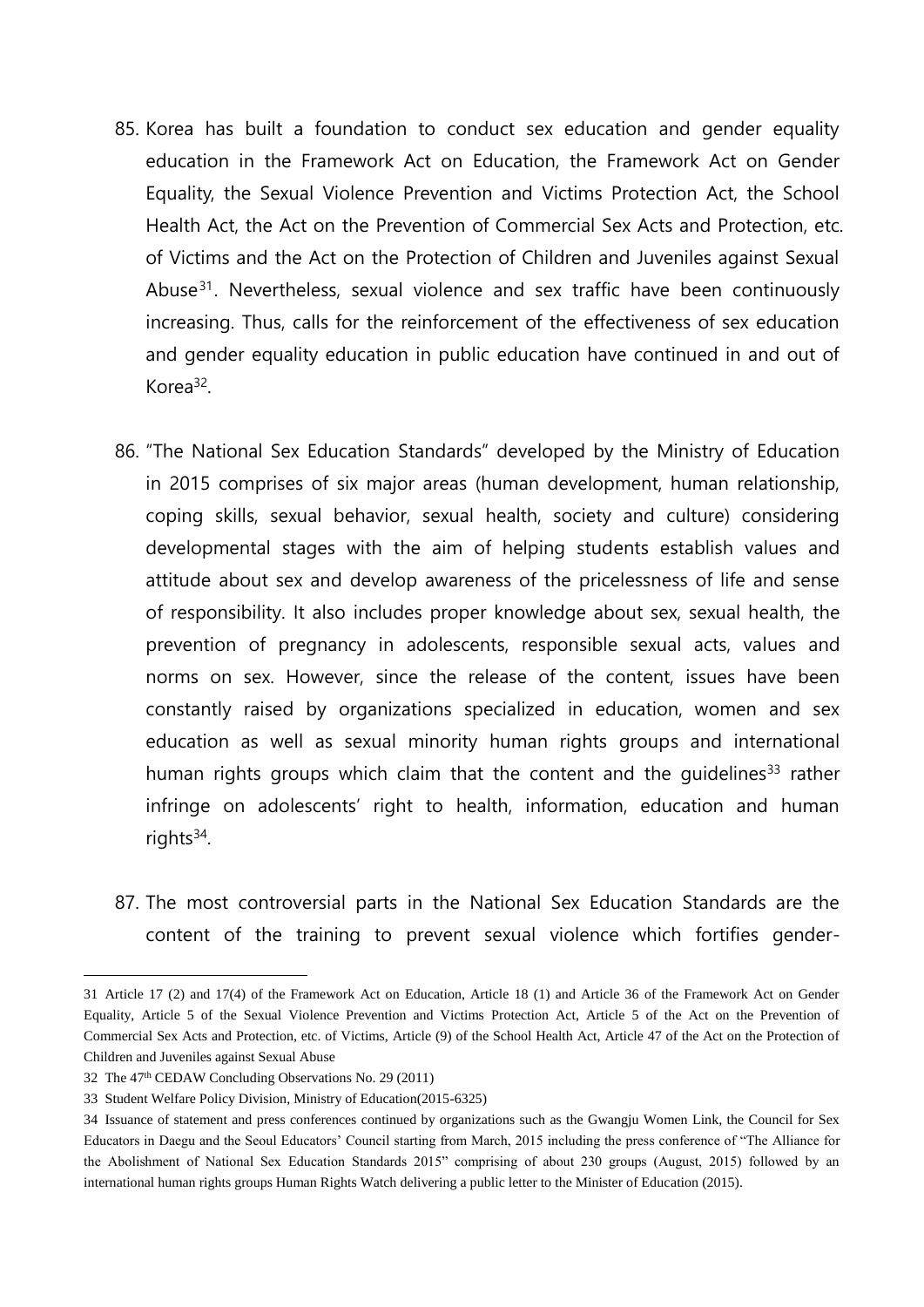discriminatory stereotypes, the value of the abstemious approach to sex, the deletion of content on homosexuality and sexual minorities and transfer of negative images about various types of families including single-mom families. Not only media outlets but also lawmakers <sup>35</sup> during the parliamentary inspections pointed out researchers participated in the development of the standards are concentrated in public health and the content of the sexual violence prevention training could generate victims.

- 88. Consequently, organizations related to human rights, women and adolescents have continued activities to repeal the National Sex Education Standards such as signature collection and press conferences and with President Moon Jae-in taking office in 2017, they have strongly requested to build an institutional foundation for comprehensive sex education based on gender equality and human rights<sup>36</sup>. Minister of Gender Equality and Family expressed her will to review the issue of the "National Sex Education Standards" at a confirmation hearing<sup>37</sup> and proposed and hosted a public-private joint conference in October 2017 in cooperation with the Ministry of Education. The Ministry plans to continue the consultation on guidelines for sex education in school. Still, a substantial improvement has not taken place as the Ministry of Education continues to stick to the position which opposes the inclusion of human rights of sexual minorities in sex education by inviting the representative of school parents who are conducting an anti-homosexuality campaign to the public-private joint conference.<sup>38</sup>
- 89. In developing the "Second Basic Plan for Gender Equality," the Ministry of Gender Equality and Family selected disseminating the culture of gender equality

<sup>35</sup> Press Release from Rep. Lee Jasmine (September 2015) "Unequal Composition of Researchers in Developing the National Sex Education Standards in Controversy of Gender Discrimination"

<sup>36</sup> Network for Guarantee of the Right to Comprehensive Sex Education (June, 2017) Gwanghwamoon 1st Street National Government Transition Committee Open Forum "Start Gender Equality Education for All"

<sup>37</sup> Jung Hyun-baek, Minister of Gender Equality and Family (July, 2017) Inaugural Press Conference "Review of the National Sex Education Standards"

<sup>38</sup> Ministry of Gender Equality and Family (October, 2017) Official Document on Hosting Public-Private Joint Conference to Develop Measures to Improve Sex Education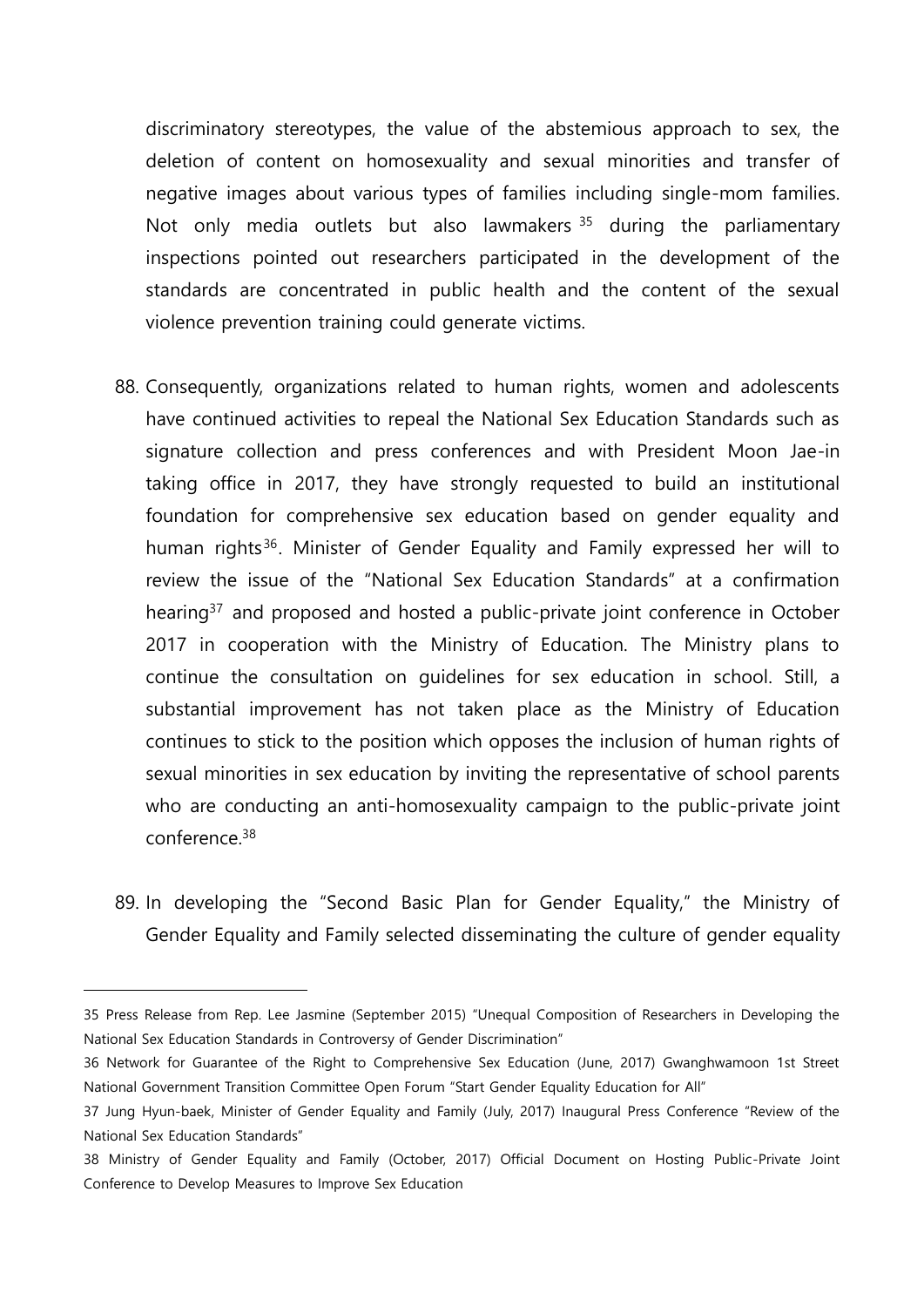and raising awareness as major tasks and established a plan to rearrange a system for expansion of education on human rights in sex and gender equality<sup>39</sup>. However, for an organized, effective and comprehensive sex education in public education, a division exclusively in charge of education on gender equality needs to be set up within the Ministry of Education, enabling education based on gender equality and human rights and monitoring of gender equality policies in the educational environment.

#### **[22] Improvement in Human Rights Situation of Women Farmers (List of Issues 20)**

- 90. Although the Government came up with the Fourth (2016~2020) Basic Plan for Support of Female Farmers, the establishment of an exclusive division for women farmers, their long-cherished wish, has not taken place. The revision to the Support of Female Farmers and Fishermen Act related to the establishment of an exclusive division was reviewed at the National Assembly but not passed in 2017. Although there are currently some staff in charge of the Rural Welfare & Women Division of the Ministry of Agriculture, Food and Rural Affairs, budgets and projects of the division are concentrated in welfare matters, leaving difficulties to focus on policies for women farmers. Women account for 50% of the total agricultural workforce and play an increasingly important role in production, processing and distribution through agricultural labor. Thus, an exclusive division for them is needed to carry out a specialized and systemic support policy and improve the gender-discriminatory structure against them. Women's Policy Office was in place in the Ministry of Agriculture in 1998 which was reorganized into Women's Policy Division in 2004 and abolished in 2009. It is required to come up with a proper system to push for policies for women farmers.
- 91. As for participation as a member of the National Agricultural Cooperative Federation(Nonghyup), the multiple member system (more than one member allowed in one household) has been carried out since 1995 at the request of female farmers. Although it is allowed by law for them to become a director of Nonghyup, in reality, even participation as a Nonghyup member which is a

<sup>39</sup> Ministry of Gender Equality and Family (October, 2017) Second Basic Plan for Gender Equality (Draft)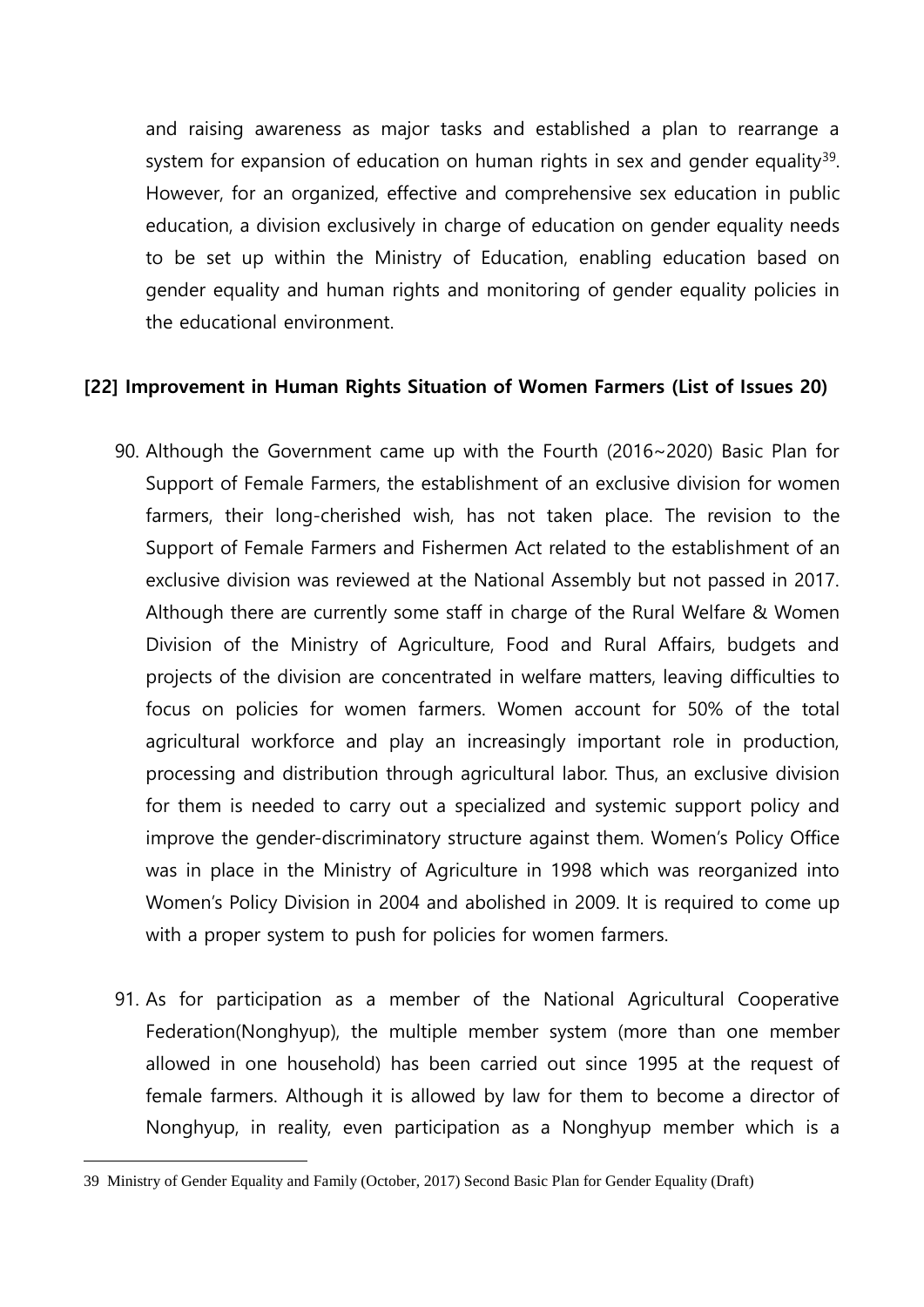prerequisite to become a director is not easy for women farmers on the site, because the amount of investment to become a member is not affordable to most of female farmers. Moreover, some regional Nonghyup organizations impose a limit on the number of participants per household. Women farmers should be guaranteed with proper opportunities to participate as a member, representative and director through a discussion between female farmers, the Government and Nonghyup.

#### **[23] Equal Guarantee of Marital Property Rights (List of Issues 22)**

- 92. The current Civil Act defines a separate property system by stipulating that inherent property belonging to either husband or wife from the time before the marriage and property acquired during the marriage in his or her own name shall constitute his or her peculiar property and husband or wife shall separately manage, use and take profit from his or her peculiar property regardless of the spouse's intent (Article 830 and 831). There is no separate principle of property division between a married couple as it is written that if no agreement is made for a division of property as referred to in paragraph (1), or if it is impossible to reach an agreement, the Family Court shall, upon a request of the parties, determine the amount and method of division, considering the amount of property acquired by cooperation of both parties and other circumstances (Article 839-2). Property division before divorce is not allowed. Meanwhile, if inheritance is initiated with the death of one spouse, claim for division of property is not allowed unlike the case of divorce and the share inherited by an inheritee's surviving spouse shall be increased by 50% over the inherited share of the inheritee's lineal ascendant where the spouse inherits jointly with such ascendants. (Aricle 1000, 1003 and 1009)
- 93. Women's property rights need to be guaranteed even without divorce when the spouse poses a threat to the livelihood of family by squandering the fortune on gambling, extramarital affair and speculation. In case of divorce, a spouse could claim for up to 50% of property in the other spouse's name when a justifiable division of property takes place according to the ruling. However, a system to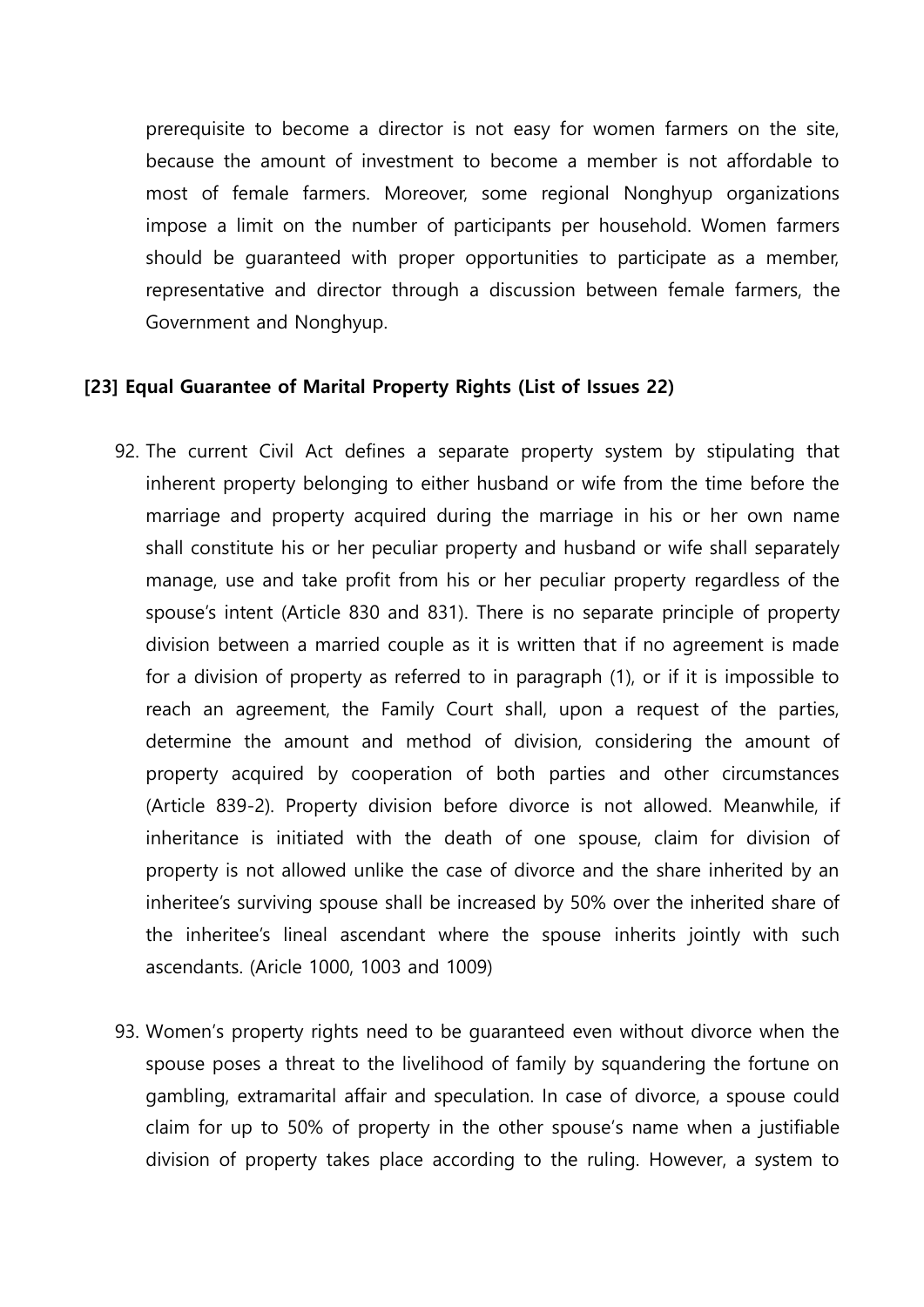reflect the contribution of the surviving spouse to the formation of property when a spouse passes away before divorce is not firmly established. In addition, the right to inheritance of a de facto marriage spouse is not recognized at all. It is required to allow the division of property in case of a spouse's death to recognize the surviving spouse's fair contribution to property and protect the right of property of a de facto marriage spouse. In case of property division due to divorce, a law based on a principle of equal division for property acquired by cooperation between two sides should be legislated.

## **[24] Improvement in the Situation of Gender Discrimination in Media (List of Issues 23)**

94. "Monitoring on Gender Discrimination in Media (2016)" conducted by the NHRCK found the following problems of sexual violence-related report by monitoring coverage of sexual violence, murder, sports by seven major broadcasters' main news program. ‣Too frequent report on sexual violence crime committed by celebrities and distribution of "the myth of gold digger" ‣ Warning against false accusation of sexual violence  $\rightarrow$  Interviews and reports that reinforce the conventional idea of sexual violence ‣Excessively detailed description of the incident  $\cdot$  Provocative composition of the scene through illustrations and reenactment of the situation  $\rightarrow$  Usage of terms that attenuates the seriousness of sexual violence such as "an evil deed"‣ Widespread perception of sexual violence as "something women should be careful of". The following problems found as a result of monitoring sports-related coverage. More coverage of male athletes than female athletes Usage of expressions that fortify gender stereotypes such as "mom (sister) leadership" and "brother leadership ‣"Ability" for the winning secret of male athletes, "dream" for women athletes' winning secret Introduction of women athletes as "mom" and "housewife" instead of focusing on expertise ‣Emphasis on appearance and age of female athletes ‣Usage of nicknames highlighting femininity for female athletes (fairy, mermaid and black pearl)

95. In the Monitoring on Gender Discrimination in Media (2017) conducted by the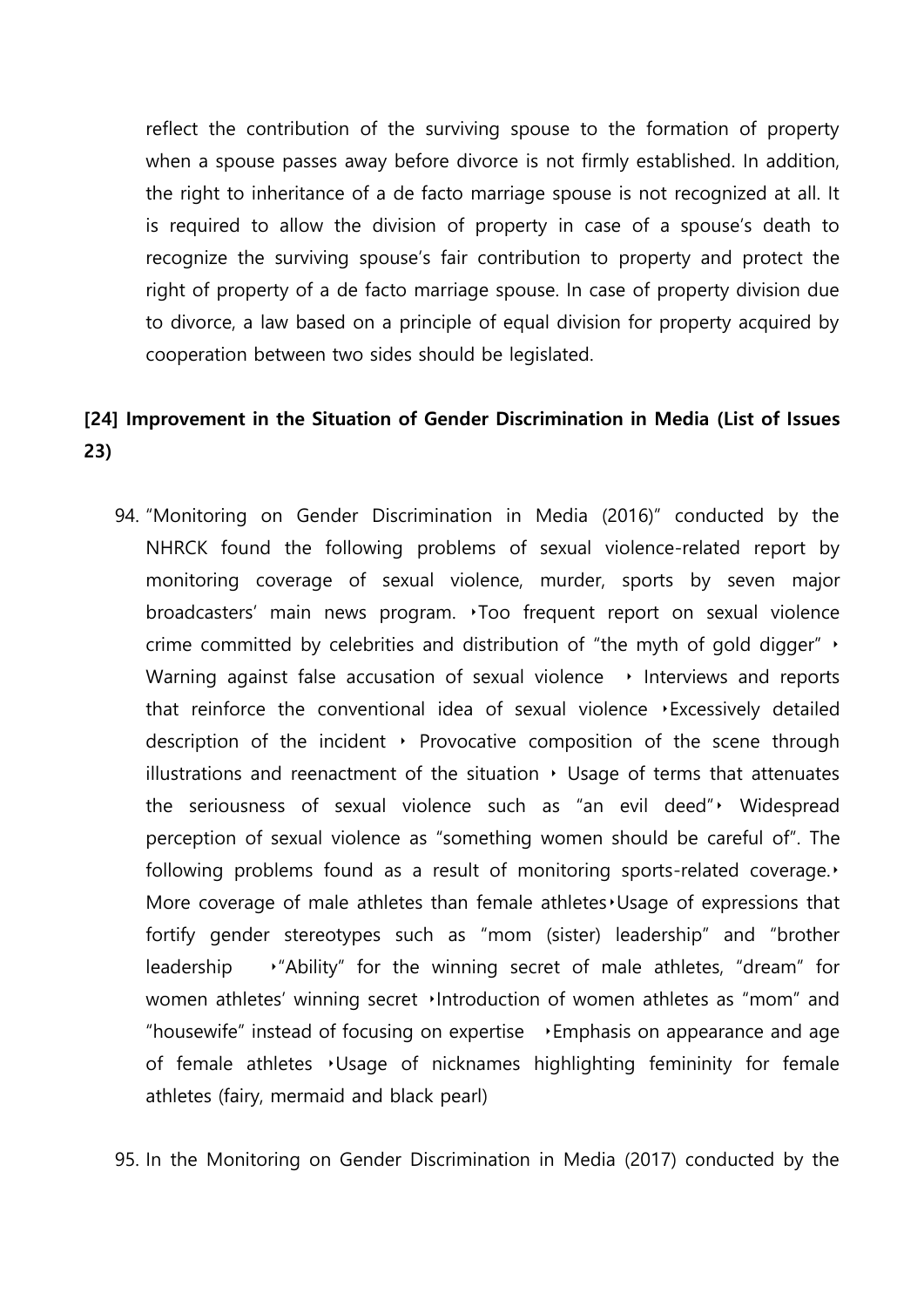NHRCK, analysis on the age of anchors hosting evening news programs of terrestrial and cable TV networks found that a majority of anchorwomen are in their 20s and 30s while a majority of anchormen are in their 40s and 50s. Gender and job imbalance is also serious as for news reporters and interviewers. The sex ratio of news reporters and interviewers is 3:7, indicating that the number of men is more than twice larger than that of women. By jobs, professional female interviewers are 5.8% while the figure is 20.8% for professional male interviewers. This means that when there are 100 interviewers on the new, 25 of them are professionals out of which 20 are men and five are women. The gender imbalance is also serious in the number of hosts and panels of talk program on current events with 90% of men and merely 10% of women.

96. Gender imbalance in media is related to the gender imbalance in the media workforce. According to data from the Ministry of Employment and Labor<sup>40</sup>, the female proportion of the total press workforce was as low as 16% in 2015. The Journalists Association of Korea<sup>41</sup> researched the sex distribution of journalists at broadcasters (KBS, MBC, SBS, YTN) in 2016 and found a serious gender imbalance with 81.4% of men and 18.6% of women. The proportion of women decreases drastically with a longer length of service as the female proportion of journalists with 21 years of experience or longer is about five percent while the figure is 38.9% for journalists with one to five years of experience. In addition, as for first to third groups of panels in broadcasting regulators, three out of 27 panels are women at the Korea Communications Standards Commission and only one out of 15 panels at the Korea Communications Commission. It is hard to find a female director at KBS, MBC and EBS as well. It is urgently needed to develop measures for gender equality in media.

## **[25] Need for Measures for Households Composed of Single Women including Housing Support**

<sup>40</sup> Re-quotation from "Female proportion of 16% at media companies, is discrimination to blame?" Kim Do-yeon <Media Today> (July 4th, 2015)

<sup>41</sup> "Who is Korea's TV news reporter of 2016?" <TV News Reporter>. Vol. 29, pp 6-9, TV News Reporter Editing Commission (2016)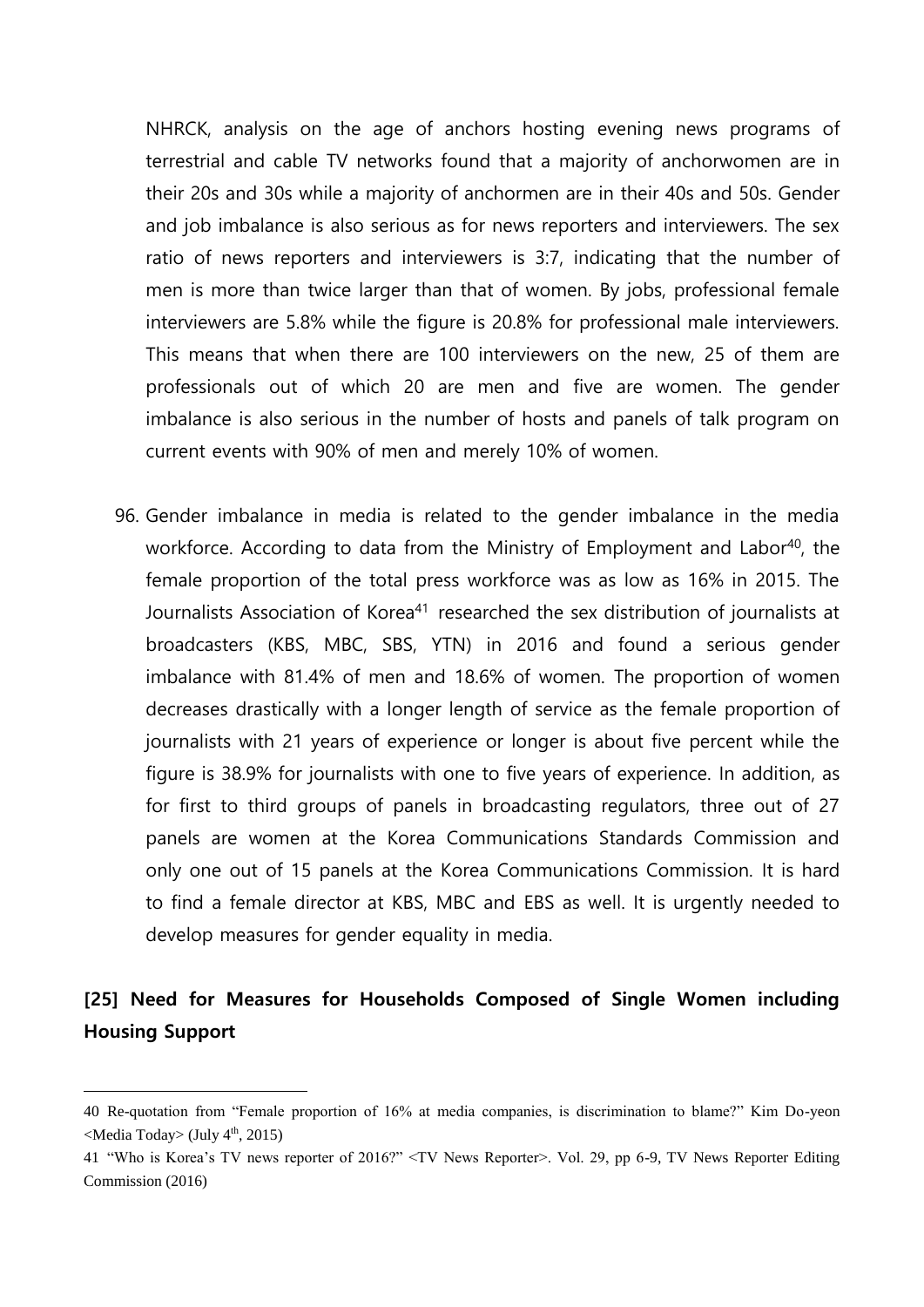- 97. The number of households composed of single women was 2.61 million as of 2015, accounting for 50.2% of the total single person households, which increased by 17.7% compared to five years ago. By age group, women in their 60s or older took up the largest share with 43.2% followed by 15.4% of women in their 20s and 15.3% of women in their 50s. As of 2016, as for the average monthly salary of households composed of single women, the largest share of 56.9% earned less than one million won (29.5% for households composed of single men) and 80.2% of households composed of single women in their 60s earned less than one million won. Since 90% of violent crime victims are women, the lack of public security for women was completely reflected in their psychology which resulted in 46.2% of single female households answering that "the social safety in general is not stable" while only 13% responded that they felt "safe" in 2016. It is 10%p higher than the portion of households composed of single men answering that they felt "unsafe." The biggest factor for instability was the occurrence of crime (37.2%). People in their 20s expressed the most fear in comparison with other age groups. 65.8% of women in their 20s answered that they felt "unsafe" and 54.3% of them expressed "fear of becoming crime victims." On the contrary, the major factor for instability for men living alone was national security (21.5%).
- 98. According to the Fact-finding Survey on Life of Households Composed of Single Women in Seoul (2016) conducted by the Seoul Foundation of Women & Family, a majority of women in their 20s and 30s living alone lives in row house/multiplex housing and studio at a monthly rent with deposit or a key money deposit and about 74.2% are burdened with housing costs. In addition, four out of ten female youth living alone feels unsafe about their place with major reasons of the lack of safety facilities such as CCTV and window for crime prevention and the existence of places of concealment including stairs and hallways inside the building. Women living alone in a semi-basement flat which can be seen from the outside are exposed to the high risk of sexual violence, requiring them to spend more money on housing for safety compared to single men. As women earn less than men and have relatively less capital, poverty and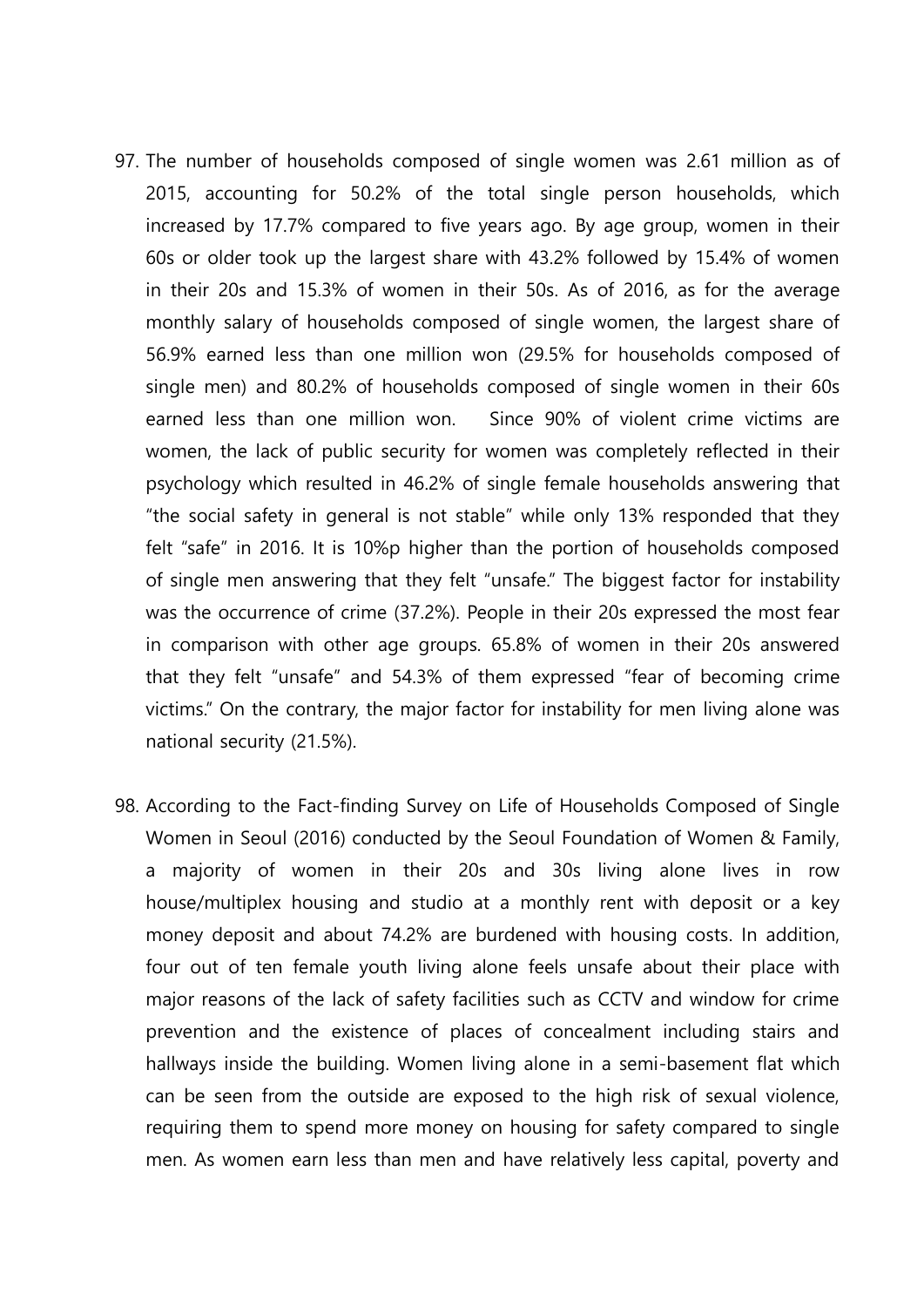violence issues plaguing female youth should be considered in the development of housing policies by the Government.

## **26. Statistics on Female Migrant Workers (List of Issues 23)**

- 99. As of 2016, the number of female migrant workers is 324,000; accounting for 33.7% of the total foreign workforce and the share is constantly increasing<sup>42</sup>. The major areas of employment are wholesale/retail, accommodation and restaurants (39.5%), business, private and public services (27.4%) and manufacture (26.5%). Meanwhile, women are paid less than men as 74.3% of female migrant workers make less than 2 million won per month while 42.7% of male migrant workers earn less than 2 million won and 57.3% of them make two million or more per month.
- 100. According to the Fact-finding Research on Human Rights Situation of Female Migrant Workers in the Manufacturing Sector conducted by the NHRCK in 2016, gender wage gap was the most common discrimination experienced by women migrant workers in the workplace which was followed by gender discrimination in employment and disadvantage due to family care, pregnancy and childbirth.

[Illustration] Experiences of Discrimination against Women

<sup>42</sup> 255,000 in 2013, 284,000 in 2014, 312,000 in 2015 and 324,000 in 2016